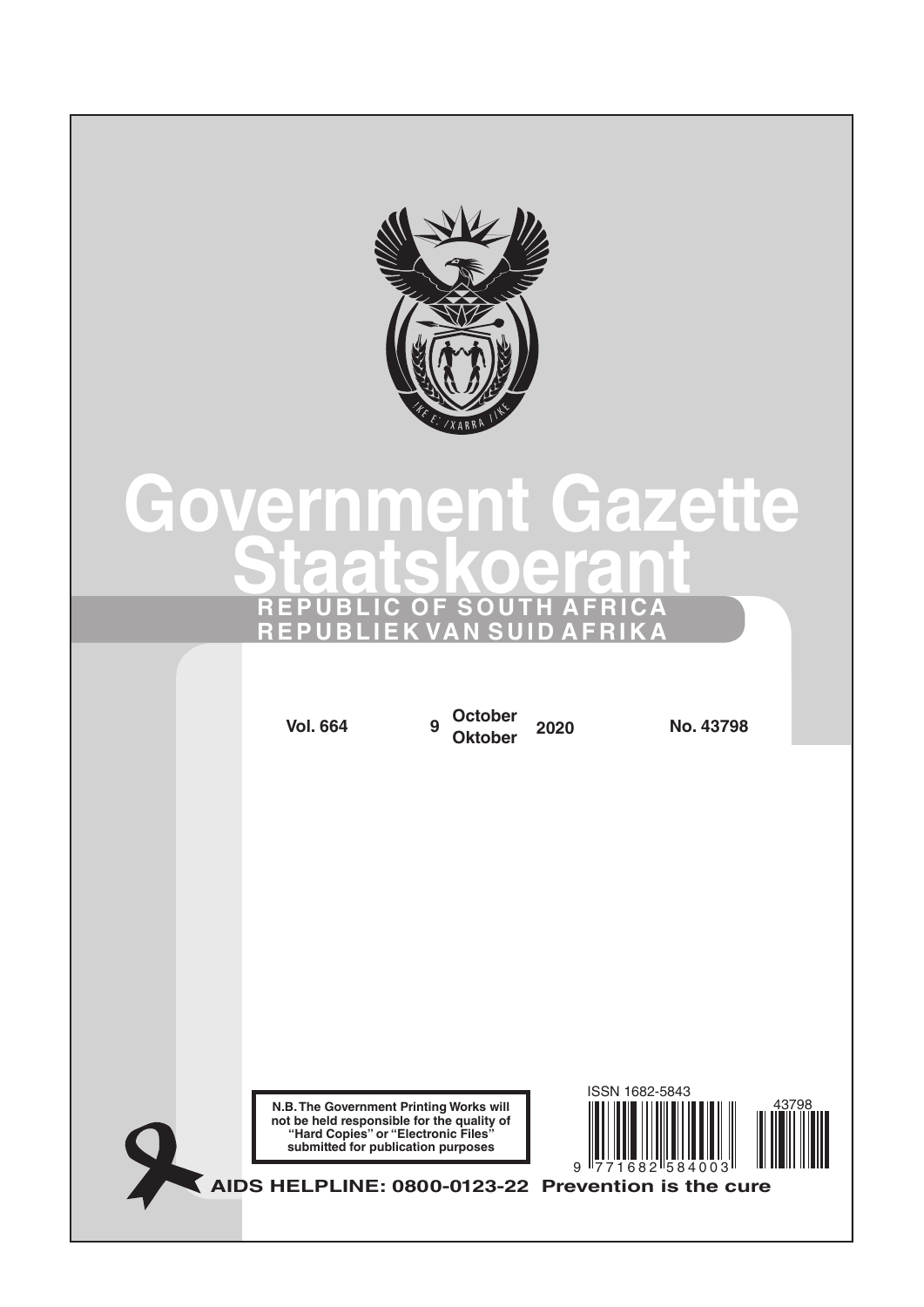# **IMPORTANT NOTICE:**

**The GovernmenT PrinTinG Works Will noT be held resPonsible for any errors ThaT miGhT occur due To The submission of incomPleTe / incorrecT / illeGible coPy.**

**no fuTure queries Will be handled in connecTion WiTh The above.**

#### **Contents**

| No.  |                                                                                                   | Gazette<br>No. | Page<br>No. |
|------|---------------------------------------------------------------------------------------------------|----------------|-------------|
|      | GOVERNMENT NOTICES • GOEWERMENTSKENNISGEWINGS                                                     |                |             |
| 1082 | Public Works and Infrastructure, Department of/ Openbare Werke en Infrastruktuur, Departement van | 43798          | 3           |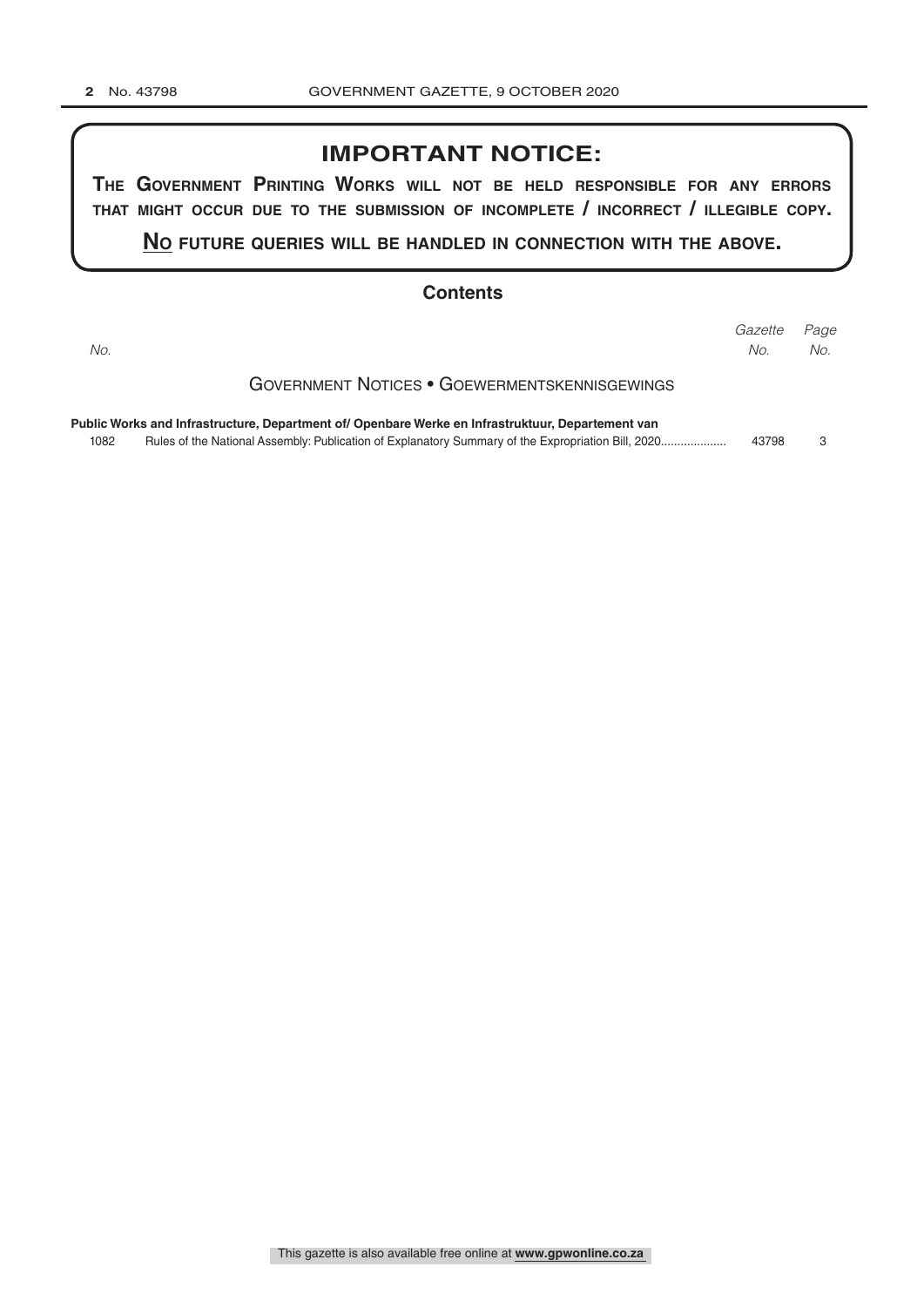# Government Notices • Goewermentskennisgewings

#### **DEPARTMENT OF PUBLIC WORKS AND INFRASTRUCTURE**

**NO. 1082 09 OCTOBER 2020**

# **PUBLICATION OF EXPLANATORY SUMMARY OF THE EXPROPRIATION BILL, 2020**

1. Notice is hereby given in terms of Rule 276(1)(b) of the Rules of the National Assembly that the Minister of Public Works and Infrastructure intends to introduce the Expropriation Bill, 2020, in the National Assembly shortly.

2. The explanatory summary of the Bill is hereby published in accordance with Rule 276(1)(c) of the Rules of the National Assembly.

The Expropriation Bill, 2019 is a legislative measure that intends to give effect to the provisions of the Constitution, 1996. The constitutional provisions that are expressed through the Bill include;

- the equality clause (section 9)
- the property clause including compensation and the extension of the purpose for expropriation to include public interest (section 25); and
- just administrative action clause (section 33);

The Bill further establishes a uniform framework for the expropriation of property across the three spheres of government without interfering with the existing expropriation legislative competence of expropriating authorities. The uniform expropriation procedures prescribed in the Bill will ensure certainty to all affected persons and institutions.

The measures introduced by the Bill that differ significantly from the Expropriation Act, 1975 will make it mandatory for the expropriating authorities to  $-$ 

- publish an intended or actual expropriation, including the reason(s) for such an expropriation;
- serve expropriation notice(s) on persons affected by an intended or actual expropriation; and
- afford interested parties an opportunity to raise objections and make representations to an expropriating authority and require such authority to consider the representations prior to the decision to proceed with expropriation.

The Expropriation Bill, 2019 gives effect to section 25(3) of the Constitution, 1996 by including specific circumstances under which it may be just and equitable to determine compensation for expropriation.

3. A copy of the Bill can be found on the websites of the Department at http://www.publicworks.gov.za/ and, after introduction, may also be obtained from: Government Printers: Cape Town (Telephone number: (021) 465-7531).

**DEPARTMENT OF PUBLIC WORKS AND INFRASTRUCTURE OF PUBLIC WORKS AND INFRASTRUCTURE**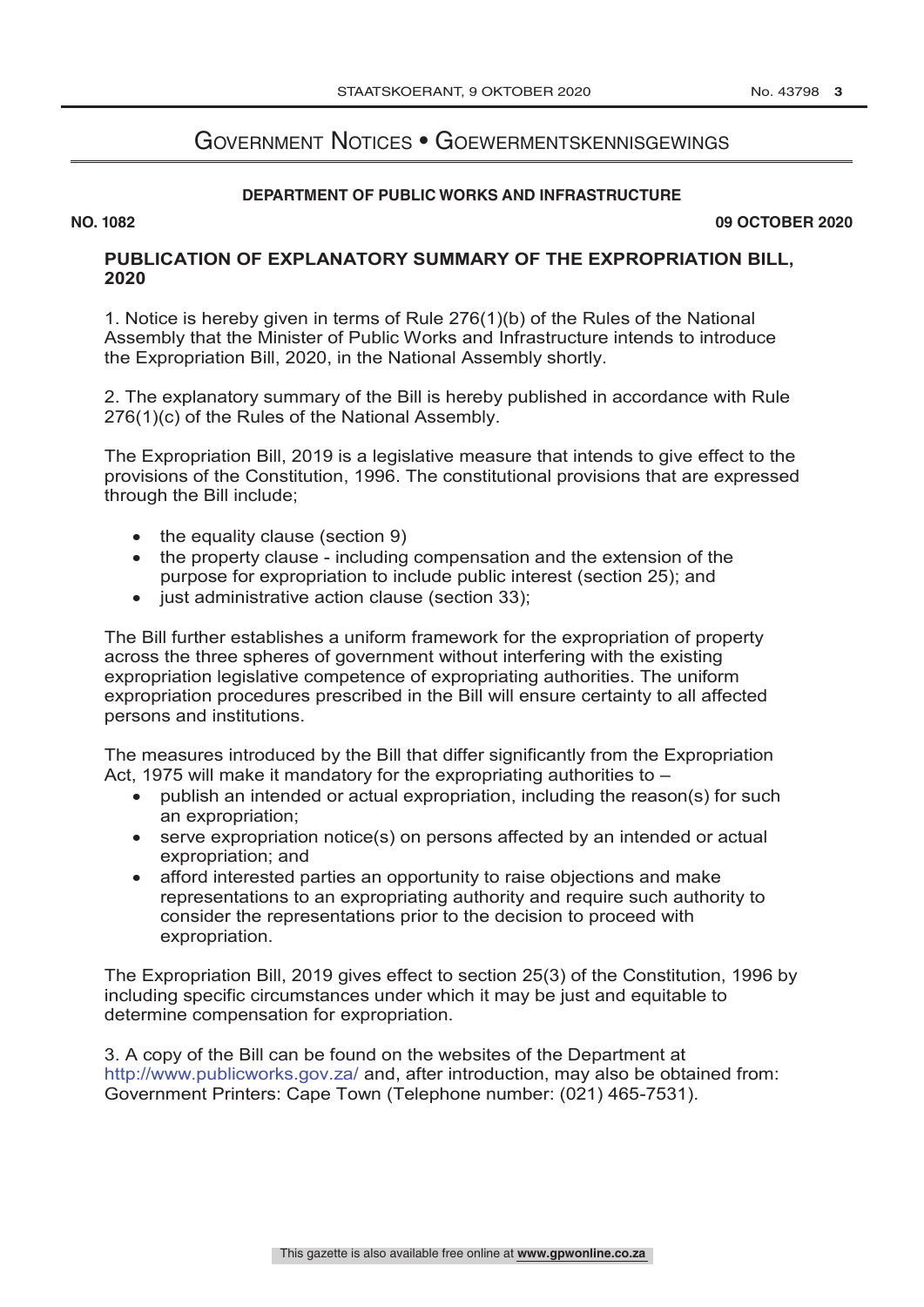### **REPUBLIC OF SOUTH AFRICA**

#### **EXPROPRIATION BILL**

#### *(As introduced in the National Assembly (proposed section 76); explanatory summary of Bill published in Government Gazette No. 43798 of 9 October 2020) (The English text is the official text of the Bill)*

# **(MINISTER OF PUBLIC WORKS AND INFRASTRUCTURE)**

**[B —2020]**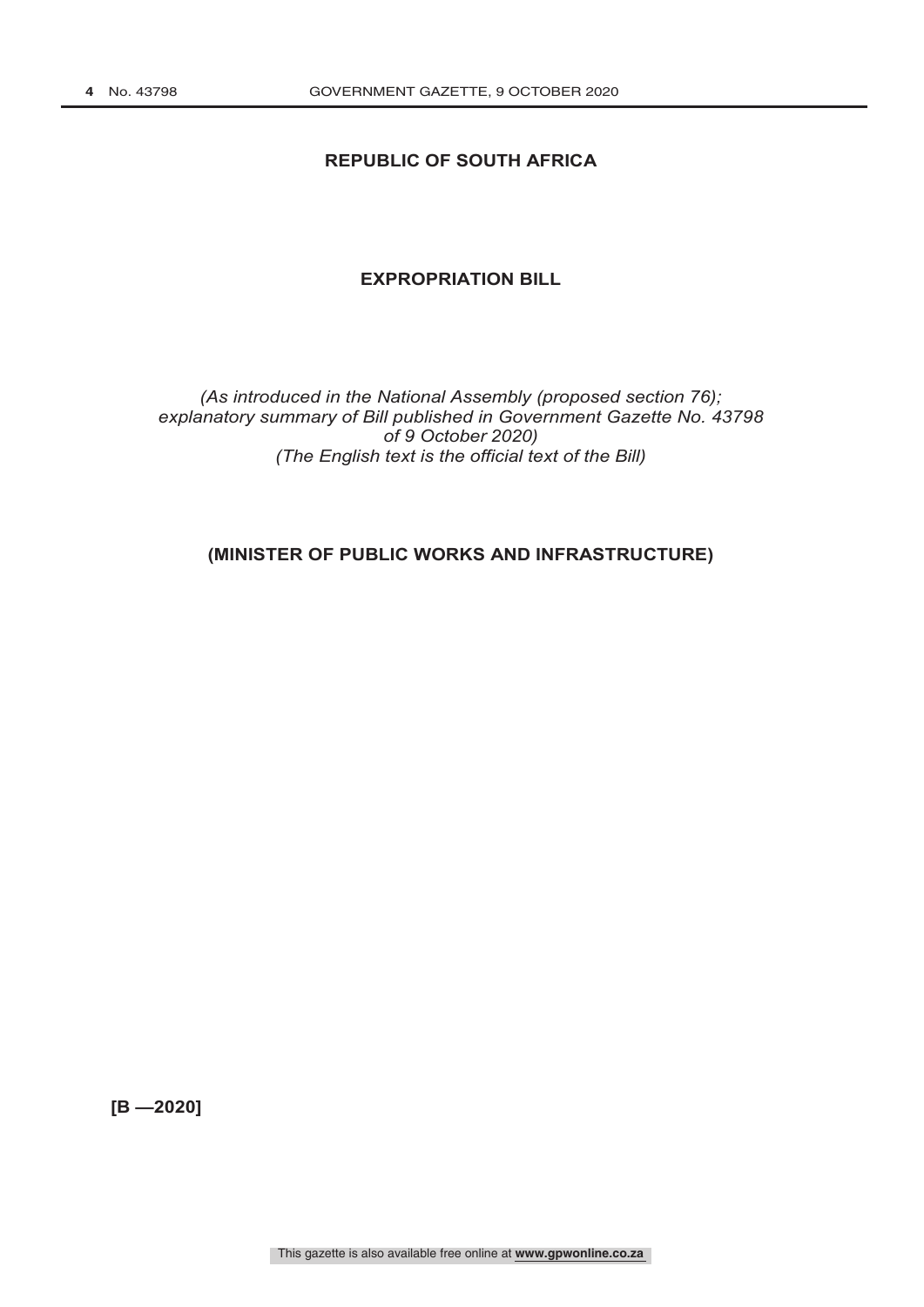#### **031118se**

#### **BILL**

**To provide for the expropriation of property for a public purpose or in the public interest; to provide for certain instances where expropriation with nil compensation may be appropriate in the public interest; and to provide for matters connected therewith.**

#### **PREAMBLE**

**WHEREAS** section 25 of the Constitution of the Republic of South Africa, 1996, provides as follows:

#### **''Property**

**25.** (1) No one may be deprived of property except in terms of law of general application, and no law may permit arbitrary deprivation of property.

(2) Property may be expropriated only in terms of law of general application—

- *(a)* for a public purpose or in the public interest; and
- *(b)* subject to compensation, the amount of which and the time and manner of payment of which have either been agreed to by those affected or decided or approved by a court.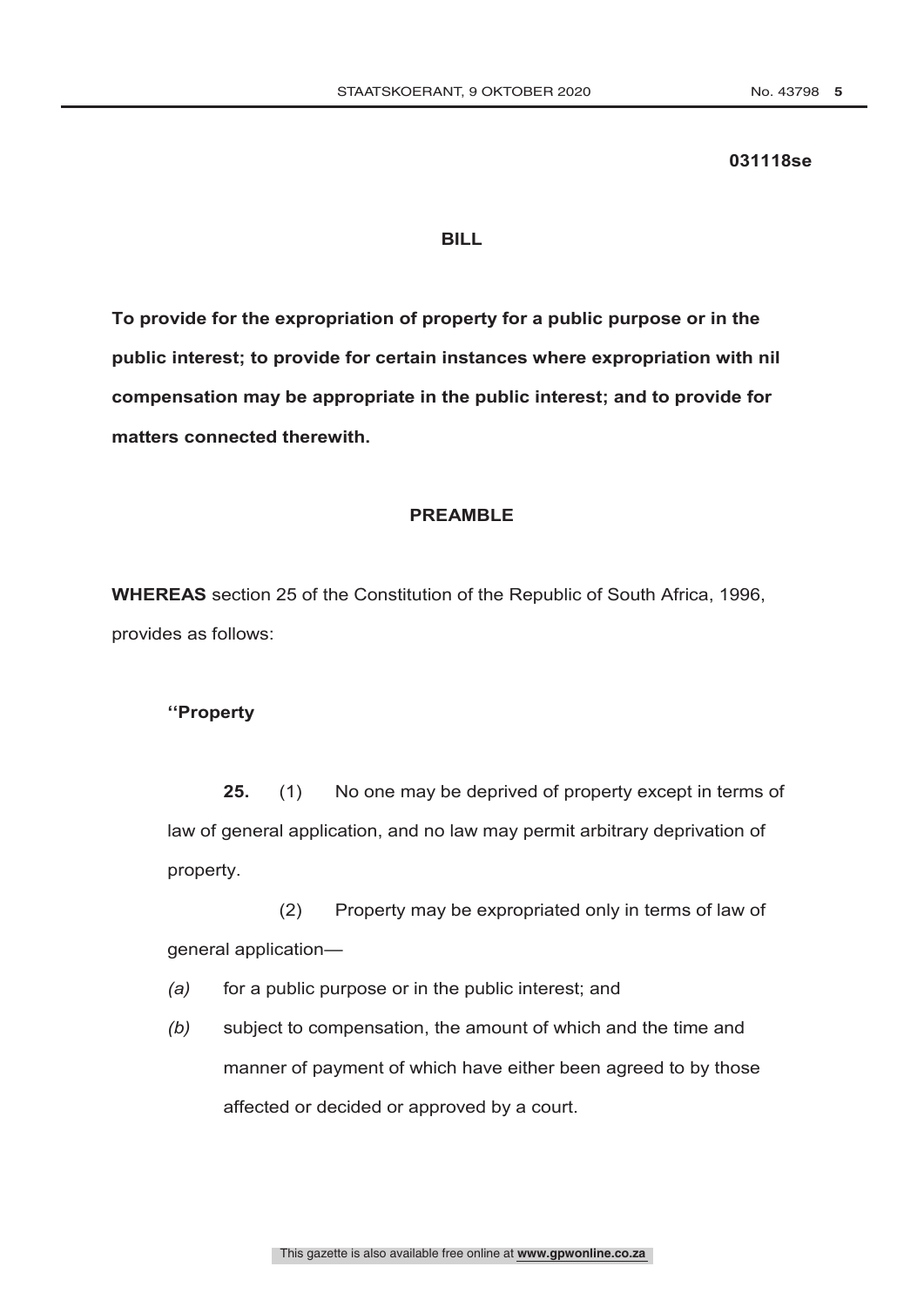(3) The amount of the compensation and the time and manner of payment must be just and equitable, reflecting an equitable balance between the public interest and the interests of those affected, having regard to all relevant circumstances, including—

- *(a)* the current use of the property;
- *(b)* the history of the acquisition and use of the property;
- *(c)* the market value of the property;
- *(d)* the extent of direct state investment and subsidy in the acquisition and beneficial capital improvement of the property; and
- *(e)* the purpose of the expropriation.
	- (4) For the purposes of this section—
- *(a)* the public interest includes the nation's commitment to land reform, and to reforms to bring about equitable access to all South Africa's natural resources; and
- *(b)* property is not limited to land.

(5) The state must take reasonable legislative and other measures, within its available resources, to foster conditions which enable citizens to gain access to land on an equitable basis.

(6) A person or community whose tenure of land is legally insecure as a result of past racially discriminatory laws or practices is entitled, to the extent provided by an Act of Parliament, either to tenure which is legally secure or to comparable redress.

(7) A person or community dispossessed of property after 19 June 1913 as a result of past racially discriminatory laws or practices is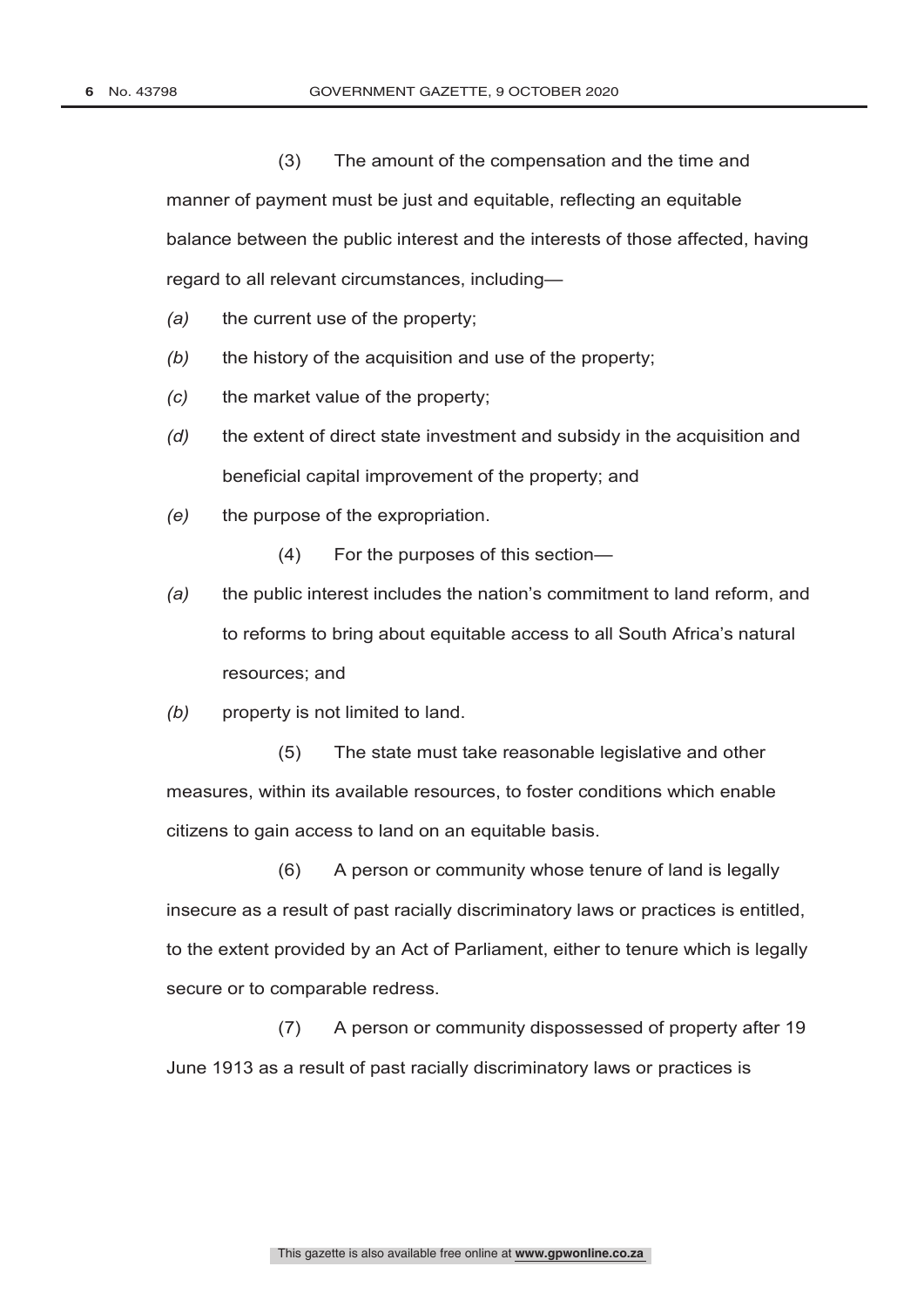entitled, to the extent provided by an Act of Parliament, either to restitution of that property or to equitable redress.

(8) No provision of this section may impede the state from taking legislative and other measures to achieve land, water and related reform, in order to redress the results of past racial discrimination, provided that any departure from the provisions of this section is in accordance with the provisions of section 36(1).

(9) Parliament must enact the legislation referred to in subsection (6).**''**; and

**WHEREAS** section 33(1) of the Constitution provides that everyone has the right to administrative action that is lawful, reasonable and procedurally fair; and

**WHEREAS** section 34 of the Constitution provides that everyone has the right to have any dispute that can be resolved by the application of law decided in a fair public hearing before a court or, where appropriate, another independent and impartial tribunal or forum; and

**WHEREAS** uniformity across the nation is required in order to deal effectively with these matters;

**AND IN ORDER TO ENABLE** expropriation in accordance with the Constitution,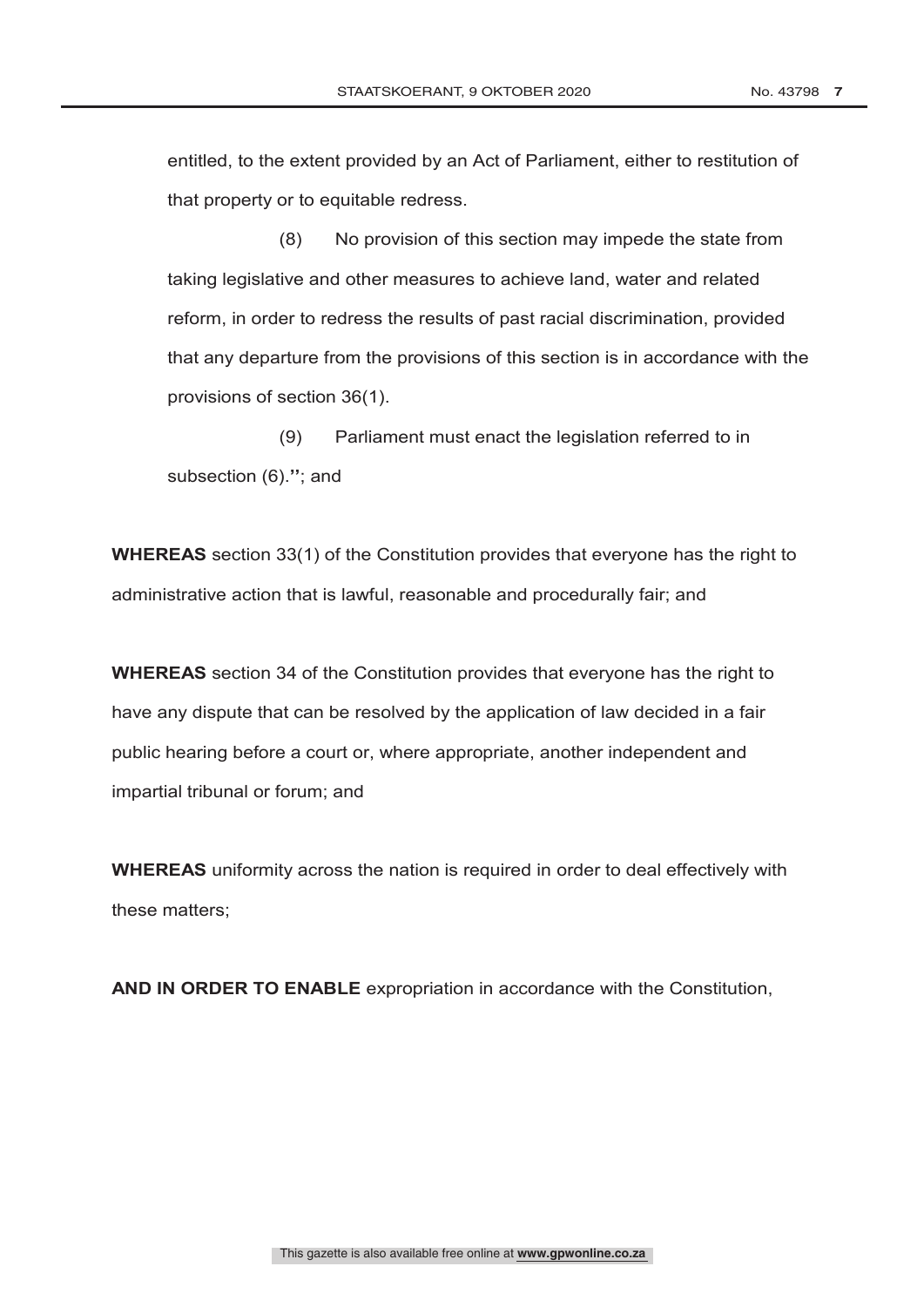#### **BE IT THEREFORE ENACTED** by the Parliament of the Republic of South Africa, as

follows:—

#### **ARRANGEMENT OF ACT**

# **CHAPTER 1**

# **DEFINITIONS AND APPLICATION OF ACT**

- 1. Definitions
- 2. Application of Act

# **CHAPTER 2**

# **POWERS OF MINISTER OF PUBLIC WORKS AND INFRASTRUCTURE TO EXPROPRIATE**

- 3. Powers of Minister to expropriate
- 4. Delegation or assignment of Minister's powers and duties

# **CHAPTER 3**

# **INVESTIGATION AND VALUATION OF PROPERTY**

- 5. Investigation and gathering of information for purposes of expropriation
- 6. Consultation with municipality during investigation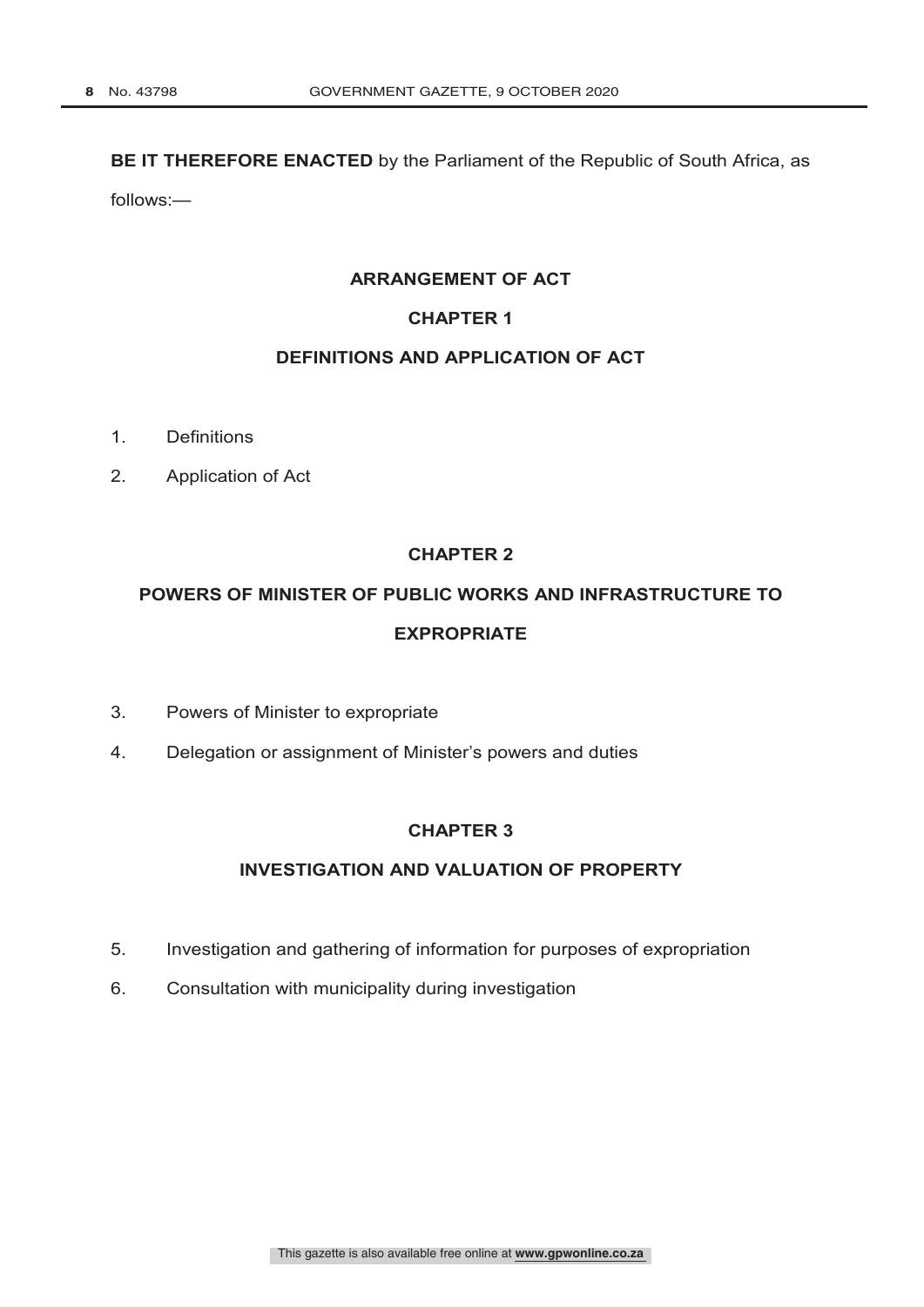# **INTENTION TO EXPROPRIATE AND EXPROPRIATION OF PROPERTY**

- 7. Notice of intention to expropriate
- 8. Notice of expropriation
- 9. Vesting and possession of expropriated property
- 10. Verification of unregistered rights in expropriated property
- 11. Consequences of expropriation of unregistered rights and duties of expropriating authority

# **CHAPTER 5**

# **COMPENSATION FOR EXPROPRIATION**

- 12. Determination of compensation
- 13. Interest on compensation
- 14. Compensation claims
- 15. Offers of compensation
- 16. Requests for particulars and offers
- 17. Payment of amount offered as compensation
- 18. Property subject to a mortgage or deed of sale
- 19. Payment of municipal property rates, taxes and other charges out of compensation money
- 20. Deposit of compensation money with Master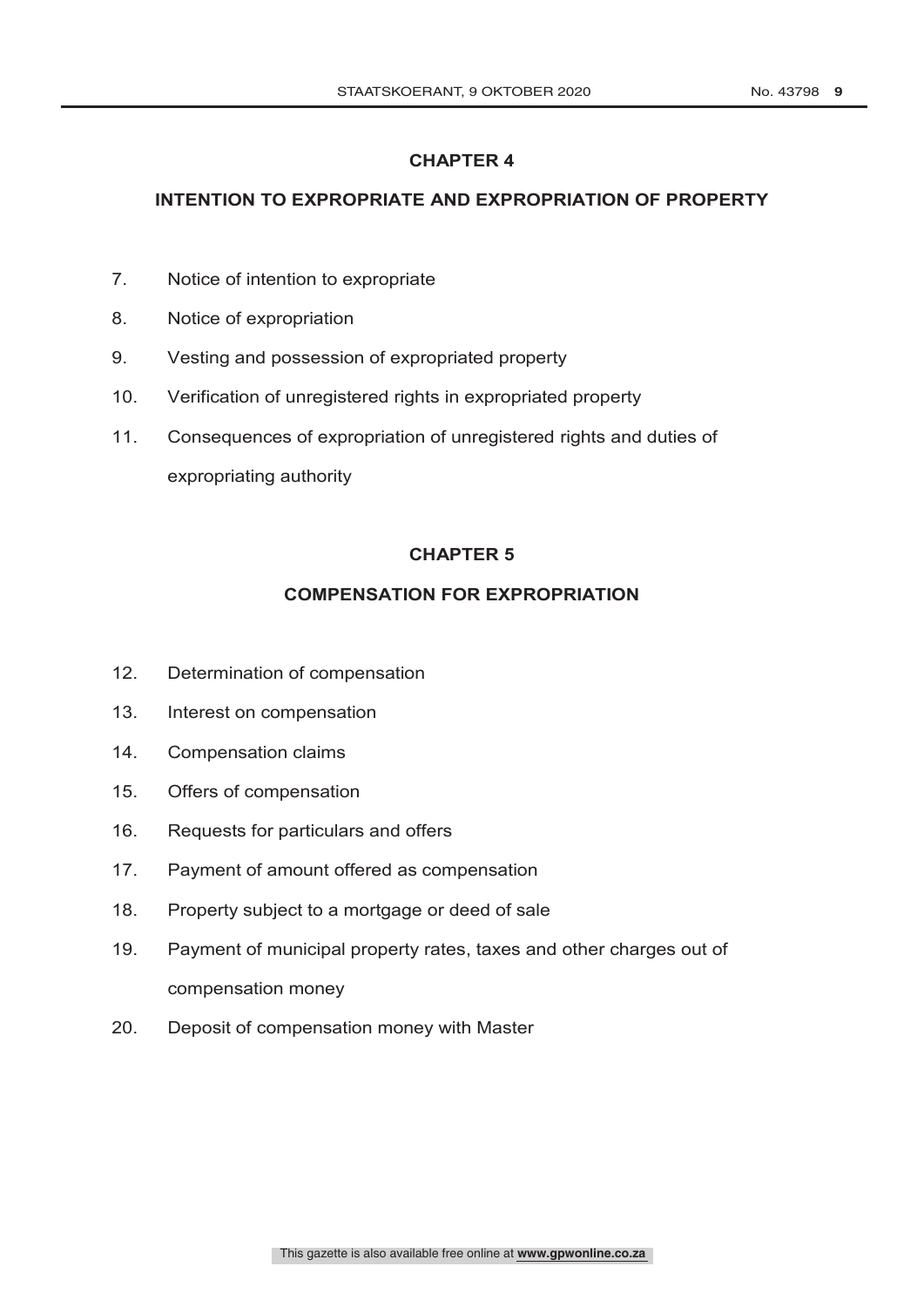# **MEDIATION AND DETERMINATION BY COURT**

21. Mediation and determination by court

# **CHAPTER 7**

#### **URGENT EXPROPRIATION**

22. Urgent expropriation

# **CHAPTER 8**

# **WITHDRAWAL OF EXPROPRIATION**

23. Withdrawal of expropriation

### **CHAPTER 9**

# **RELATED MATTERS**

- 24. Service and publication of documents and language used therein
- 25. Extension of time
- 26. Expropriation register
- 27. Civil offences and fines
- 28. Regulations
- 29. Regulations, legal documents and steps valid under certain circumstances
- 30. Interpretation of other laws dealing with expropriation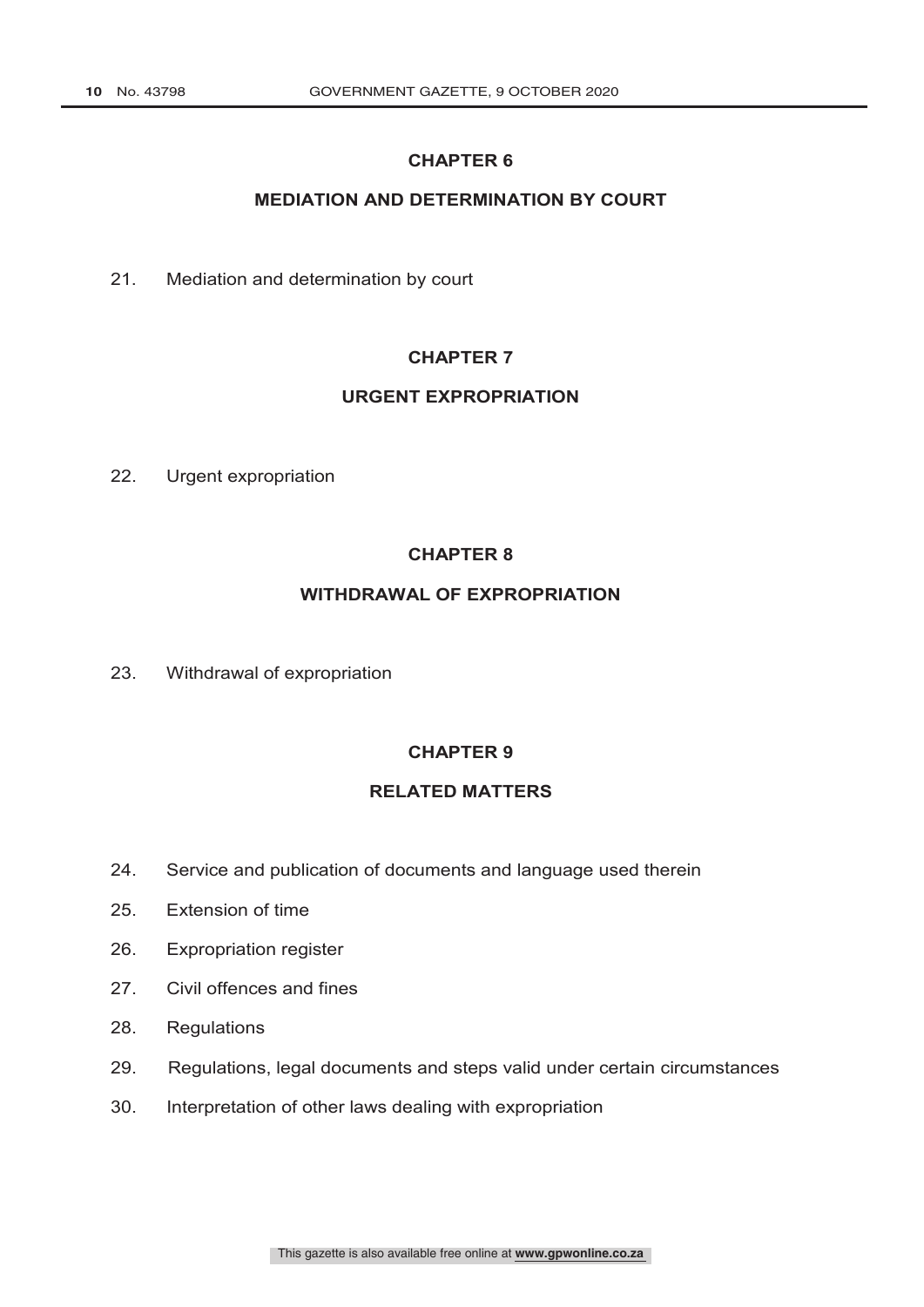- 31. Repeal
- 32. Transitional arrangements and savings
- 33. Short title and commencement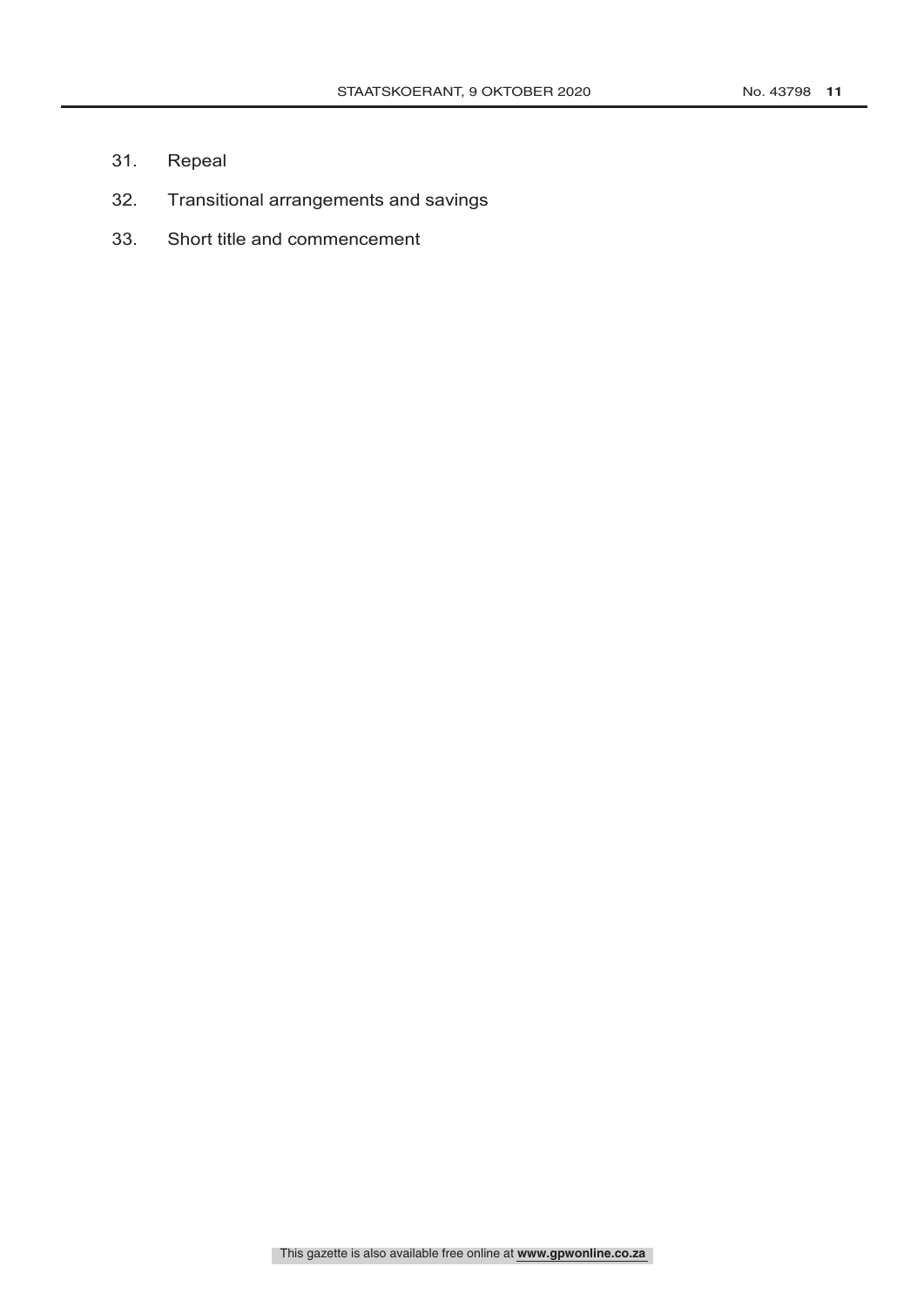# **DEFINITIONS AND APPLICATION OF ACT**

#### **Definitions**

**1.** (1) In this Act, unless the context indicates otherwise— **''claimant''** means a person who has lodged a claim for compensation with an expropriating authority arising from or in connection with an expropriation of property; **''Constitution''** means the Constitution of the Republic of South Africa, 1996; **''court''** means—

- *(a)* a High Court within whose area of jurisdiction a property is situated;
- *(b)* a Magistrate's Court within whose area of jurisdiction a property is situated, having competent jurisdiction and designated as such in terms of paragraph *(b)*(ii) in the definition of 'court' in section 1, read with section 9A, of the Promotion of Administrative Justice Act, 2000 (Act No. 3 of 2000); or
- *(c)* in the case of intangible property, the court within whose area of jurisdiction the owner of that property is ordinarily resident or has its principal place of business within the Republic;

**''date of expropriation''** means the date mentioned in the notice of expropriation, which date must not be earlier than the date of service of such notice: **''deliver''**, in relation to any document, means to deliver by hand, facsimile transmission or post as contemplated in section 24(3) and (4);

**''Department''** means the Department of Public Works and Infrastructure; **''Director-General''** means the Director-General of the Department;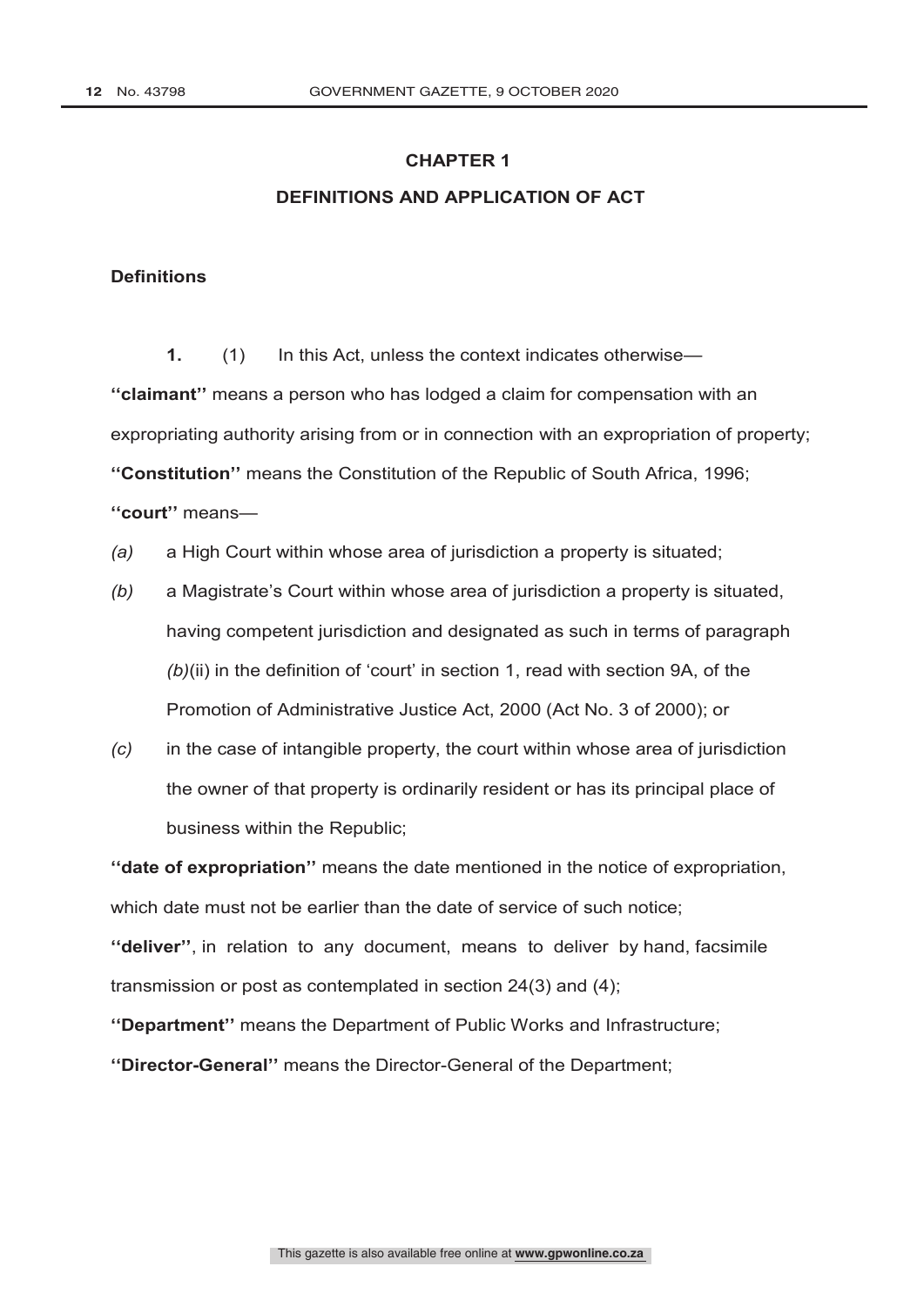**''disputing party''** means an owner, holder of a right, expropriated owner or expropriated holder who does not accept the amount of compensation offered in terms of section  $14(1)$  or  $15(1)$ ;

**''expropriation''** means the compulsory acquisition of property by an expropriating authority or an organ of state upon request to an expropriating authority, and ''expropriate'' has a corresponding meaning;

**''expropriated holder''** means a holder of an unregistered right in property, which right has been expropriated by notice in terms of section 8(1) or in terms of section 9(1)*(b)*;

**''expropriating authority''** means an organ of state or a person empowered by this Act or any other legislation to acquire property through expropriation;

**''holder of a right''** means the holder of an unregistered right in property;

**''land parcel''** means land that has been surveyed and is either registered or yet to be registered in a deeds registry;

**''Master''** means the Master of the High Court;

**''Minister''** means the Minister responsible for Public Works and Infrastructure;

**''notice of expropriation''** means a notice contemplated in section 8;

**''organ of state''** means an organ of state as defined in section 239 of the Constitution;

**''owner''**, where the ownership of the property or right in question is registered, means the person in whose name such property or right is registered, and—

*(a)* if the owner of any property or registered right in land is deceased, means the executor of his or her estate and if no executor has been appointed or his or her appointment has lapsed, the Master;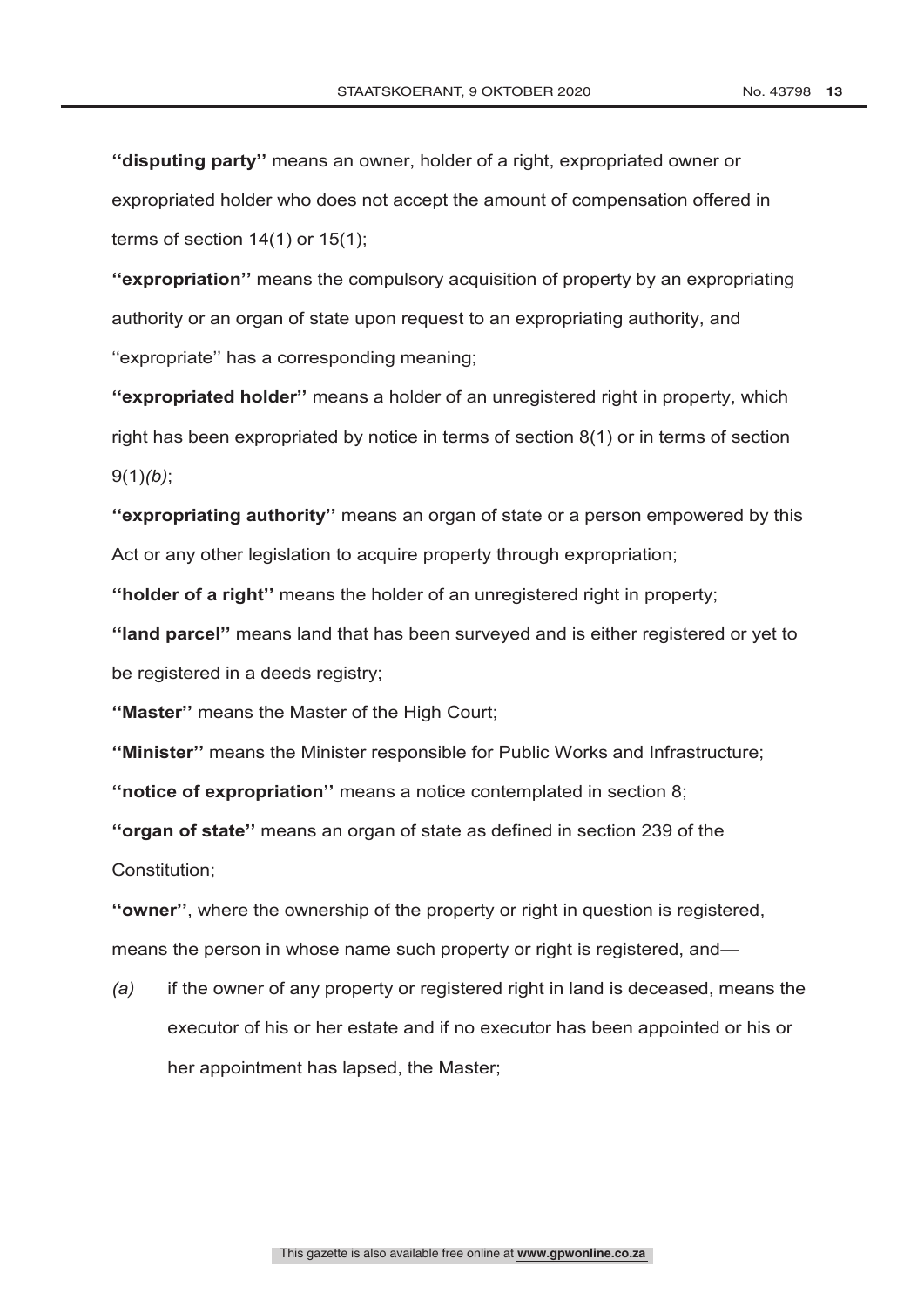- *(b)* if the estate of the owner of any property or registered right in land has been sequestrated, means the provisional or final trustee of his or her insolvent estate, as the case may be, or if no such appointment has been made, the Master;
- *(c)* if the owner of any land or registered right in property is a company that is being wound up, means the provisional or final liquidator of that company or if no such appointment has been made, the Master;
- *(d)* if any property or registered right in property is vested in a liquidator or trustee in terms of any other law, means that liquidator or trustee;
- *(e)* if the owner of any property or registered right in property is otherwise under a legal disability, means his or her representative by law;
- *(f)* if any land or registered right in property has been attached in terms of an order of a court, means the sheriff or deputy sheriff, as the case may be;
- *(g)* in the case of a public place, road or street under the control of a municipality, means that municipality;
- *(h)* for the purposes of section 5, includes a lawful occupier of the land concerned; and
- *(i)* includes the authorised representative of the owner, which authorised representative is ordinarily resident in the Republic;

**''possession''** includes the exercise of a right;

**''prescribed''** means prescribed by regulation;

**''property''** means property as contemplated in section 25 of the Constitution;

**''public interest''** includes the nation's commitment to land reform, and to reforms to bring about equitable access to all South Africa's natural resources in order to redress the results of past racial discriminatory laws or practices;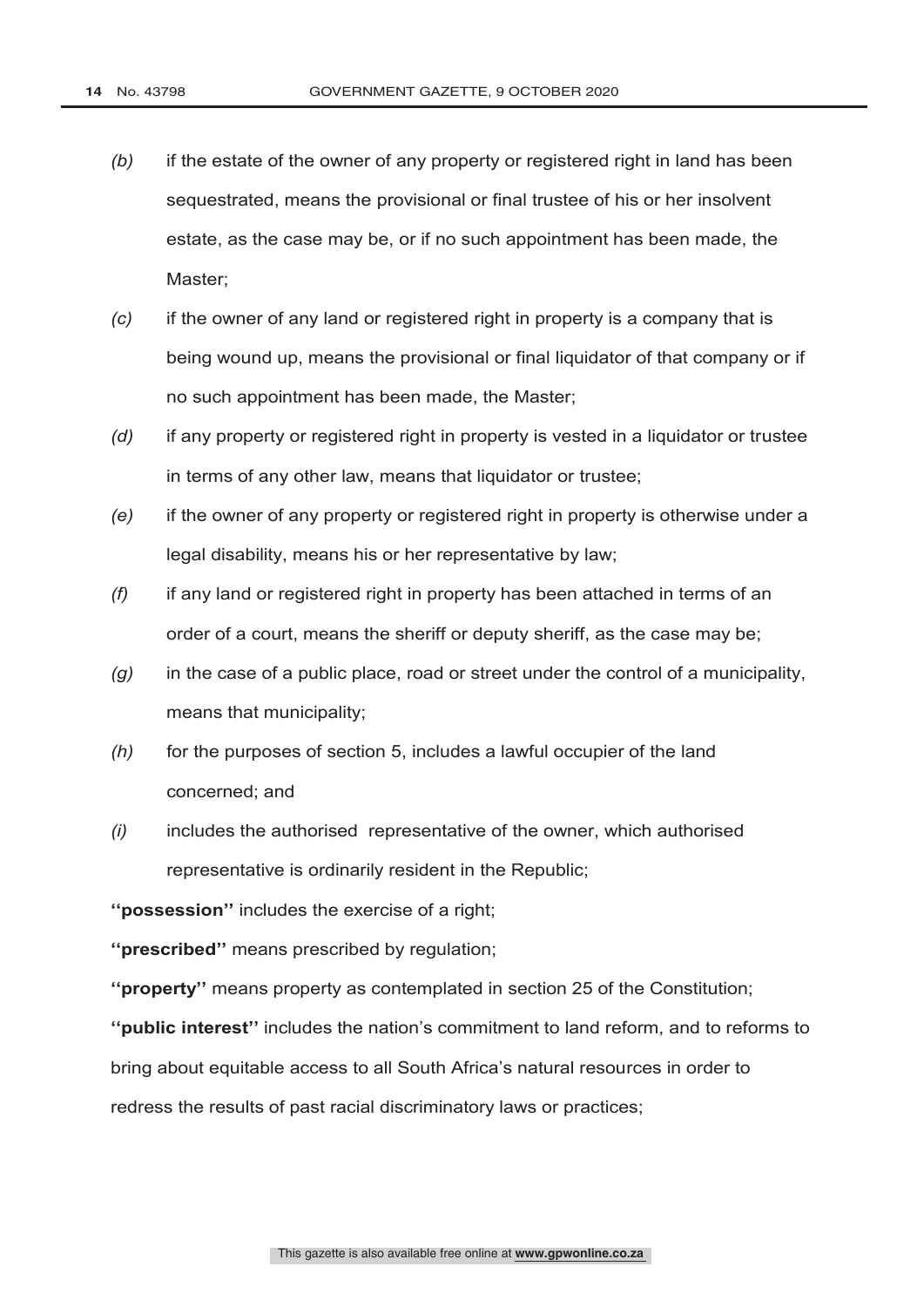**''public purpose''** includes any purposes connected with the administration of the provisions of any law by an organ of state;

**''registered''** means registered or recorded with a government office in which rights in respect of land, minerals or any other property are registered or recorded for public record in terms of any law;

**''regulation''** means a regulation made in terms of section 28;

**''service''** in relation to a notice means, as contemplated in section 24(1), to serve by delivery or tender, post, publication or in accordance with the direction of a court, and ''serve'' has a corresponding meaning;

**''this Act''** includes the regulations;

**''unregistered right''** means a right in property, including a right to occupy or use land, which is recognised and protected by law, but is neither registered nor required to be registered;

**''valuer''** in relation to land, means a person registered as a professional valuer or professional associated valuer in terms of section 19 of the Property Valuers Profession Act, 2000 (Act No. 47 of 2000).

(2) *(a)* A Saturday, Sunday or public holiday must not be reckoned as part of any period calculated in terms of this Act.

*(b)* The period 20 December to 7 January inclusive, must not be reckoned as part of any period calculated in terms of this Act.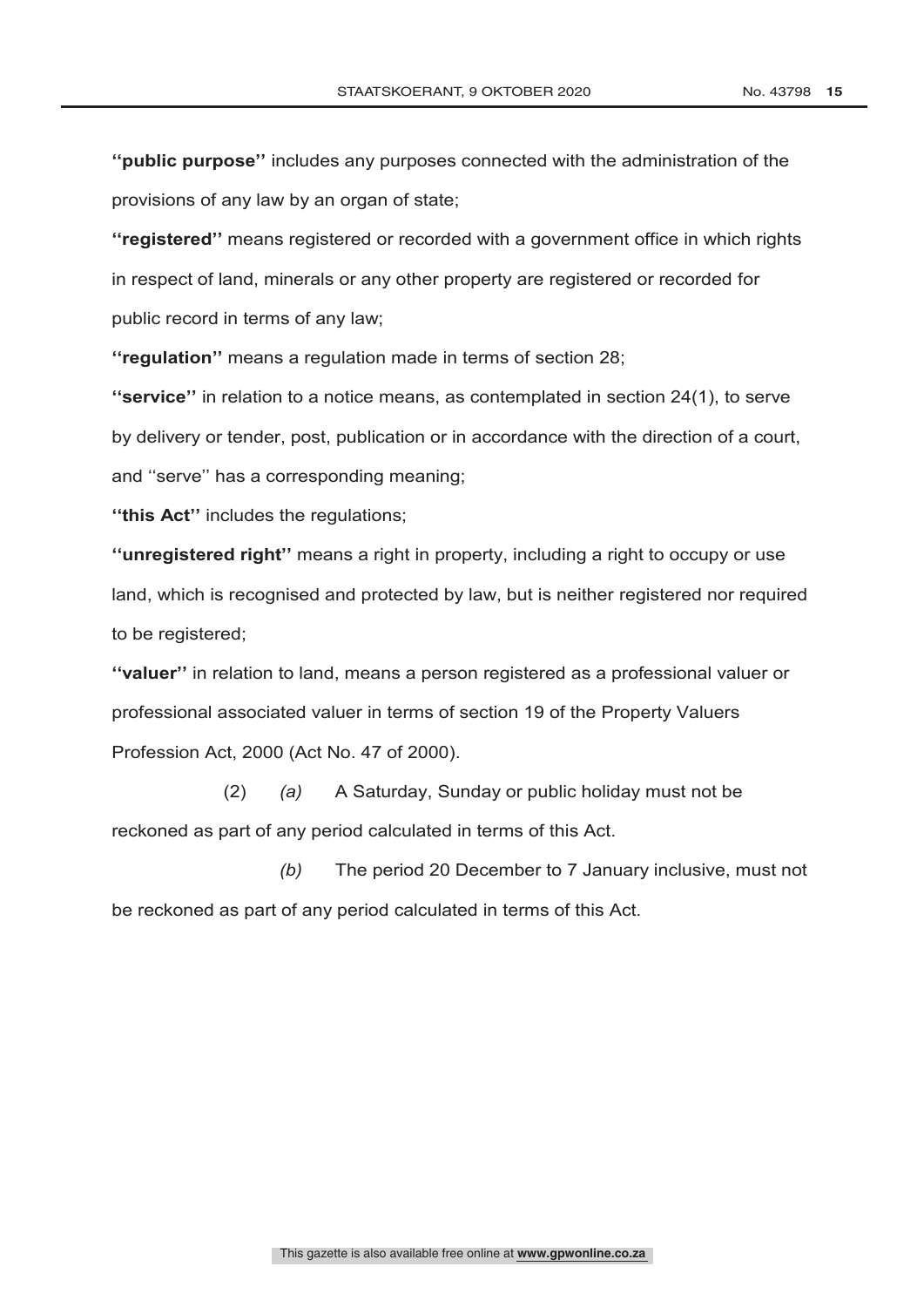#### **Application of Act**

**2.** (1) Despite the provisions of any law to the contrary, an expropriating authority may not expropriate property arbitrarily or for a purpose other than a public purpose or in the public interest.

(2) Despite the provisions of any law to the contrary, an expropriating authority may not expropriate the property of a state-owned corporation or a state-owned entity without the concurrence of the executive authority responsible for that corporation or entity.

(3) Subject to section 22, a power to expropriate property may not be exercised unless the expropriating authority has without success attempted to reach an agreement with the owner or holder of a right in property for the acquisition thereof on reasonable terms.

(4) An expropriating authority may expropriate property in terms of a power conferred on such expropriating authority by or under any law of general application, provided that the exercise of such power is in accordance with sections 5 to 27 and 31.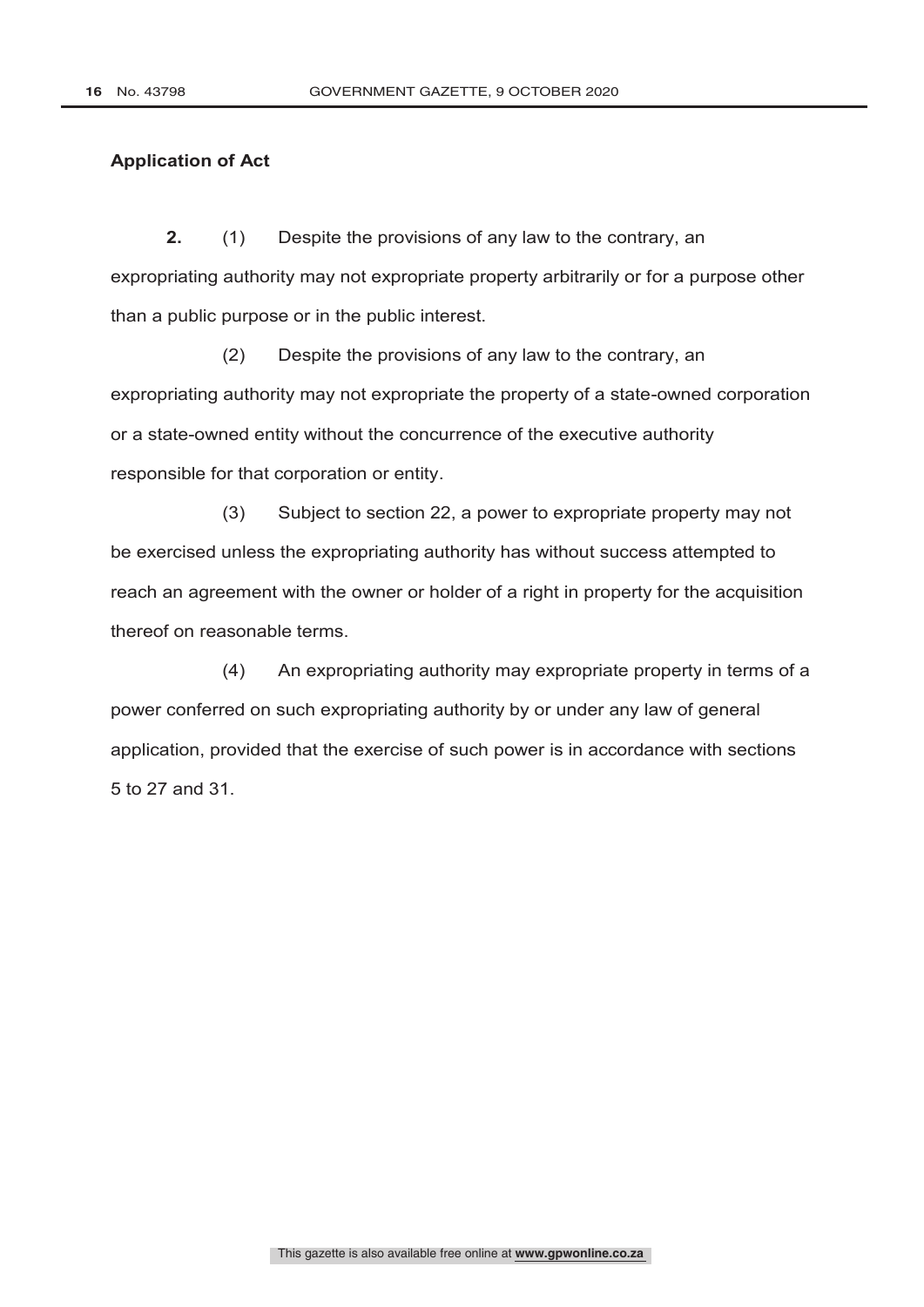# **POWERS OF MINISTER OF PUBLIC WORKS AND INFRASTRUCTURE TO EXPROPRIATE**

#### **Powers of Minister to expropriate**

**3.** (1) Subject to the provisions of Chapter 5, the Minister may expropriate property for a public purpose or in the public interest.

(2) If an organ of state, other than an expropriating authority, satisfies the Minister that it requires particular property for a public purpose or in the public interest, then the Minister must expropriate that property on behalf of that organ of state upon its written request, subject to and in accordance with the provisions of this Act.

(3) The Minister's power to expropriate property in terms of subsections (1) and (2) applies to property which is connected to the provision and management of the accommodation, land and infrastructure needs of an organ of state, in terms of the Minister's mandate.

(4) Where only a portion of a land parcel is expropriated, the Minister may expropriate that portion together with the remainder of the land parcel, provided that—

*(a)* the owner so requests; and

*(b)* the Minister is satisfied that due to the partial expropriation the use or potential use of the remainder of such land has become so impaired in consequence of the expropriation, that it would be just and equitable to the owner to expropriate it.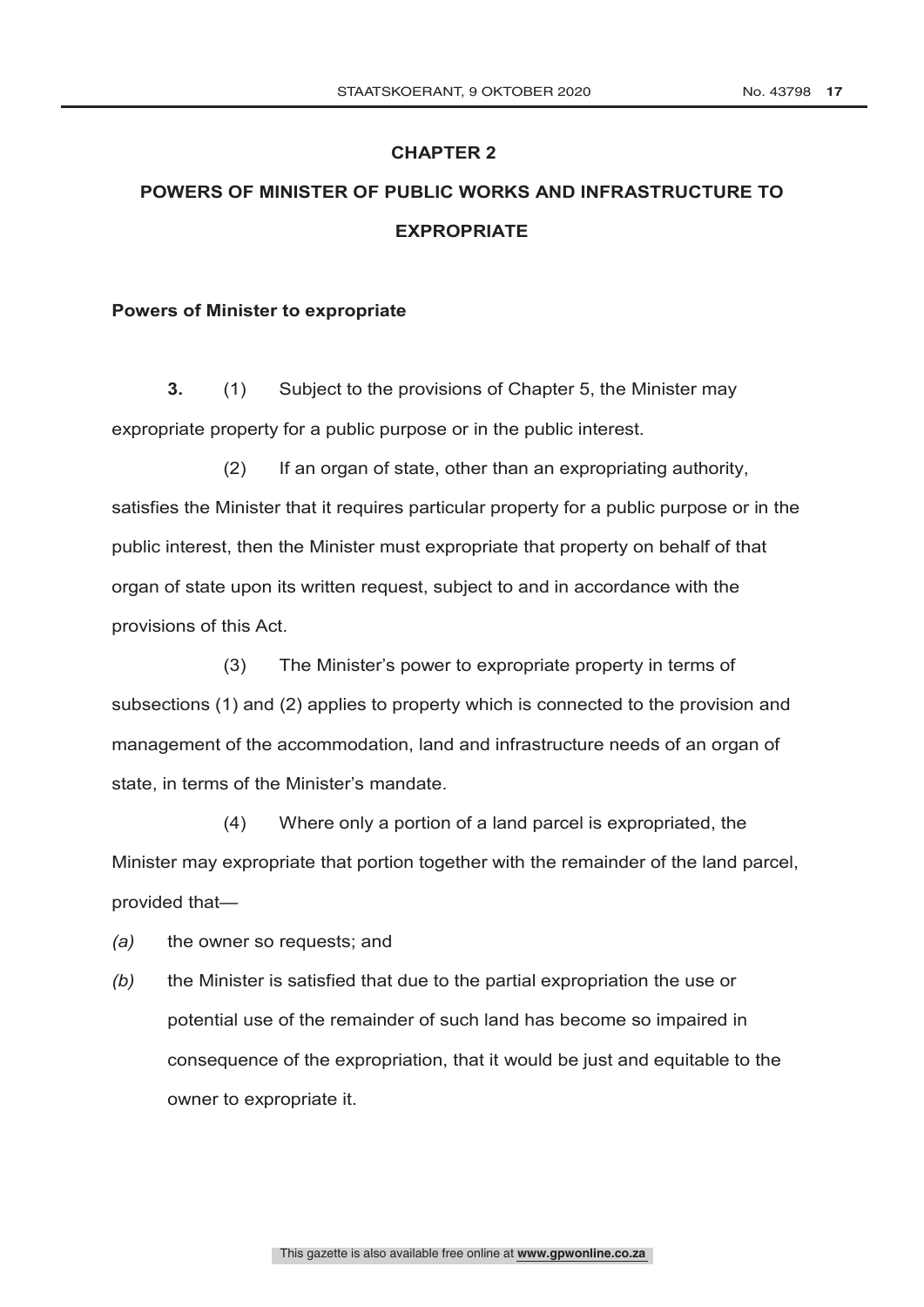(5) When the Minister expropriates property in terms of subsection

 $(2)$ —

- *(a)* the ownership of the property vests in the relevant organ of state on the date of expropriation;
- *(b)* the date on which the right to possession of the property vests in the relevant organ of state must be determined in terms of section 9;
- *(c)* the relevant organ of state is liable for the fees, duties and other charges which would have been payable by that organ of state in terms of any law if it had purchased that property; and
- *(d)* all costs incurred by the Minister in the performance of his or her functions on behalf of an organ of state must be refunded by the relevant organ of state within a reasonable time.

#### **Delegation or assignment of Minister's powers and duties**

**4.** (1) Subject to subsection (2), the Minister may, either generally or in relation to a particular property or in relation to a particular case, delegate or assign to an official of the Department any power or duty conferred or imposed on him or her in terms of this Act.

(2) The Minister may not delegate or assign the powers or duties conferred on him or her in terms of sections 3, 22(1), 23(1) and 28.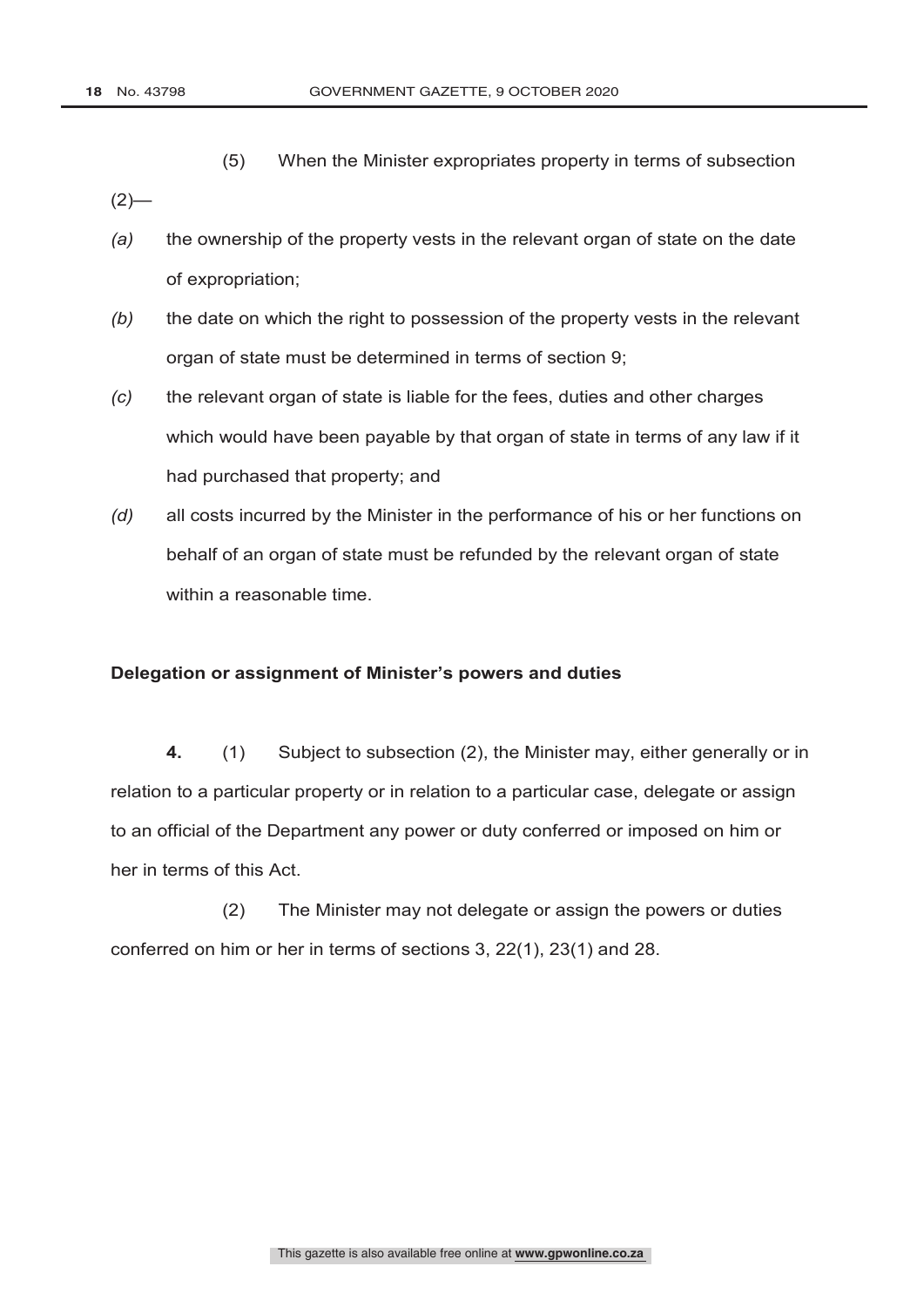# **INVESTIGATION AND VALUATION OF PROPERTY**

#### **Investigation and gathering of information for purposes of expropriation**

**5.** (1) When an expropriating authority is considering the expropriation of property, he or she must, amongst others, ascertain—

- *(a)* the suitability of the property for the purpose for which it is required; and
- *(b)* the existence of registered and unregistered rights in such property and the impact of such rights on the intended use of the property.

(2) Subject to subsection (3), if the property is land, an expropriating authority may, in writing—

- *(a)* for purposes of subsection (1)*(a)*, authorise a person or persons with the necessary skills or expertise to—
	- (i) enter upon the property with the necessary workers, equipment and vehicles at all reasonable times or as may be agreed to by the owner or occupier of the property;
	- (ii) survey and determine the area and levels of the land;
	- (iii) dig or bore on or into the land;
	- (iv) construct and maintain a measuring weir in any river or stream;
	- (v) insofar as it may be necessary to gain access to the property, enter upon and go across another property with the necessary workers, equipment and vehicles; and
	- (vi) demarcate the boundaries of the property required for the said purpose; and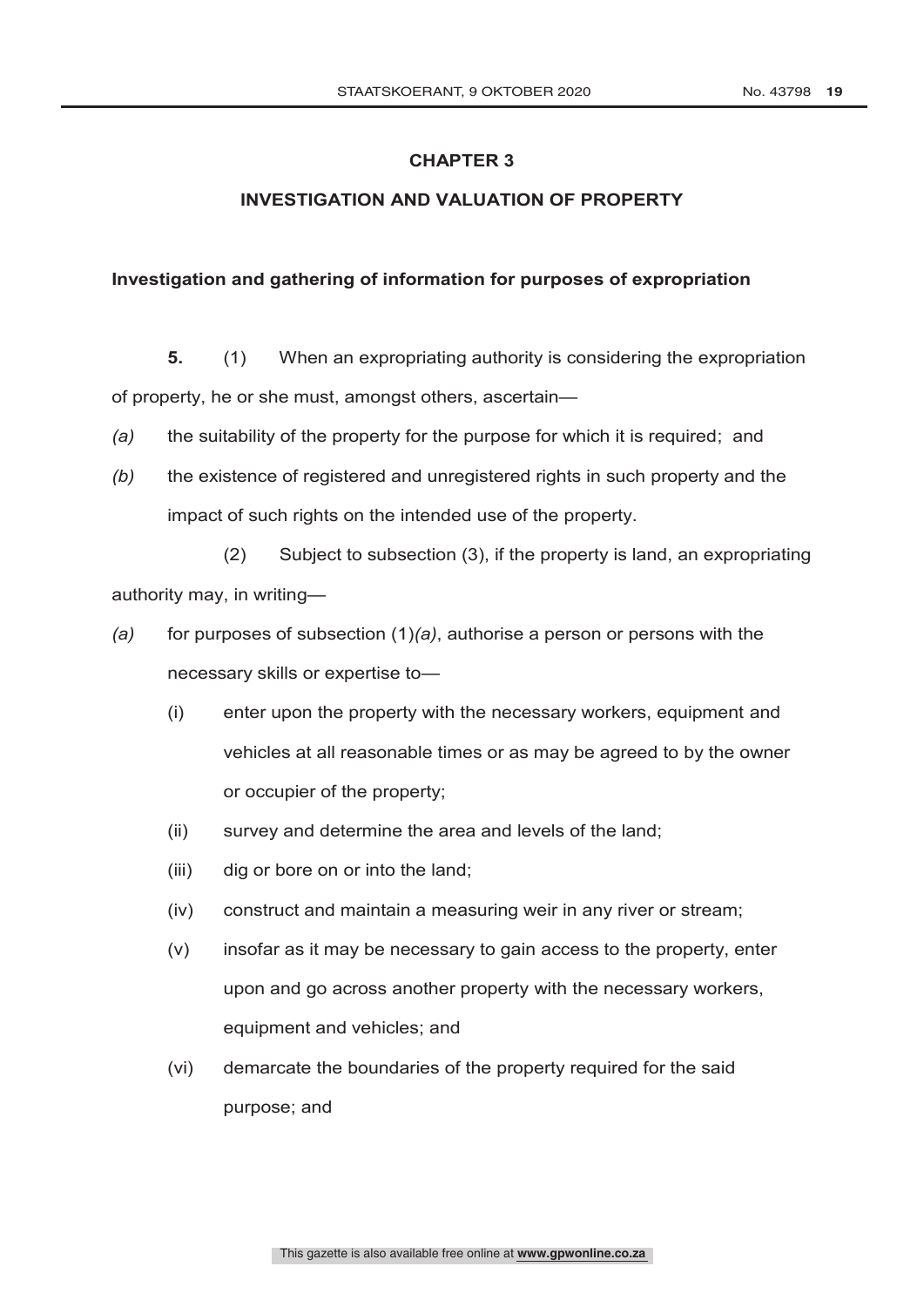*(b)* authorise a valuer, for purposes of ascertaining the value of the property, to enter upon the land and any building on such land and to do the necessary inspections and investigations for that purpose.

(3) The person or persons contemplated in subsection (2)*(a)* and *(b)* may not enter the property unless authorised in writing by the expropriating authority to do so, and—

- *(a)* the owner or occupier of the property has consented thereto in writing, after being informed;
- *(b)* the owner of the property has consented in writing to the performance of an act contemplated in subsection (2)*(a)*; or
- *(c)* in the event of the owner or occupier refusing or failing to grant consent contemplated in paragraphs *(a)* or *(b)*, is in possession of a court order authorising the expropriating authority and such person or persons to enter the land, including any building thereon, for purposes of conducting the investigations contemplated in subsection (2).
	- (4) The valuer contemplated in subsection (2)*(b)* may—
- *(a)* require the owner or occupier of the property to give him or her access to a document in the possession or under the control of the owner or occupier that the valuer reasonably requires for the purposes of valuing the property;
- *(b)* extract information from or make copies of a document to which he or she is given access in terms of paragraph *(a)*;
- *(c)* in writing require the owner or occupier of the property to provide him or her, either in writing or orally, with particulars regarding the property that he or she reasonably requires for the purposes of valuing the property; and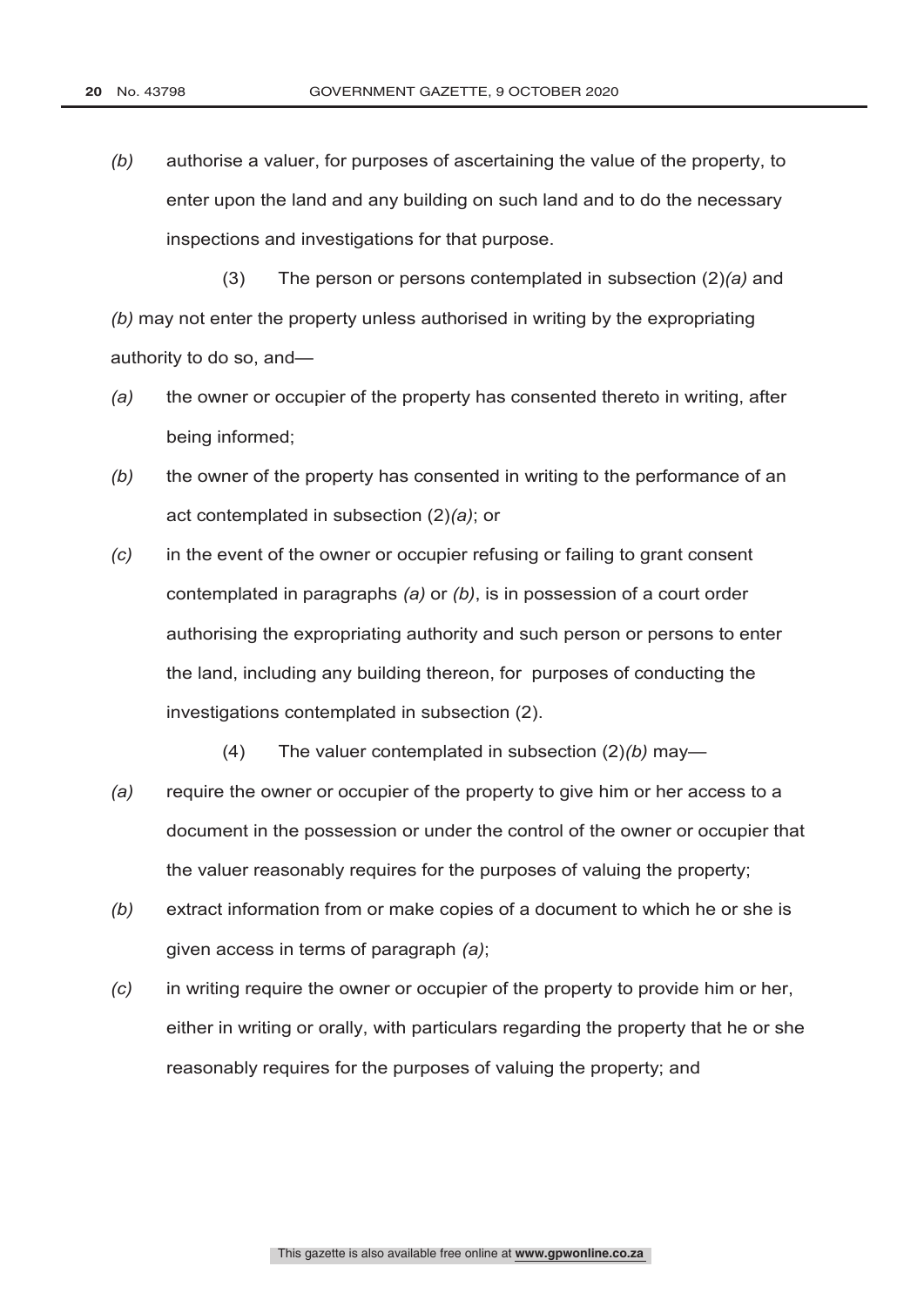- *(d)* despite the provisions of any law to the contrary, require the municipality in whose area the land is situated, to provide such valuer—
	- (i) insight into building plans of improvements on such land;
	- (ii) a copy or copies of building plans on such land at the cost of the valuer or valuers; and
	- (iii) such information in respect of municipal property rates or other charges, land use rights including the zoning of the land, availability of engineering services to such land, or such other information with respect to the land, as is in the possession of the municipality and as may be reasonably required for the valuation of the said land by the valuer.

(5) An expropriating authority must, if the information has not already been established at any time before deciding to expropriate property—

- *(a)* by written notice call upon the following persons to furnish, in writing within 20 days from delivery of the notice, subject to section 25, the names and addresses of all known persons holding unregistered rights in the property, as well as particulars of such rights:
	- (i) An owner;
	- (ii) a person apparently in charge of the property; and
	- (iii) any holder of unregistered rights in the property, known to the expropriating authority;
- *(b)* if the property is land, consult—
	- (i) the Departments responsible for rural development and land reform, for environmental affairs, for mineral resources and for water and sanitation and any other organ of state whose functions and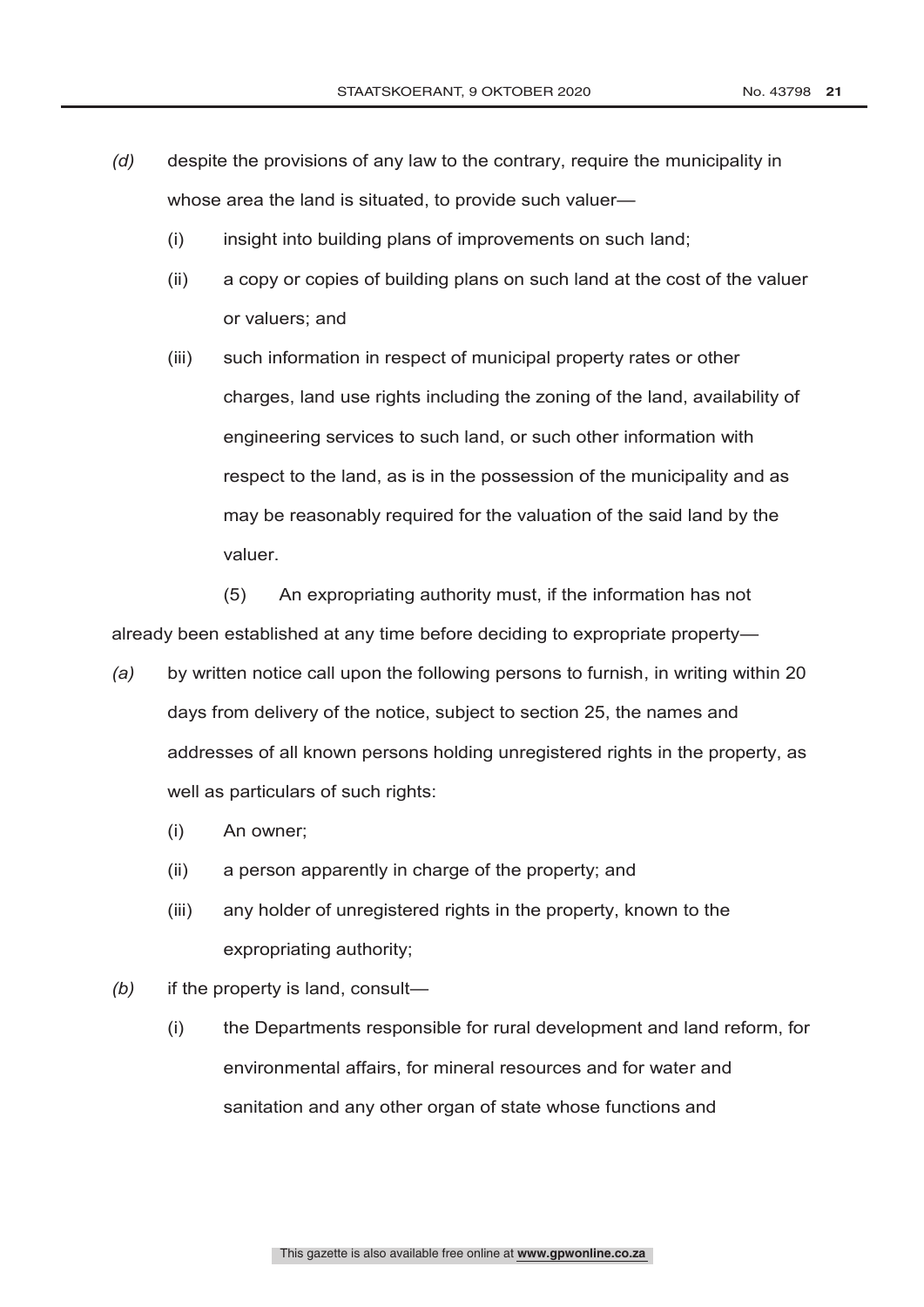responsibilities will be materially affected by the intended expropriation, for the purposes of establishing the existence of and the impact of expropriation on rights therein; and

(ii) if applicable, with the municipality as contemplated in section 6.

(6) *(a)* A person authorised in writing to perform an act contemplated in subsection (2), must—

- (i) provide the owner or occupier of the property with a copy of the said written authorisation;
- (ii) at all times whilst performing any such act, be in possession of such written authority; and
- (iii) identify himself or herself to the owner or occupier of the property by means of an official identification document.

*(b)* If the person contemplated in paragraph *(a)* fails to comply with subparagraphs (i), (ii) or (iii) of that paragraph, the owner or occupier of the property may refuse that person entry to the property or may refuse the performance of an act contemplated in subsection (2).

(7) If the property in question is damaged as a result of the performance of an act contemplated in subsection (2), the expropriating authority must repair to a reasonable standard, or compensate the affected person for that damage after delivery of a written demand by the affected person and without undue delay.

(8) Any legal proceedings arising out of a claim referred to in subsection (7) must comply with the relevant provisions of the Institution of Legal Proceedings Against Certain Organs of State Act, 2002 (Act No. 40 of 2002).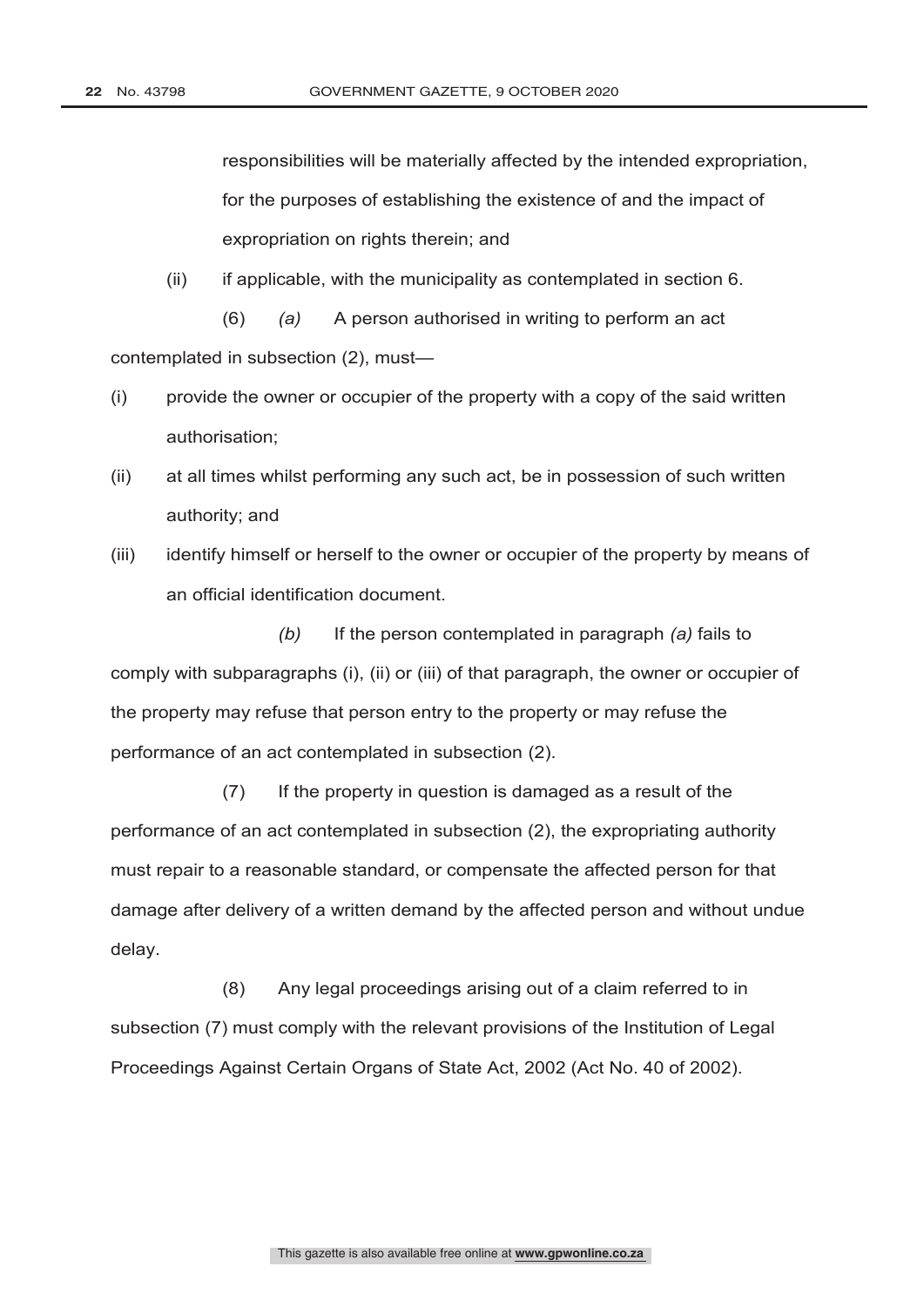#### **Consultation with municipality during investigation**

**6.** (1) When contemplating an expropriation of land, an expropriating authority must, if not already established, in writing, request the municipal manager of the municipality where the land is situated to inform the expropriating authority of the effect which the purpose for which the property is being acquired may have on municipal planning.

(2) The request contemplated in subsection (1) must include—

- *(a)* a statement that the expropriating authority is contemplating the acquisition of land;
- *(b)* a full description of the land in question;
- *(c)* details of the purpose for which the land is required; and
- *(d)* such other details as the expropriating authority may deem necessary.

(3) The municipal manager must deliver a written response to the request contemplated in subsection (1) to the expropriating authority within 20 days of receiving the request or within a reasonable time to be agreed between the expropriating authority and municipal manager or within the period determined in terms of section 25.

(4) If the expropriating authority is the municipal council of the municipality where the land is situated, the request contemplated in subsection (1) is not required.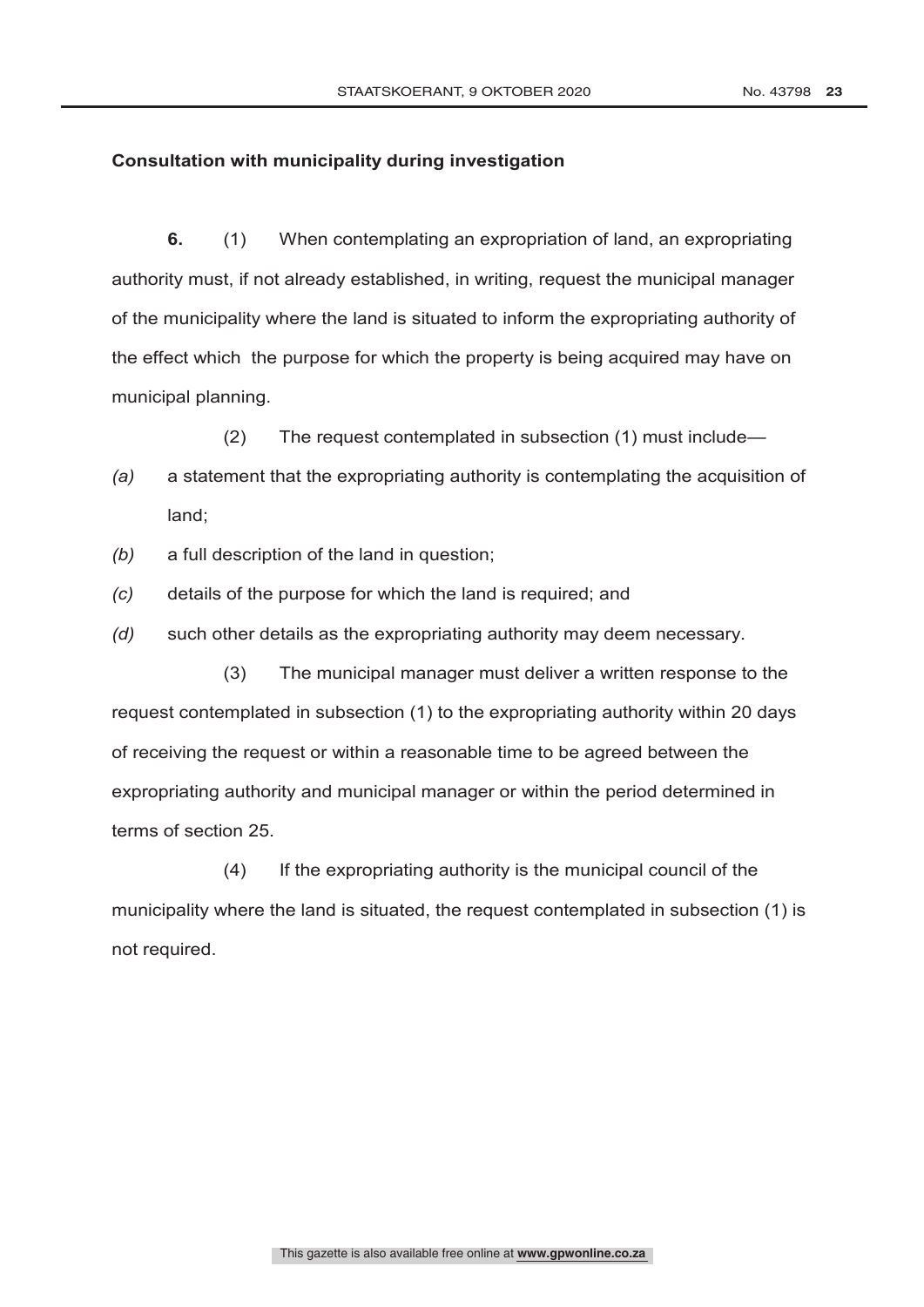# **INTENTION TO EXPROPRIATE AND EXPROPRIATION OF PROPERTY**

#### **Notice of intention to expropriate**

- **7.** (1) If an expropriating authority intends to expropriate property, it must—
- *(a)* serve a notice of intention to expropriate on the owner and any known holder of a right in the property; and
- *(b)* publish the notice of intention to expropriate, in accordance with section 24(2).
	- (2) A notice of intention to expropriate must include—
- *(a)* a statement of the intention to expropriate the property;
- *(b)* a full description of the property;
- *(c)* a short description of the purpose for which the property is required and the address at which documents setting out the purpose may be inspected and particulars of the purpose may be obtained during business hours;
- *(d)* the reason for the intended expropriation of that particular property;
- *(e)* the intended date of expropriation or, as the case may be, the intended date from which the property will be used temporarily and the intended period of such temporary use;
- *(f)* the intended date on which the expropriating authority will take possession of the property;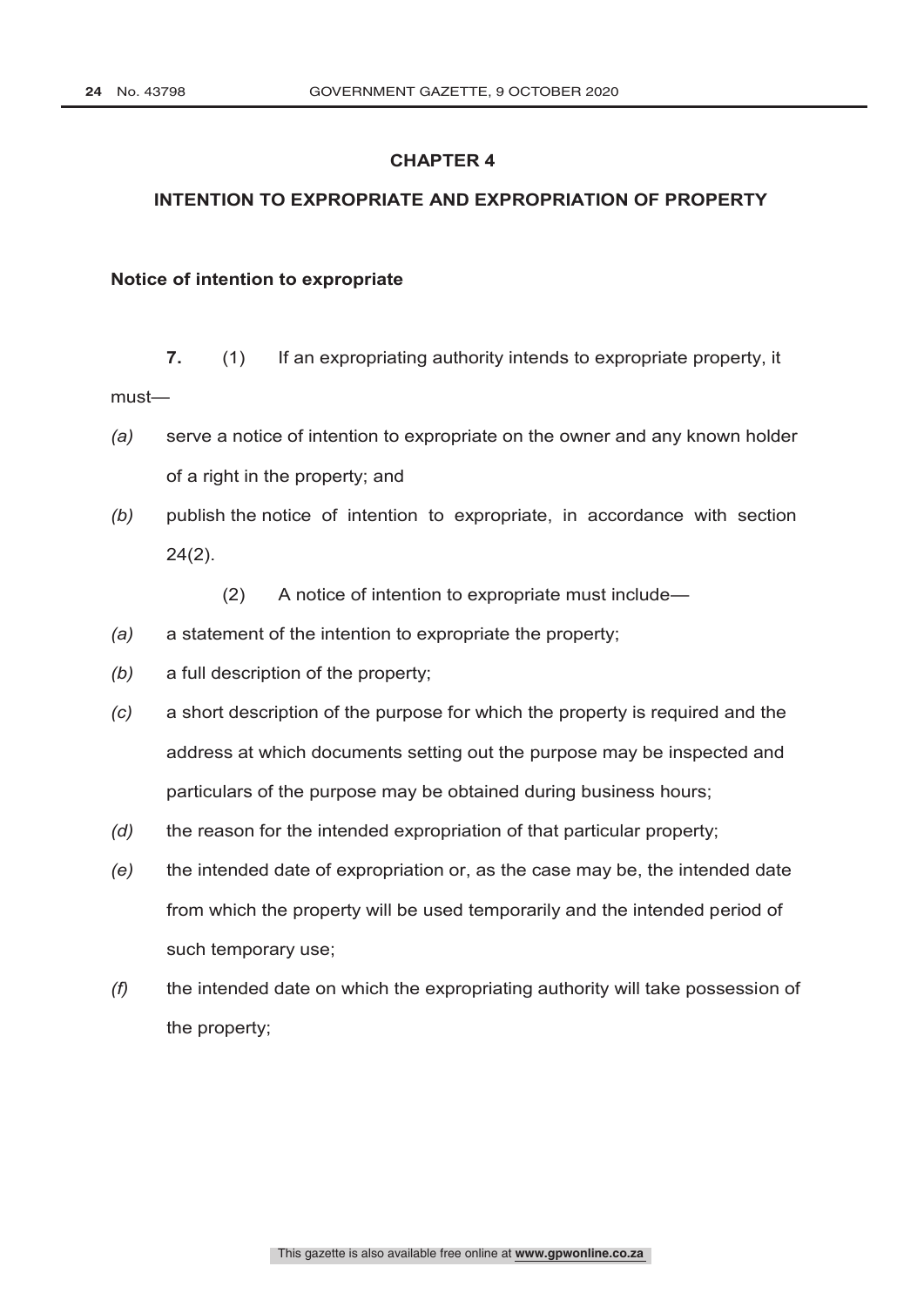- *(g)* an invitation to any person who may be affected by the intended expropriation to lodge with the expropriating authority at a given address within 30 days after the publication of the said notice, subject to section 25—
	- (i) any objections to the intended expropriation;
	- (ii) any submissions relating to the intended expropriation;
	- (iii) a postal address and a facsimile number, if any, to which further communications to such person may be addressed by the expropriating authority; and
	- (iv) the choice of official language for the purposes of further written communication;
- *(h)* a directive to the owner and a holder of a right contemplated in subsection (1)*(a)* to deliver or cause to be delivered in writing, within 30 days of service, subject to section 25—
	- (i) the names and addresses of any holders of unregistered rights and particulars of such rights, other than those furnished in accordance with section 5(5)*(a)* to the extent that such names, addresses and particulars are within the knowledge of the owner or the holder; and
	- (ii) a written statement stipulating the amount claimed by him or her as just and equitable compensation: Provided that failure to stipulate the amount claimed will not affect the owner's right in section 7(4);
- *(i)* a statement that if a person has an unregistered right in respect of the property of which the expropriating authority had no knowledge when making an offer of compensation, the expropriating authority may adjust that offer; and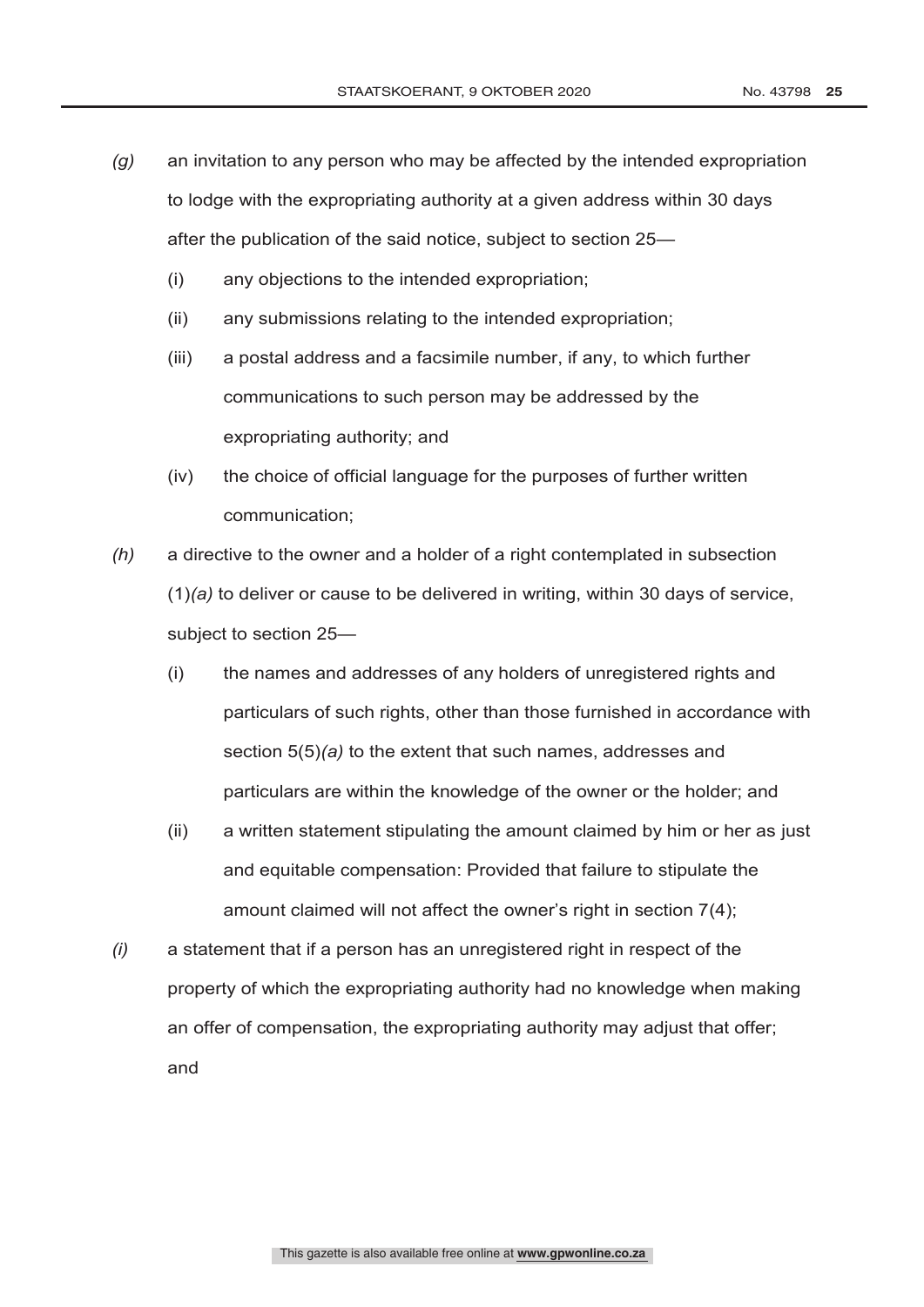*(j)* a statement drawing the owner or the holder's attention to the provisions of section 27.

(3) If the property contemplated in subsection (1) is land, the expropriating authority must also deliver a copy of the notice referred to in subsection (1) to—

- *(a)* the Directors-General responsible for rural development and land reform, for environmental affairs, for mineral resources and for water and sanitation, and the accounting authority of any other organ of state whose functions and responsibilities will be materially affected by the intended expropriation: Provided that if the expropriating authority is the executive authority of one of the departments or organs of state concerned, delivery of such notice to the relevant Director-General or accounting authority is not required; and
- *(b)* the municipal manager of the municipality where the property is situated: Provided that if the expropriating authority is the relevant municipal council of that municipality, no such delivery is required.

(4) Subject to section 25, an owner or a holder of an unregistered right responding to a notice contemplated in subsection (1) must within 30 days of the service of the notice or, if the notice had not been served on him or her, within 30 days of the publication, as the case may be, deliver to the expropriating authority a written statement indicating—

- *(a)* the amount claimed by him or her as just and equitable compensation should his or her property be expropriated and furnishing full particulars as to how the amount is made up;
- *(b)* if the property is land, full particulars of all improvements thereon which, in the opinion of such owner or holder of a right, affect the value of the land;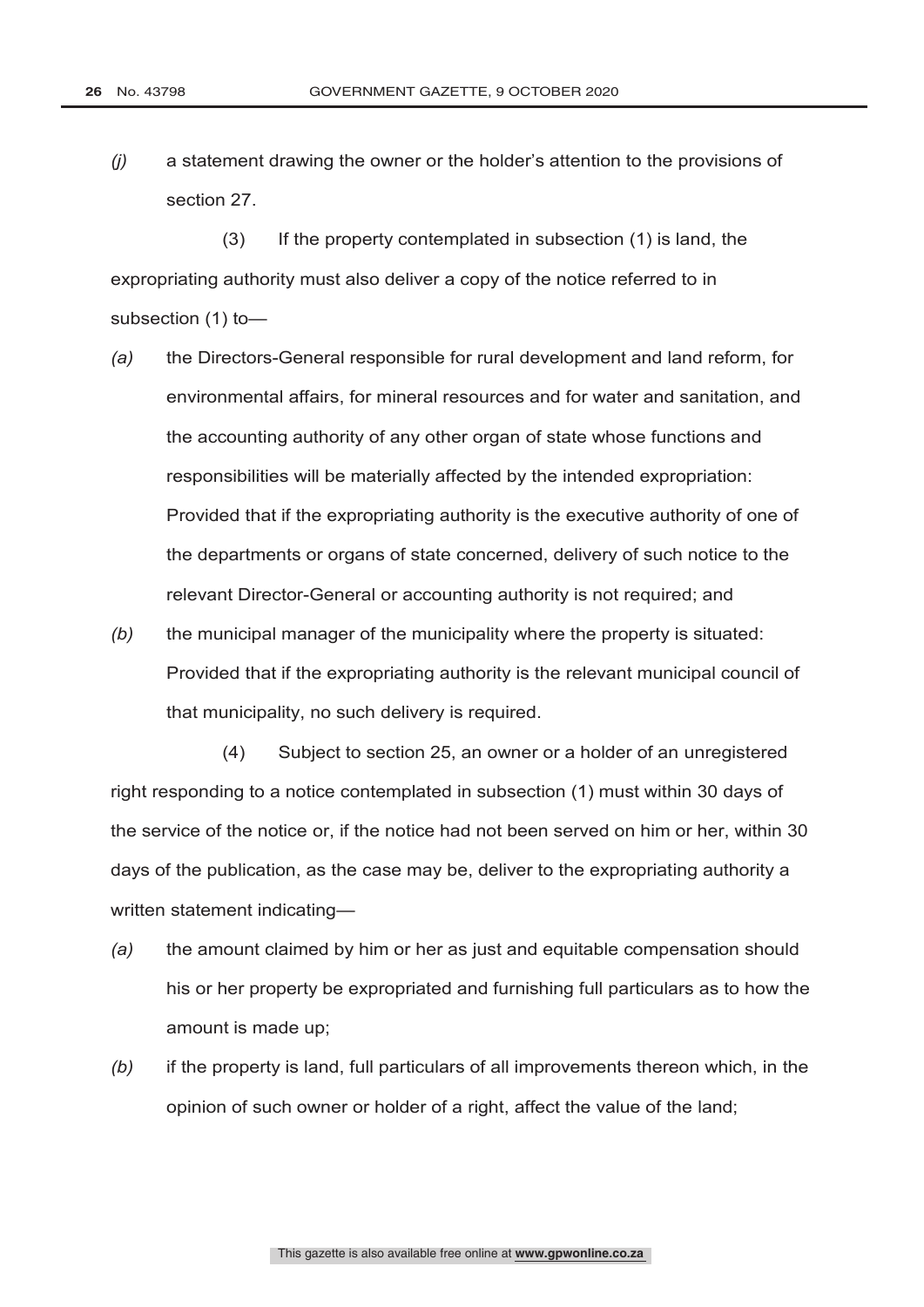- *(c)* if the property is land—
	- (i) which prior to the date of such notice was leased as a whole or in part by an unregistered lease, the name and address of the lessee, and accompanied by the lease or a certified copy thereof;
	- (ii) which prior to the date of such notice was sold by the owner, but transfer had not yet been effected, the name and address of the buyer, and accompanied by the contract of purchase and sale or a certified copy thereof; or
	- (iii) on which a building has been erected which is subject to a builder's lien by virtue of a written building contract, the name and address of the builder, and accompanied by the building contract or a certified copy thereof; and
- *(d)* the address at which the owner or the holder of an unregistered right desires to receive further documents in connection with the expropriation.

(5) The expropriating authority must acknowledge receipt in writing, consider and take into account all objections and submissions timeously received before proceeding with an expropriation.

(6) The expropriating authority must, within 20 days of receiving the statement contemplated in subsection (4), in writing—

- *(a)* inform the relevant owner or relevant holder of an unregistered right whether the amount of compensation claimed in the statement is accepted; and
- *(b)* if the amount of compensation claimed is not accepted, indicate the amount of compensation offered by the expropriating authority, furnishing full details and supporting documents in respect thereof.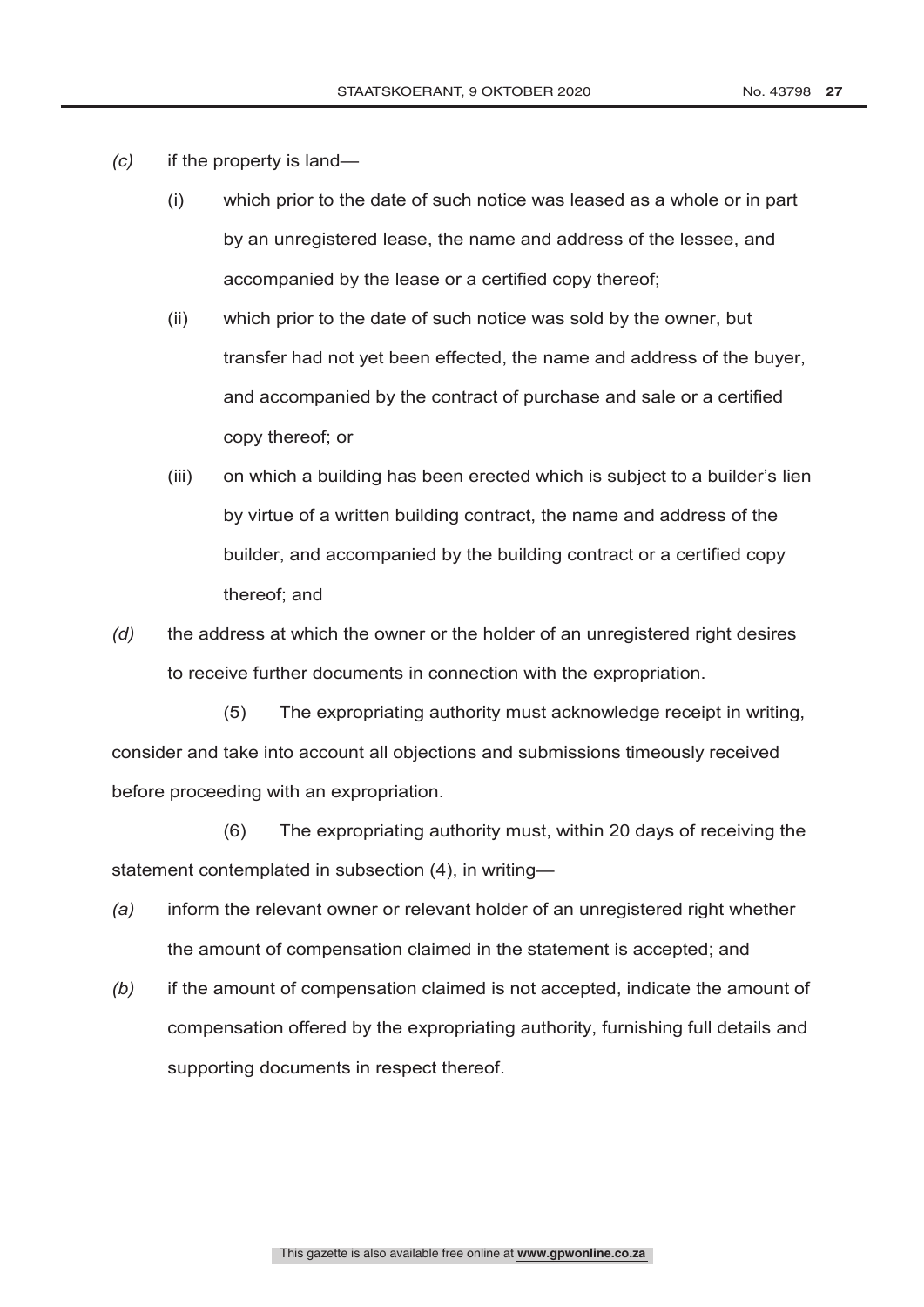(7) *(a)* If no agreement on the amount of compensation payable has been reached between the expropriating authority and the owner or the holder of a right within 40 days of the expropriating authority receiving the statement contemplated in subsection (4), the expropriating authority must decide whether or not to proceed with the expropriation.

*(b)* If the expropriating authority decides—

- (i) to proceed to expropriate, it must serve a notice of expropriation in terms of section 8(1) within a reasonable time;
- (ii) to continue with negotiation on compensation in accordance with section 16, it must inform the owner or the holder of a right accordingly in writing within a reasonable time; or
- (iii) not to proceed with the expropriation of the property, it must inform the owner or the holder of a right accordingly in writing within a reasonable time and must publish a notice in the *Gazette* of his or her decision not to proceed in terms of section 24(2).

#### **Notice of expropriation**

**8.** (1) If the expropriating authority decides to expropriate a property, the expropriating authority must cause a notice of expropriation to be served on the owner and the known holders of unregistered rights, as the case may be, whose rights in the property are to be expropriated.

(2) The expropriating authority must cause a copy of the notice of expropriation to be—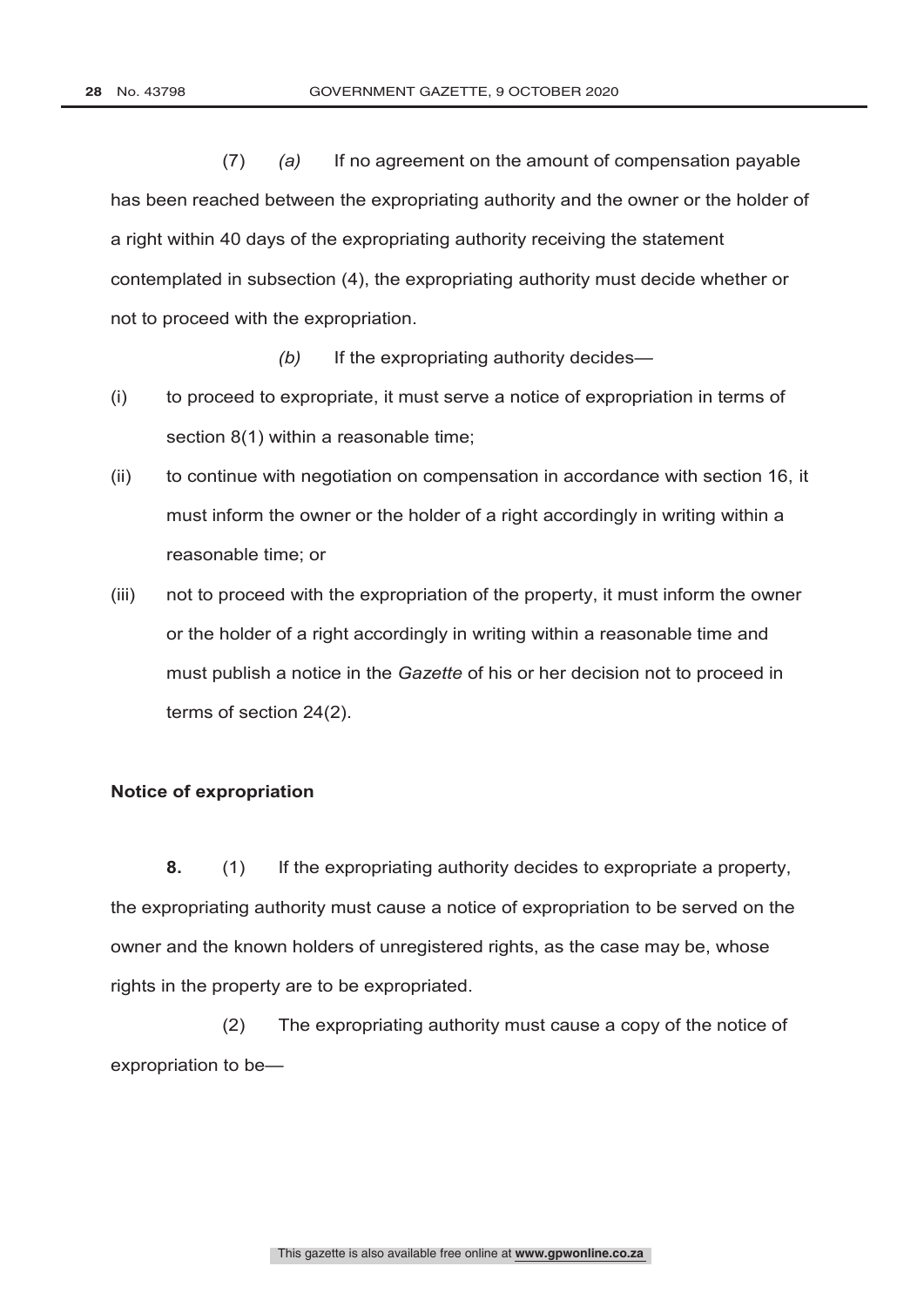- *(a)* published in accordance with section 24(2): Provided that if the notice of expropriation has taken place by publication in terms of section 24(1)*(c)*, the publication in terms of this paragraph is not required;
- *(b)* delivered to a holder of an unregistered right in the property of whom he or she is aware and whose rights are not to be expropriated; and
- *(c)* if the property is land or a right in land, delivered to—
	- (i) the municipal manager of the municipality where the property is situated: Provided that if the expropriating authority is the municipal council the delivery of such notice is not required;
	- (ii) the Directors-General responsible for rural development and land reform, for environmental affairs, for mineral resources, and for water and sanitation, and the accounting authority of any other organ of state whose functions and responsibilities will be materially affected by the intended expropriation: Provided that if the expropriating authority is the executive authority of one of the departments or organs of state concerned, the delivery of the notice on the relevant Director-General or accounting authority is not required;
	- (iii) a holder of a mortgage bond registered in the Deeds Office in respect of the property concerned;
	- (iv) if the property is subject to a contract contemplated in section 7(4)*(c)*(ii), on the buyer; and
	- (v) if the building thereon is subject to a lien contemplated in section 7(4)*(c)*(iii), on the builder.

(3) The notice of expropriation served as contemplated in subsection (1) must contain—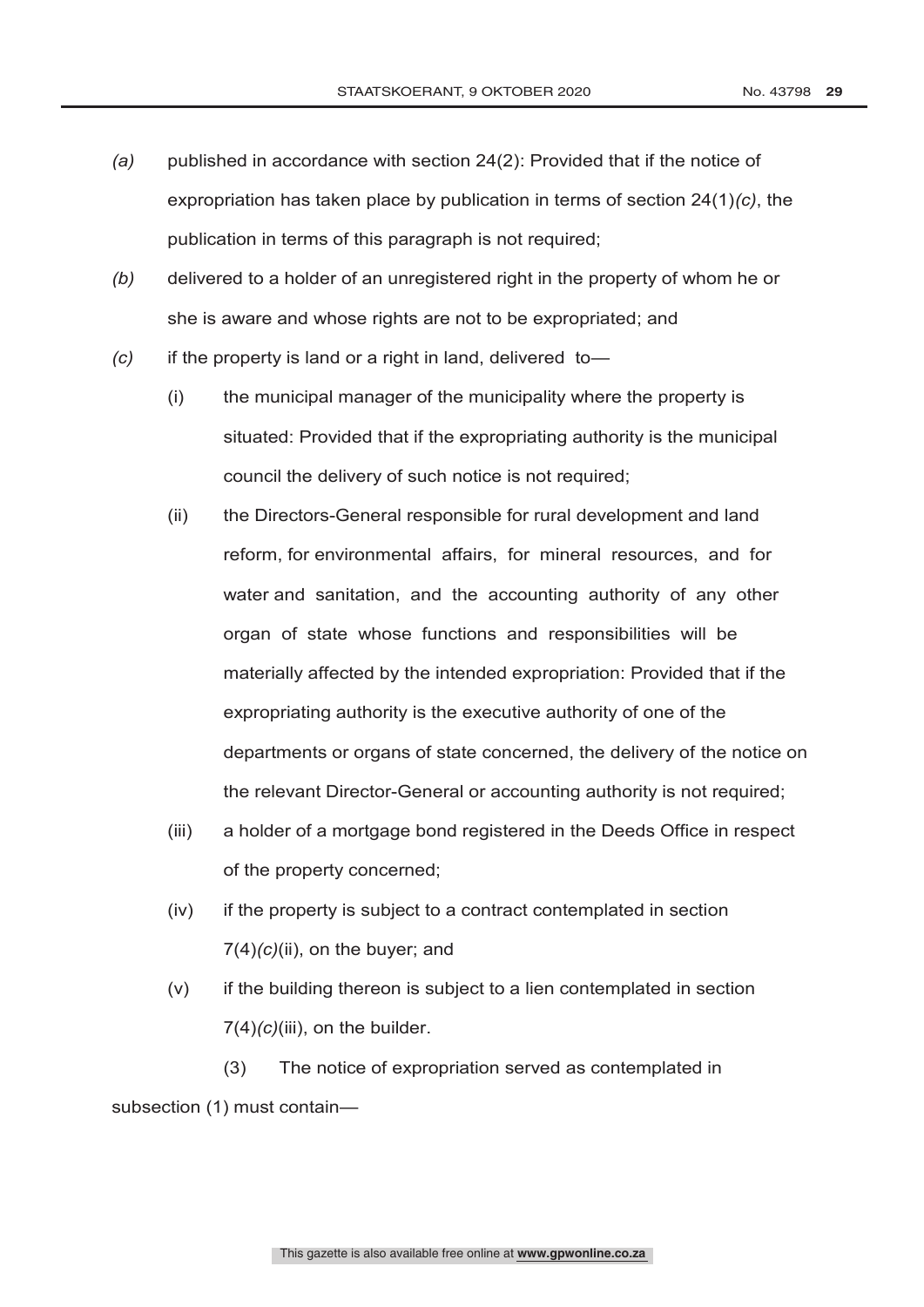- *(a)* a statement of the expropriation of the property;
- *(b)* the full description of the property, including—
	- (i) in the case where the expropriation applies to a portion of a land parcel, the approximate extent of such portion in relation to the whole; or
	- (ii) in the case where the expropriation applies to a right in land, a description of the approximate position of the right in land on such land;
- *(c)* a short description of the purpose for which the property is required and the address at which documents setting out that purpose may be inspected and particulars of that purpose may be obtained during business hours;
- *(d)* the reason for the expropriation of that particular property;
- *(e)* the date of expropriation or, as the case may be, the date from which the property will be used temporarily and also stating the period of such temporary use;
- *(f)* the date on which the right to possession of the property will pass to the expropriating authority;
- *(g)* except in the case of an urgent expropriation contemplated in section 22, the amount of compensation offered by the expropriating authority or agreed to by the expropriating authority and the owner and the holder of an unregistered right, as the case may be; and
- *(h)* if the amount of compensation is disputed, a statement that the expropriated owner may institute proceedings in a competent court to dispute the amount of compensation, or request that the expropriating authority commence such court proceedings, within 180 days of the date of expropriation, which time period may be extended by the court on good cause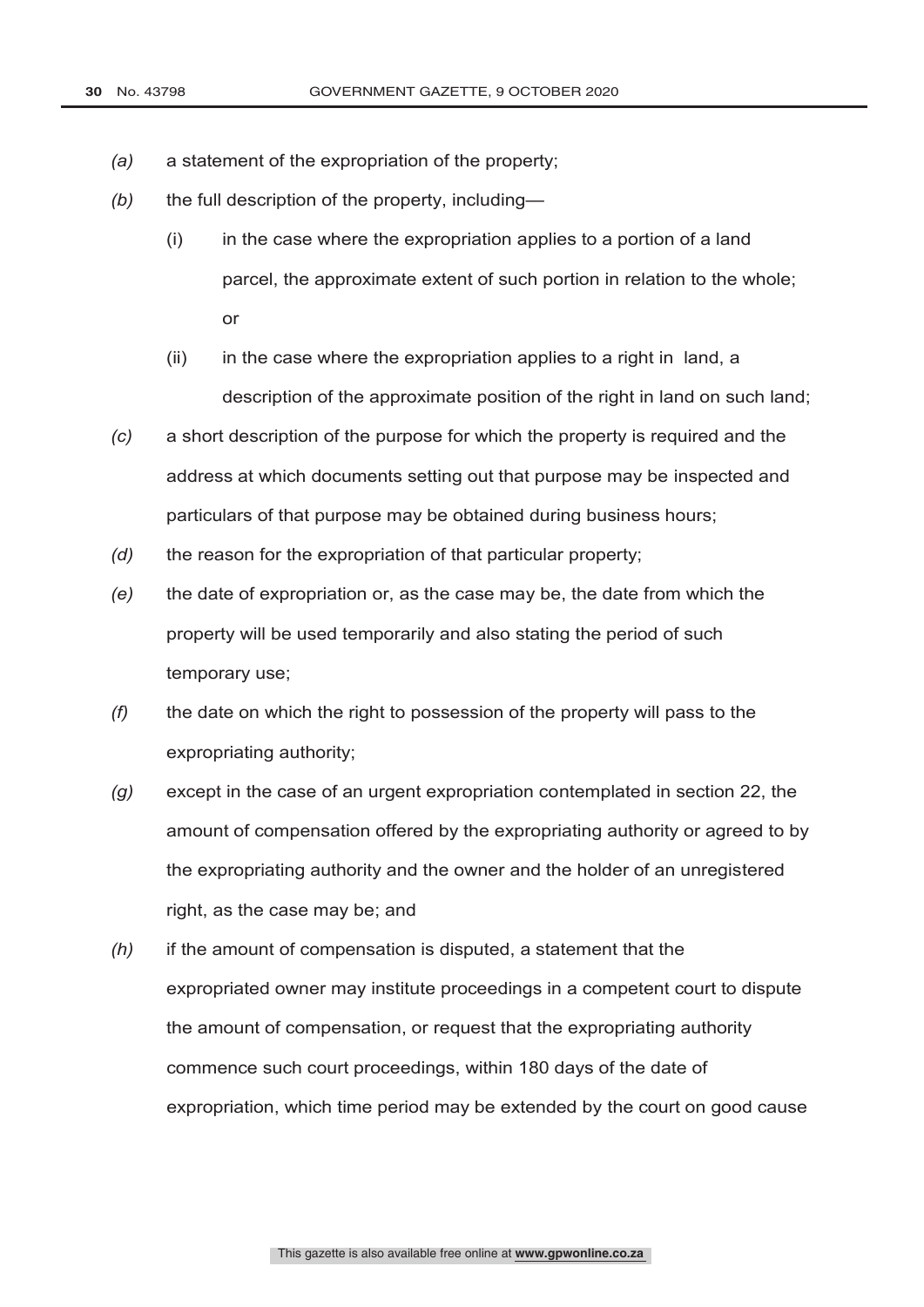shown.  $(4)$ The notice of expropriation served as contemplated in subsection (1) must be accompanied by documents detailing the following:

- *(a)* The date or dates on which the expropriating authority proposes to pay the compensation and any interest payable in respect thereof in terms of section 13;
- *(b)* in the case where the expropriation applies to a portion of a land parcel, a survey diagram or sketch plan showing the approximate position of such portion in relation to the whole;
- *(c)* in the case where the expropriation applies to a right in land, a survey diagram or sketch plan on which the approximate position of the right in land on such land is indicated, unless the right in land is accurately described without such survey diagram or sketch plan;
- *(d)* an explanation of what the offer of compensation referred to in subsection (3)*(g)* comprises of, together with supporting documents detailing how the offer of compensation was determined;
- *(e)* a directive calling upon the expropriated owner or expropriated holder as the case may be, to submit, in writing, the names and addresses of all holders of unregistered rights in the property and particulars of such rights, other than those furnished in accordance with sections 5(5)*(a)* and 7(2)*(h)*, if any, to the extent that such names, addresses and particulars are within the knowledge of the expropriated owner;
- *(f)* a statement that if a person has an unregistered right in respect of the property of which the expropriating authority had no knowledge when making the offer of compensation, the expropriating authority may adjust that offer;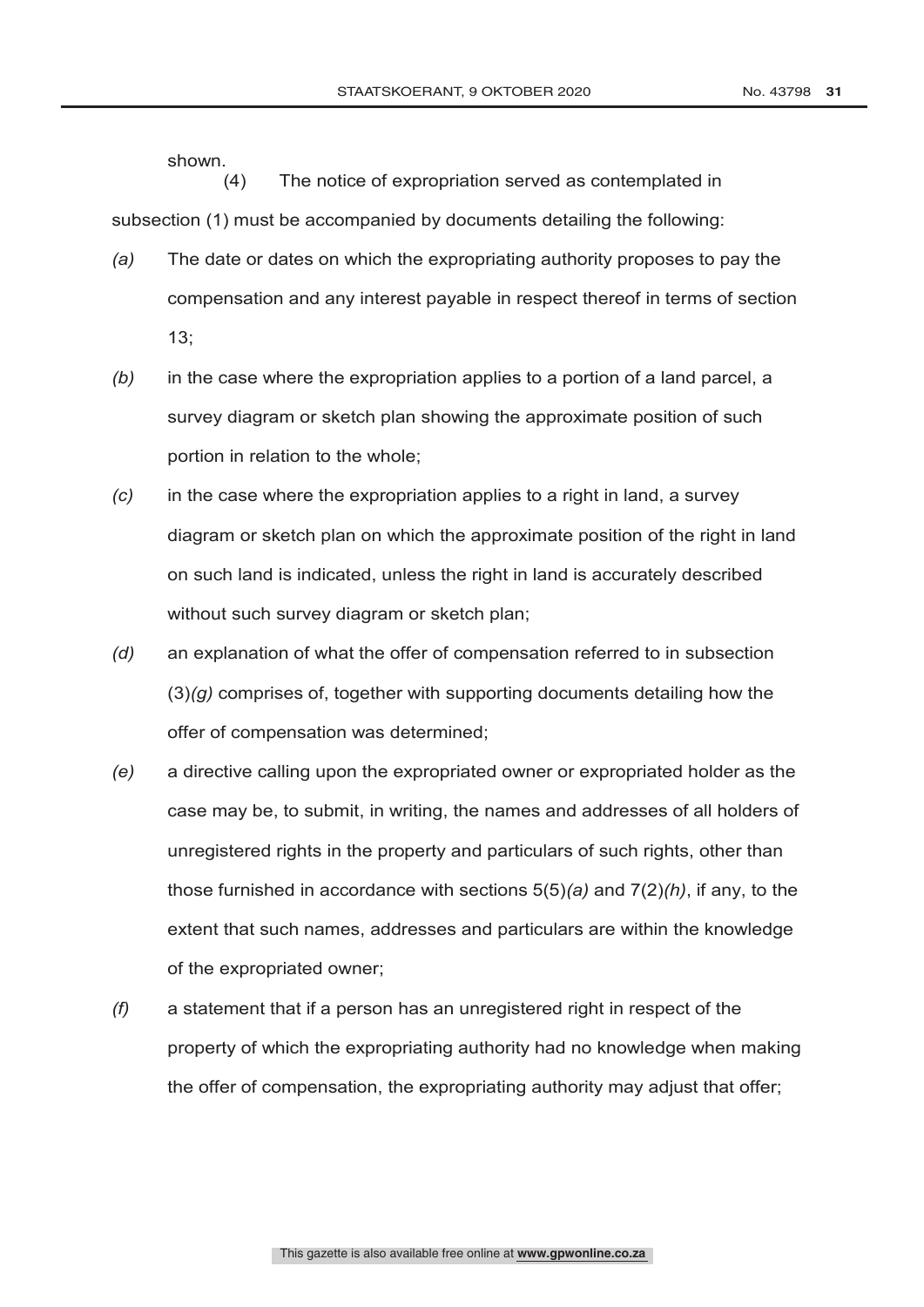- *(g)* a statement informing the expropriated owner or expropriated holder, as the case may be, that he or she may request a translation of the notice of expropriation in the official language of his or her choice; and
- *(h)* a statement drawing an expropriated owner, expropriated holder or any other person's attention to the provisions of section 27.

(5) *(a)* Rights in a property may be expropriated from different owners and holders of unregistered rights in the same notice of expropriation.

*(b)* A separate offer of just and equitable compensation must be stated in respect of each owner or holder mentioned in the notice of expropriation contemplated in paragraph *(a)*.

#### **Vesting and possession of expropriated property**

**9.** (1) The effect of an expropriation of property is that—

- *(a)* the ownership of the property described in the notice of expropriation vests in the expropriating authority or in the person on whose behalf the property was expropriated, as the case may be, on the date of expropriation;
- *(b)* all unregistered rights in such property are simultaneously expropriated on the date of expropriation unless—
	- (i) the expropriation of those unregistered rights are specifically excluded in the notice of expropriation; or
	- (ii) those rights, including permits or permissions, were granted or exist in terms of the provisions of the Mineral and Petroleum Resources Development Act, 2002 (Act No. 28 of 2002);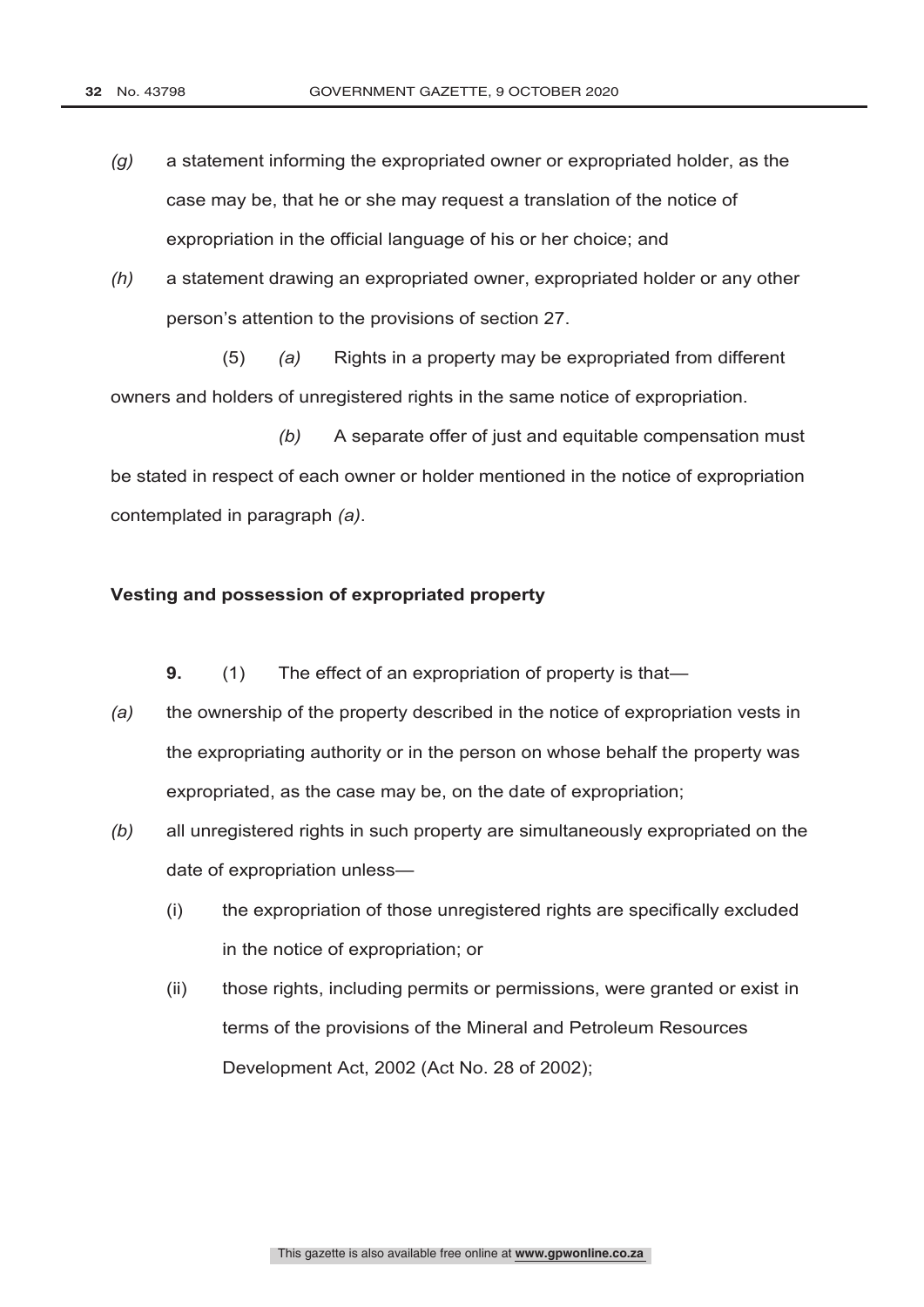- *(c)* in the case of a right to use a property temporarily, the expropriating authority or the person on whose behalf the property was expropriated may as from the date of expropriation exercise that right; and
- *(d)* the property remains subject to all registered rights in favour of third parties, with the exception of a mortgage, with which the property was burdened prior to expropriation, unless or until such registered rights are expropriated from the holder thereof in terms of this Act.

(2) *(a)* The expropriating authority, or the person on whose behalf the property was expropriated, must take possession of the expropriated property on the date stated in terms of section 8(3)*(f)* or such other date as may be agreed upon with the expropriated owner or expropriated holder.

*(b)* The right to possession passes on the relevant date contemplated in paragraph *(a)* to the person referred to therein, as the case may be.

(3) *(a)* The expropriated owner or expropriated holder who is in possession of the property concerned must, from the date of expropriation to the date referred to in subsection (2) or (4), take all reasonable steps to maintain the property.

*(b)* If the expropriated owner or expropriated holder wilfully or negligently fails to maintain the property and as a result thereof the property depreciates in value, the expropriating authority may recover the amount of depreciation from the expropriated owner or the expropriated holder, concerned.

*(c)* The expropriating authority must compensate the expropriated owner or expropriated holder, as the case may be, for costs which were necessarily incurred after the date of expropriation in respect of such maintenance.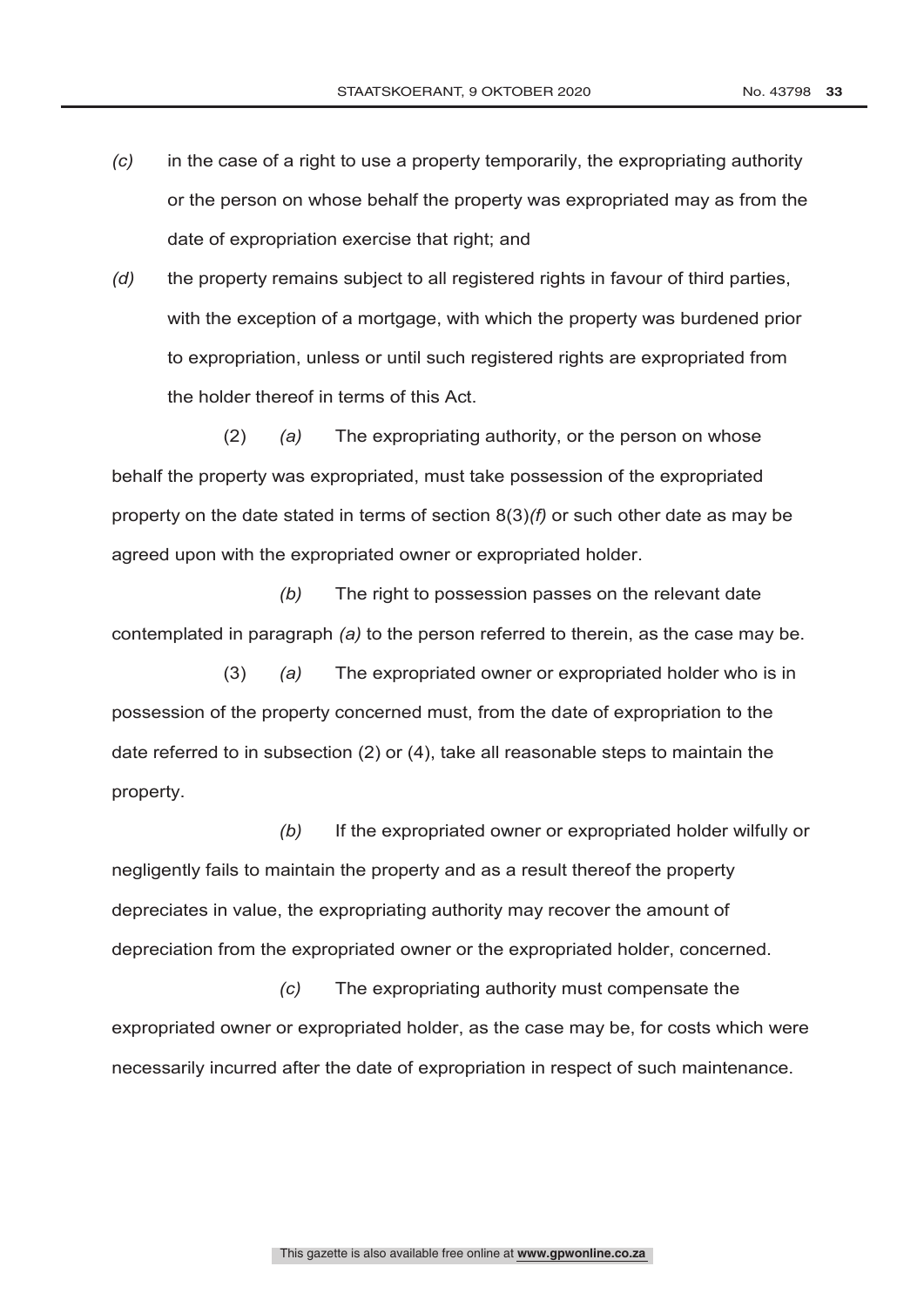(4) If the expropriated owner or expropriated holder, as the case may be, desires to place the expropriating authority in possession of the expropriated property prior to the date contemplated in section 8(3)*(f)* and the expropriating authority does not agree to a date on which the right to possession of the property will pass to it, the expropriated owner or expropriated holder, as the case may be, may give the expropriating authority notice in writing of not less than 20 days before the date on which the expropriated owner or expropriated holder wishes to transfer the right to possession of the property, in which case the right to possession of the property passes to the expropriating authority on that date.

(5) The expropriated owner or expropriated holder who is in possession of the property concerned, remains entitled to the use of and the income from the expropriated property, as was enjoyed immediately prior to the date of expropriation, from the date of expropriation to the date referred to in subsection (2)*(b)*, but remains, during that period, responsible for the payment of municipal property rates, taxes and other charges, if applicable, and normal operating costs in respect of the expropriated property as if the property had not been expropriated.

#### **Verification of unregistered rights in expropriated property**

**10.** (1) If, after the date of expropriation, a person claims to have held an unregistered right in the expropriated property for which that person has not been compensated, the expropriating authority must request that person to deliver within 30 days of receipt of the request, subject to section 25, a copy of any written instrument evidencing or giving effect to the unregistered right, if such instrument is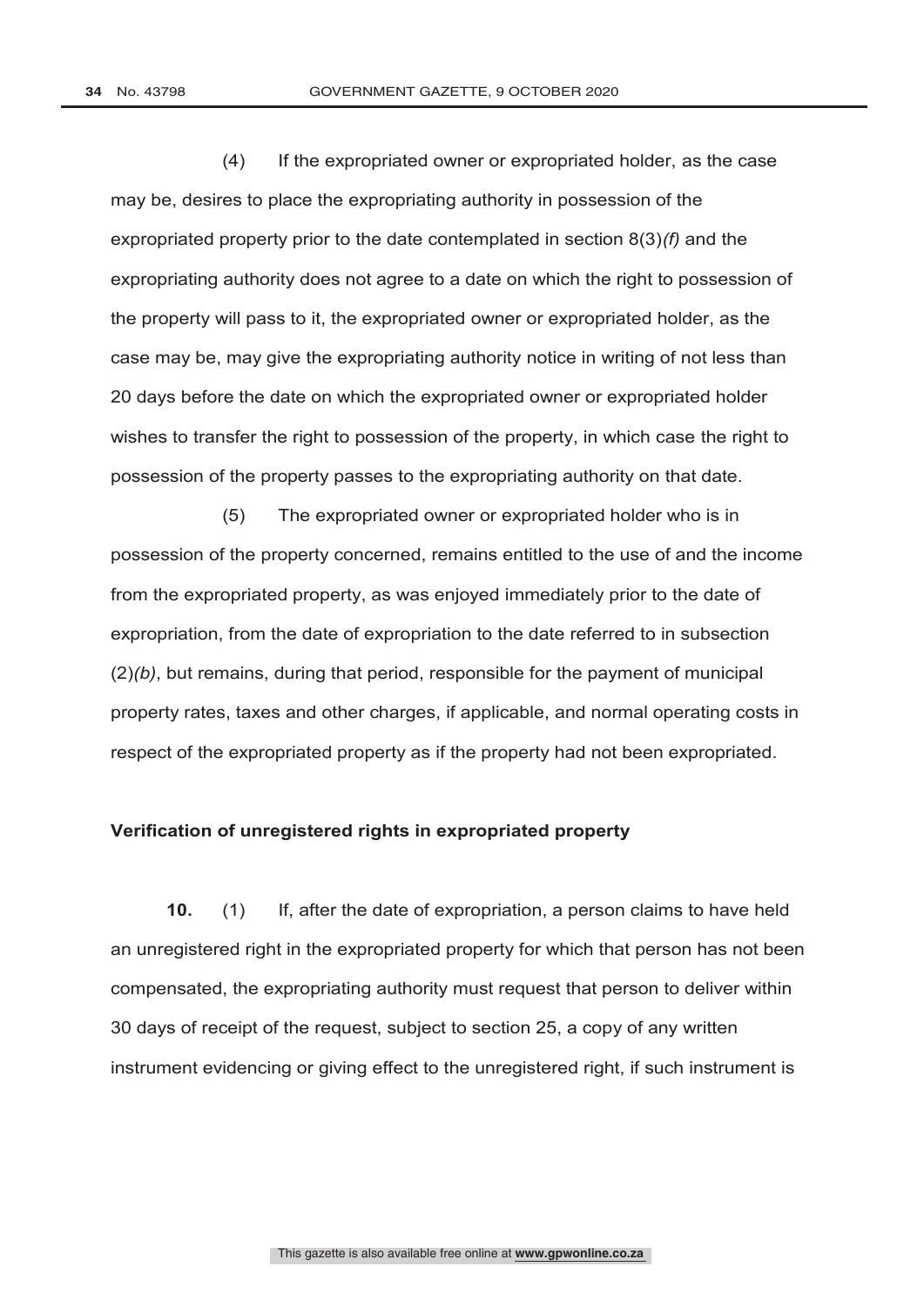in his or her possession or under his or her control, or any other evidence to substantiate the claim.

(2) If the unregistered right, claimed as contemplated in subsection (1), pertains to the use of improvements on expropriated land, the evidence required in terms of subsection (1) must include—

*(a)* a full description of those improvements;

- *(b)* an affidavit or affirmation by the person concerned stating whether those improvements were erected by that person and if so, whether the materials used for erecting those improvements were owned by that person; and
- *(c)* the amount claimed as compensation for such unregistered right, together with details or a report, if any, on how the amount is computed.

(3) After receipt of the evidence requested in terms of subsection (1) and if the unregistered right claimed pertains to land, the expropriating authority may forward that evidence to the Directors-General responsible for rural development and land reform, for environmental affairs, for mineral resources and for water and sanitation, and to the accounting authority of any other organ of state, as the case may be, for assistance in the verification of such claim.

(4) A Director-General or accounting authority referred to in subsection (3) must submit comments within 30 days of receipt of the request contemplated in that section.

(5) *(a)* The expropriating authority must decide on the claim contemplated in subsection (1) within 20 days of expiry of the period referred to in subsection (4) and notify the claimant in writing of the decision.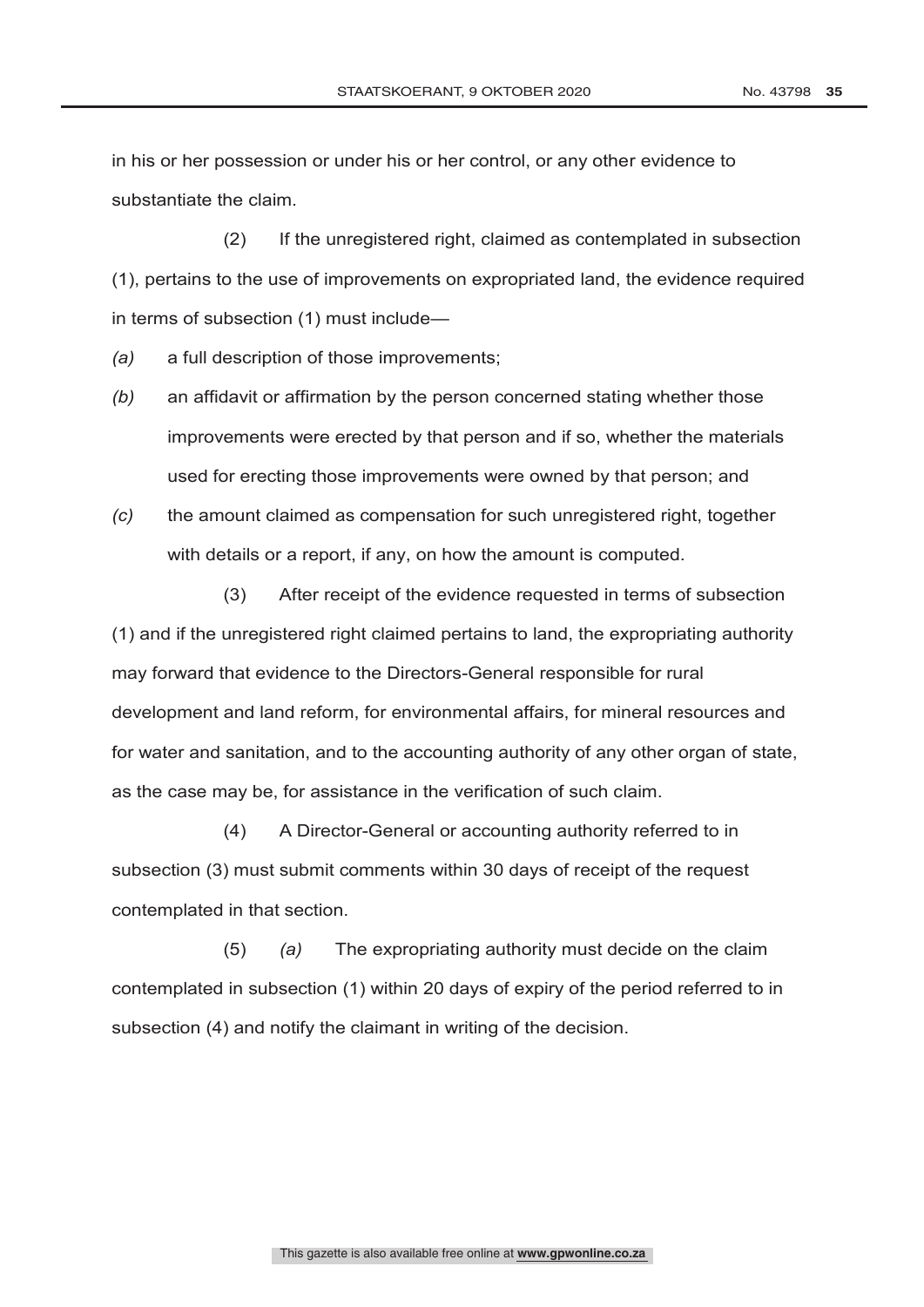*(b)* If the expropriating authority accepts the claim contemplated in subsection (1), the expropriating authority must serve the notice contemplated in section 11(2) on such claimant.

*(c)* If the expropriating authority does not accept the claim contemplated in subsection (1), the expropriating authority must inform the claimant accordingly in writing and must provide reasons for the rejection.

 (6) The expropriating authority may require the expropriated owner to compensate a person who held an unregistered right, if that person was not given notice of the expropriation as provided in this Act, and if the owner ought reasonably to have identified that person in terms of section 7(2)*(h)*(i) but did not do so.

 (7) The expropriating authority may exercise the power in terms of subsection (6) only after giving the expropriated owner a reasonable opportunity to make representations in that regard.

# **Consequences of expropriation of unregistered rights and duties of expropriating authority**

**11.** (1) An expropriated holder of an unregistered right in a property that has been expropriated by the operation of section 9(1)*(b)* is, subject to section 10 and this section, entitled to compensation.

(2) If the expropriating authority becomes aware that an unregistered right in the expropriated property has been expropriated by the operation of section 9(1)*(b)* and becomes aware of the identity of the expropriated holder thereof, the expropriating authority must serve on that expropriated holder a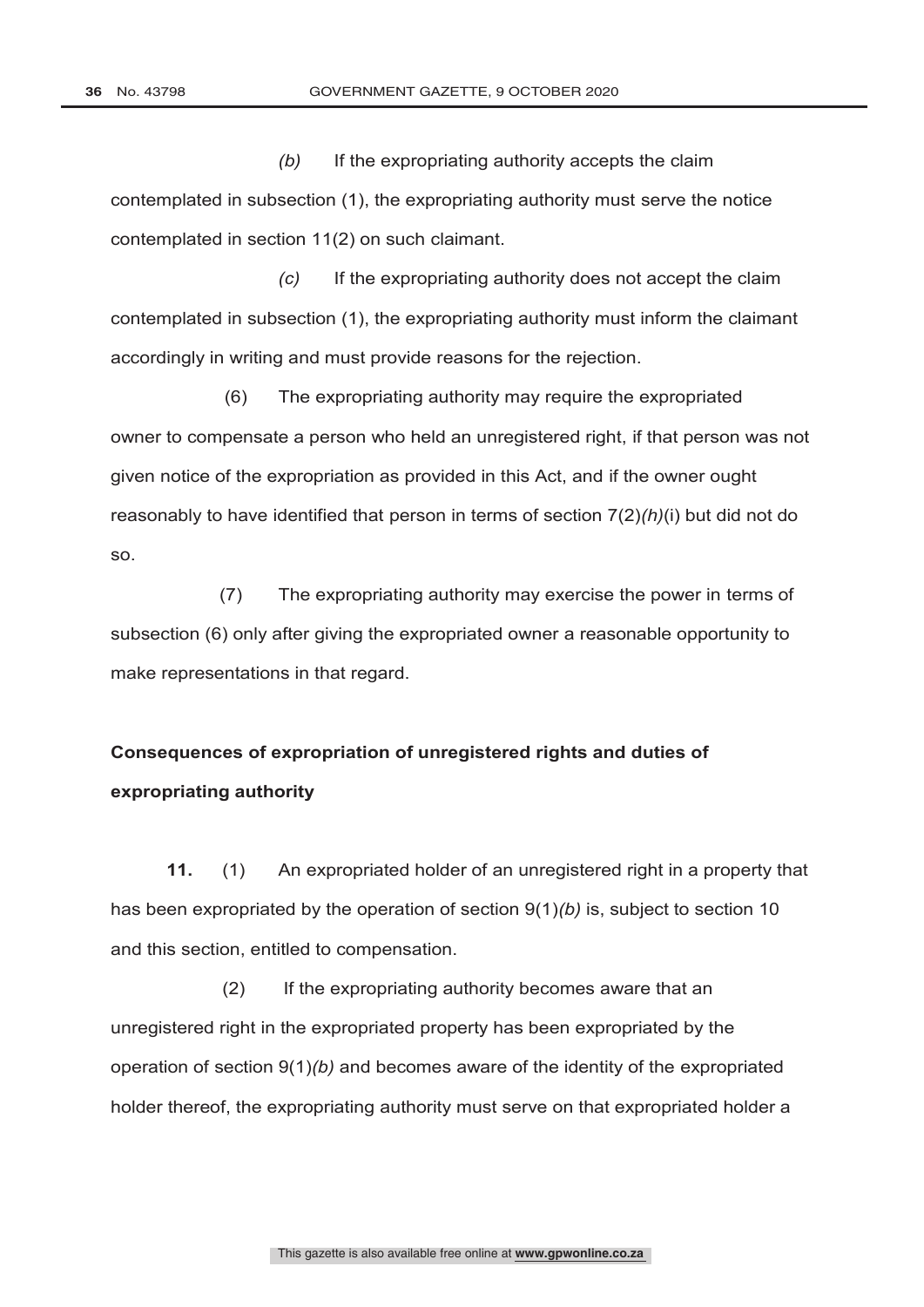notice that the unregistered right has been expropriated, together with a copy of the notice of expropriation served on the expropriated owner in terms of section 8(1).

(3) The notice contemplated in subsection (2) must—

- *(a)* inform the expropriated holder of the date on which the right to possession of the expropriated property passed to the expropriating authority in terms of section 9(2) or (4);
- *(b)* contain a statement contemplated in section 8(3)*(f)*, if applicable; and
- *(c)* except if this information was furnished in terms of section 10(1), request the expropriated holder to deliver to the expropriating authority, within 20 days of receipt of the notice, subject to section 25, a copy of any written instrument in which the unregistered right is contained, if such instrument is in his or her possession or under his or her control.

(4) When a notice in terms of subsection (2) has been served on the expropriated holder concerned, this Act applies with the changes required by the context as if such notice were a notice of expropriation in terms of section 8(1) in respect of such unregistered right: Provided that if that expropriated holder is a lessee, he or she remains liable to pay rental to the expropriated owner until the right to possession passes in terms of section 9(2) or (4) and, if applicable, thereafter to the expropriating authority.

(5) If the expropriated owner or expropriated holder knew of the existence of an unregistered right contemplated in subsection (2) and failed to inform the expropriating authority of the existence thereof, the expropriated owner or expropriated holder, as the case may be, is liable to the expropriating authority for any loss incurred in the event of the expropriating authority having to pay compensation for the expropriation of the unregistered right after the date of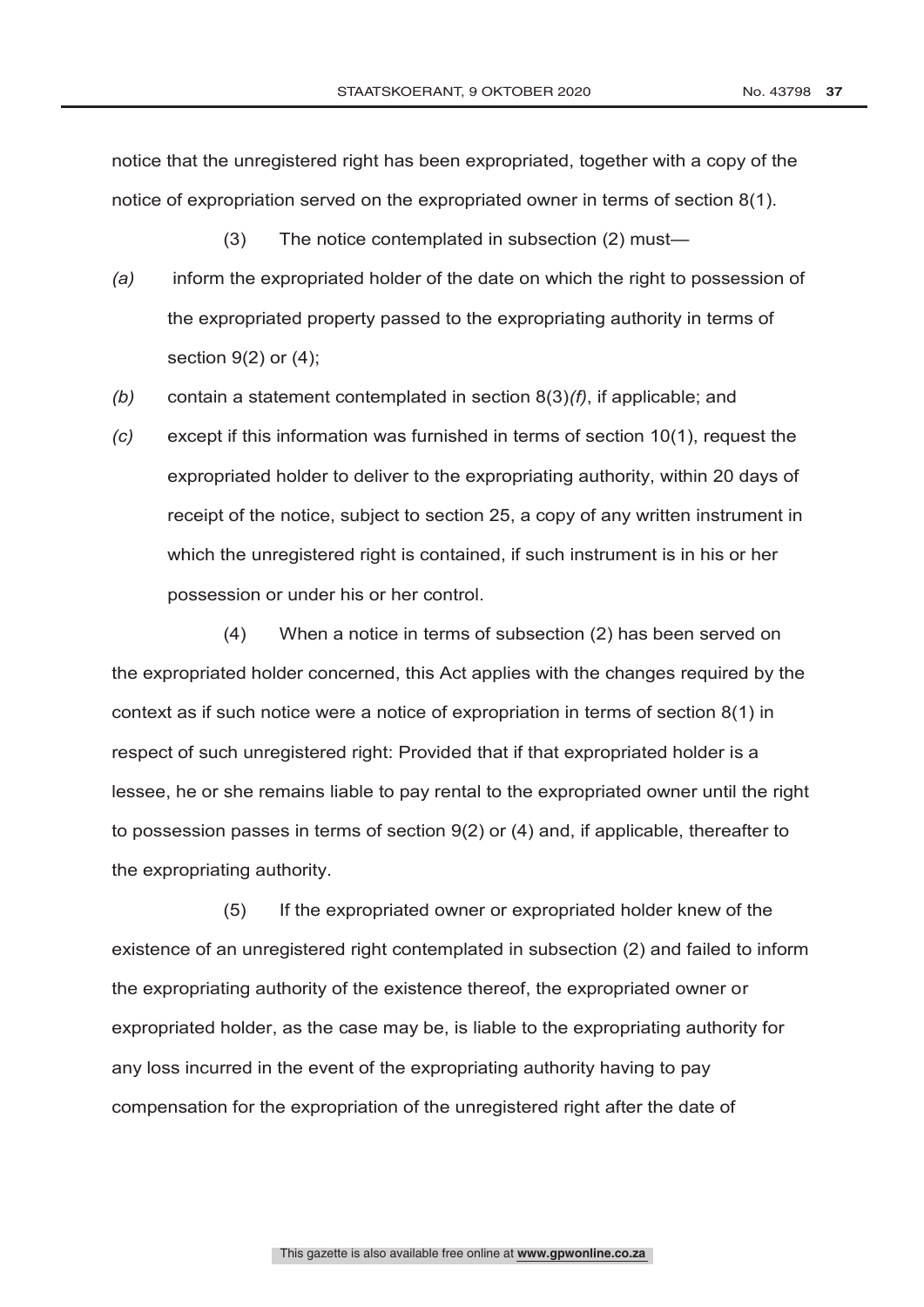payment of compensation to the expropriated owner or expropriated holder, as the case may be.

#### **CHAPTER 5**

# **COMPENSATION FOR EXPROPRIATION**

# **Determination of compensation**

**12.** (1) The amount of compensation to be paid to an expropriated owner or expropriated holder must be just and equitable reflecting an equitable balance between the public interest and the interests of the expropriated owner or expropriated holder, having regard to all relevant circumstances, including—

- *(a)* the current use of the property;
- *(b)* the history of the acquisition and use of the property;
- *(c)* the market value of the property;
- *(d)* the extent of direct state investment and subsidy in the acquisition and beneficial capital improvement of the property; and
- *(e)* the purpose of the expropriation.

(2) In determining the amount of compensation to be paid in terms of this Act, the expropriating authority must not, unless there are special circumstances in which it would be just and equitable to do so, take account of—

*(a)* the fact that the property has been taken without the consent of the expropriated owner or expropriated holder;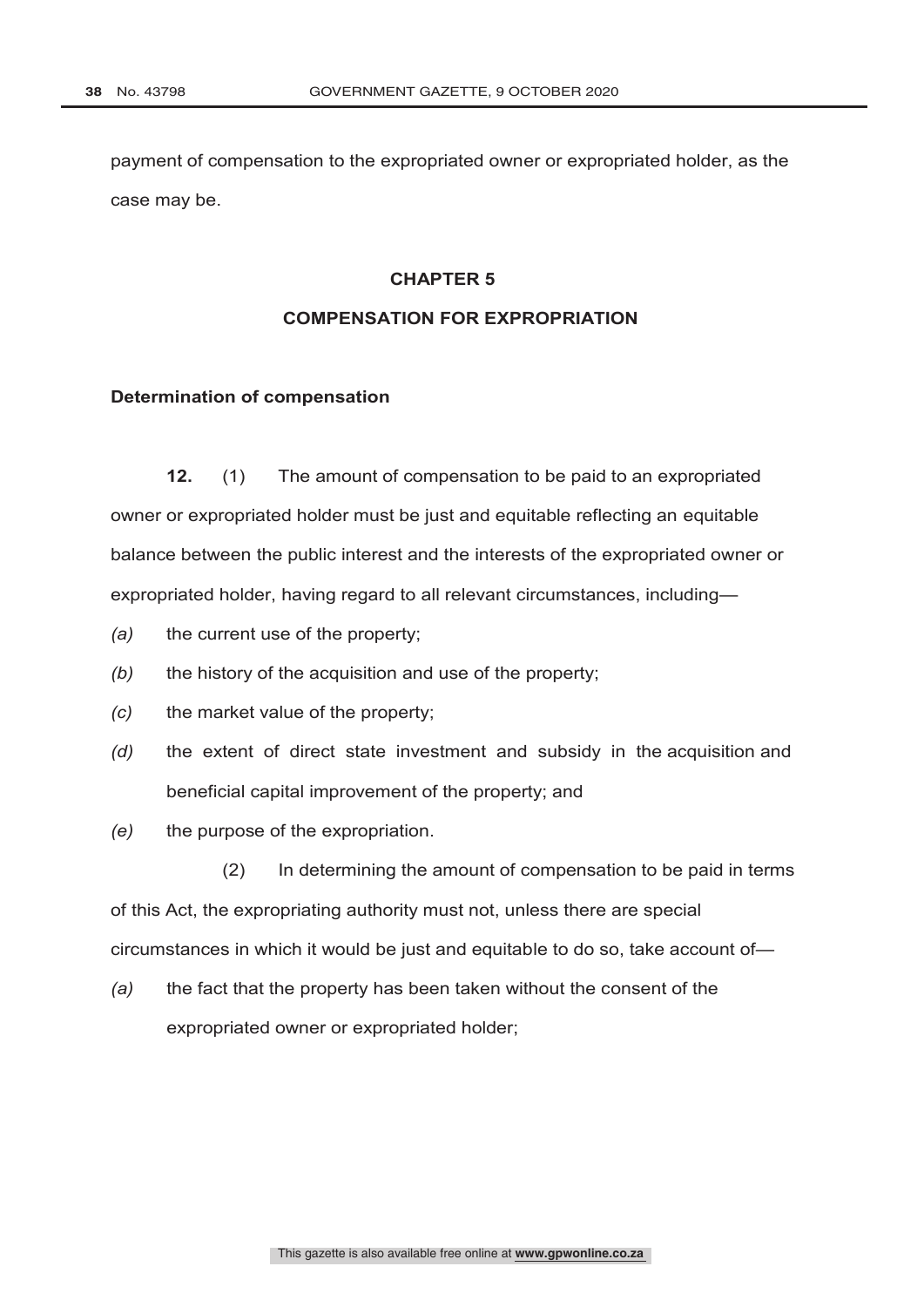- *(b)* the special suitability or usefulness of the property for the purpose for which it is required by the expropriating authority, if it is unlikely that the property would have been purchased for that purpose in the open market;
- *(c)* any enhancement in the value of the property, if such enhancement is a consequence of the use of the property in a manner which is unlawful;
- *(d)* improvements made to the property in question after the date on which the notice of expropriation was served upon the expropriated owner or expropriated holder, as the case may be, except where the improvements were agreed to in advance by the expropriating authority or where they were undertaken in pursuance of obligations entered into before the date of expropriation;
- *(e)* anything done with the object of obtaining compensation therefor; and
- *(f)* any enhancement or depreciation, before or after the date of service of the notice of expropriation, in the value of the property in question, which can be directly attributed to the purpose in connection with which the property was expropriated.

(3) It may be just and equitable for nil compensation to be paid where land is expropriated in the public interest, having regard to all relevant circumstances, including but not limited to—

- *(a)* where the land is not being used and the owner's main purpose is not to develop the land or use it to generate income, but to benefit from appreciation of its market value;
- *(b)* where an organ of state holds land that it is not using for its core functions and is not reasonably likely to require the land for its future activities in that regard, and the organ of state acquired the land for no consideration;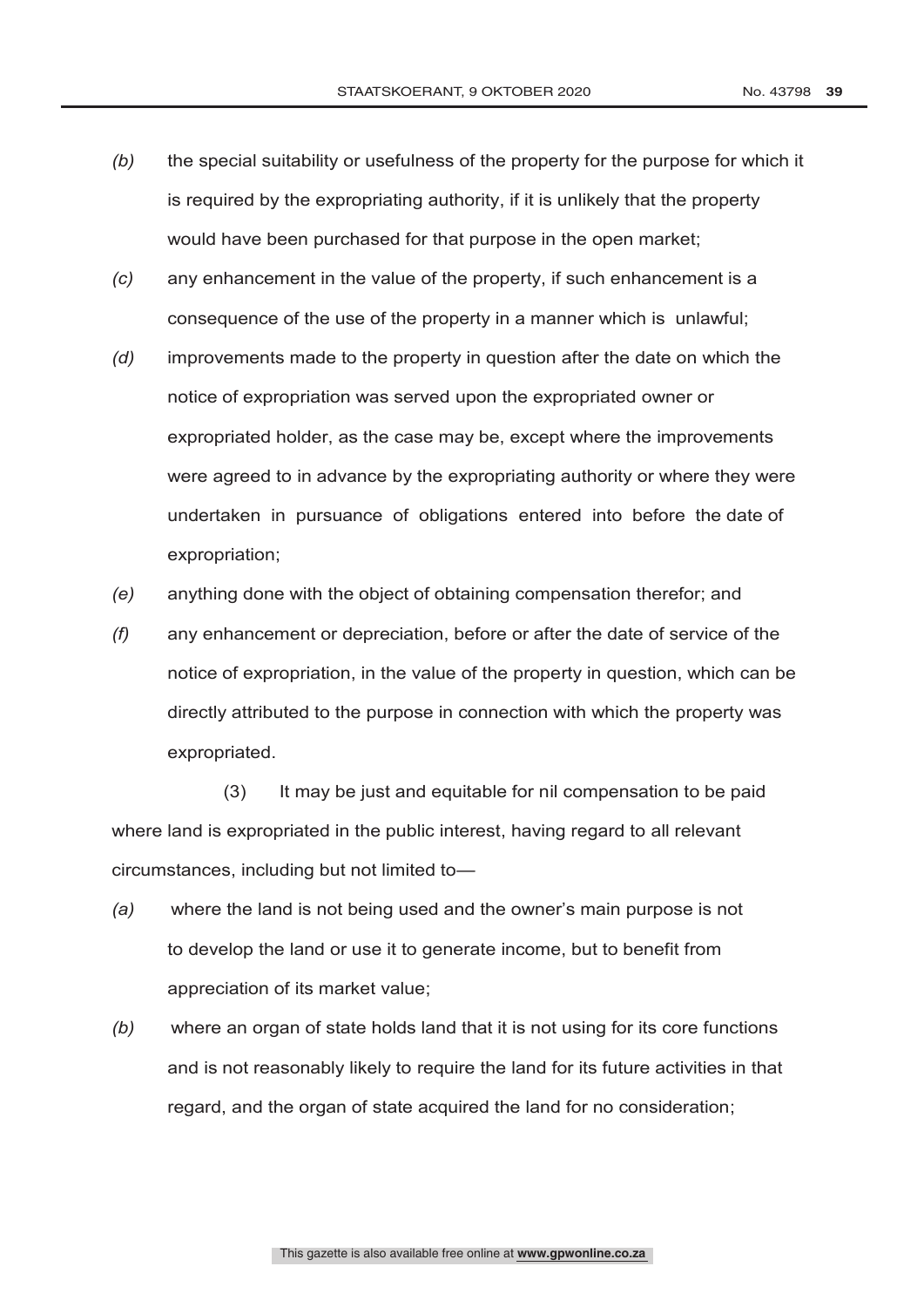- *(c)* notwithstanding registration of ownership in terms of the Deeds Registries Act, 1937 (Act No. 47 of 1937), where an owner has abandoned the land by failing to exercise control over it;
- *(d)* where the market value of the land is equivalent to, or less than, the present value of direct state investment or subsidy in the acquisition and beneficial capital improvement of the land; and
- (e) when the nature or condition of the property poses a health, safety or physical risk to persons or other property.

(4) When a court or arbitrator determines the amount of compensation in terms of section 23 of the Land Reform (Labour Tenants) Act, 1996 (Act No. 3 of 1996), it may be just and equitable for nil compensation to be paid, having regard to all relevant circumstances.

#### **Interest on compensation**

**13.** Interest, at the rate determined from time to time in terms of section 80(1)*(b)* of the Public Finance Management Act, 1999 (Act No. 1 of 1999), from the date the expropriating authority, or the person on whose behalf the property was expropriated, takes possession of the expropriated property, accrues on any outstanding portion of the amount of compensation payable in accordance with section 12 and becomes payable in the manner contemplated in section 17: Provided that—

*(a)* if the expropriated owner or expropriated holder fails to comply with section 14(1) within the period referred to in that section, including any extension of such period, the amount so payable during the period of such failure and for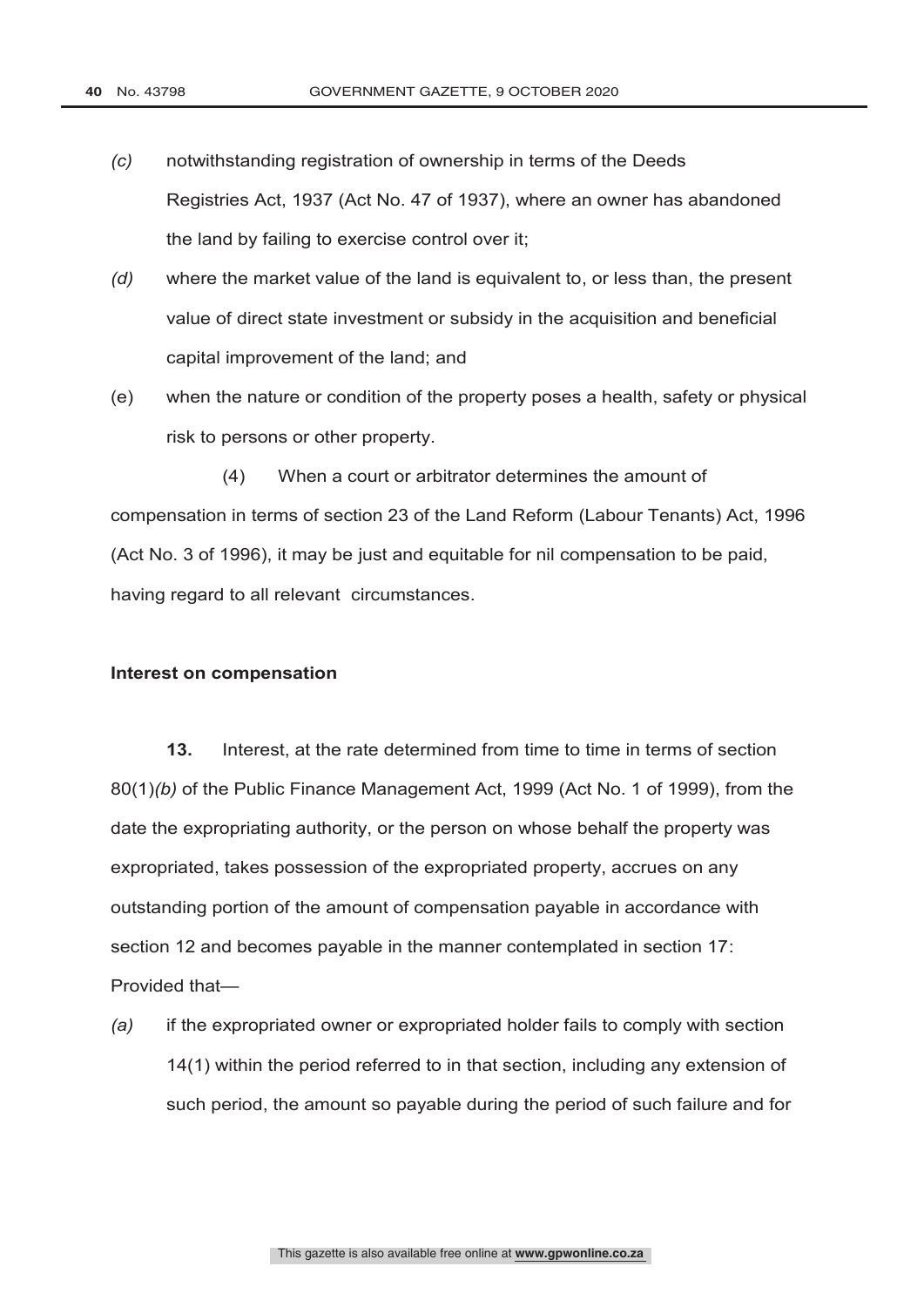the purposes of the payment of interest, is not regarded as an outstanding amount;

- *(b)* until the claimant complies with the requirement of section 17(5), the amount so payable during the period of such failure and for the purposes of the payment of interest, is not regarded as an outstanding amount;
- *(c)* interest due in terms of this subsection must be regarded as having been paid on the date on which the amount has been made available or dispatched to the expropriated owner or the expropriated holder concerned by prepaid registered post, or electronically transferred to his or her account, as the case may be; and
- *(d)* a payment, utilisation or deposit of an amount in terms of section 17(1), 19(2) or 20(1) or (2) must be regarded as being a payment to the expropriated owner or an expropriated holder and no interest accrues on any such amount as from the date on which it has been so paid, utilised or deposited.

# **Compensation claims**

**14.** (1) An owner or a holder of an unregistered right who receives a notice of expropriation in terms of section 8(1) must, subject to section 25, within 20 days from the date on which that notice was served on that owner or holder, deliver or cause to be delivered to the expropriating authority a written statement—

*(a)* either confirming that the compensation as stipulated in such notice was agreed to or, if applicable, indicating whether the offer of compensation stipulated in such notice is accepted;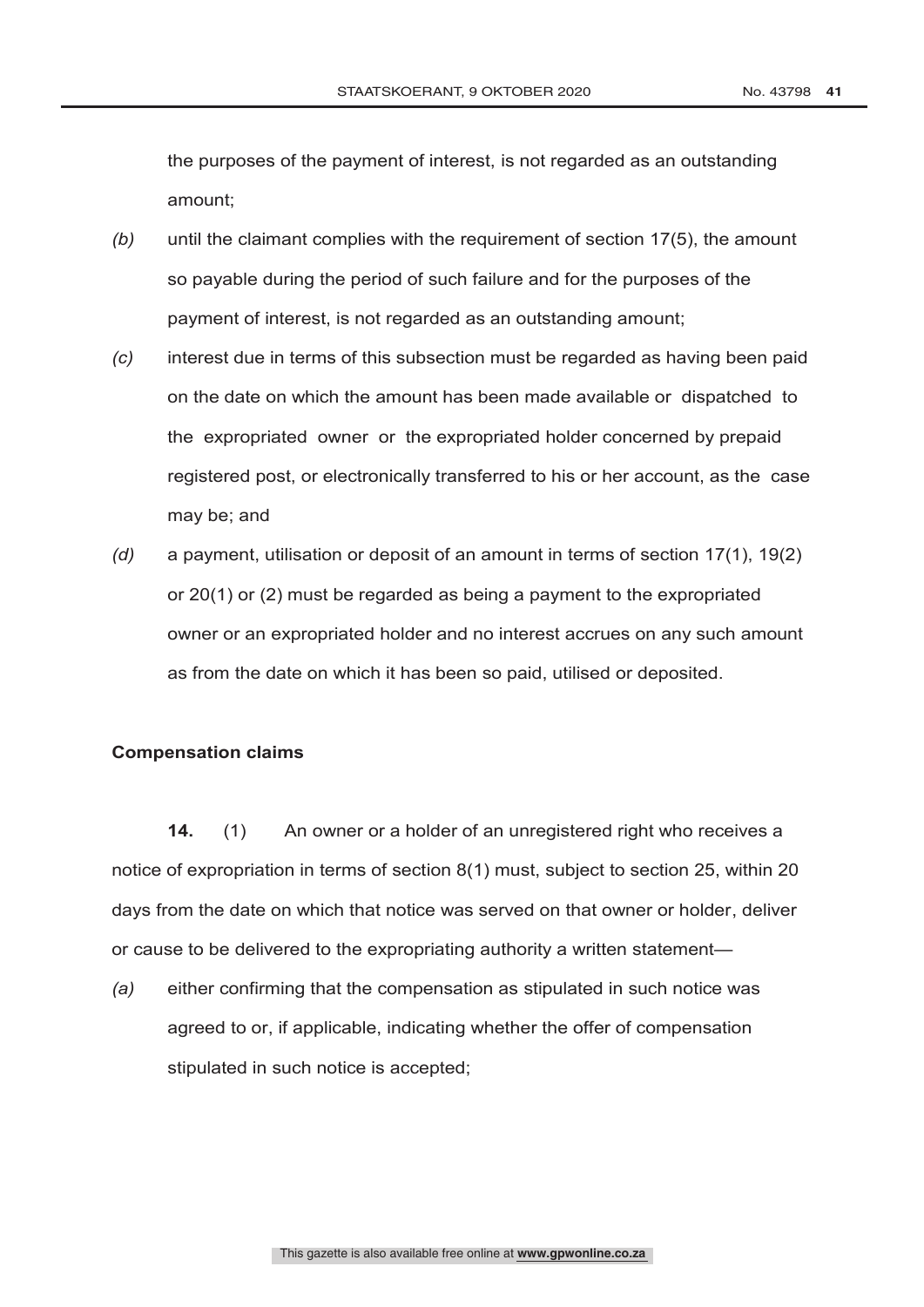- *(b)* if no compensation was offered, as in the case of an urgent expropriation in terms of section 22, or if such offer in the notice is not accepted, indicating the amount claimed by such owner or holder as just and equitable compensation;
- *(c)* furnishing full particulars as to how the amount contemplated in paragraph *(b)* is made up, including a copy of a valuation, other professional report or other document that forms the basis of the compensation claimed, if any;
- *(d)* if the property expropriated is land, furnishing full particulars of—
	- (i) improvements on the land that in the opinion of the owner or the holder affect the value of that land; and
	- (ii) all unregistered rights that exist in respect of such land that he or she is aware of, including the name and address of the holder of such unregistered right and a copy of any written instrument evidencing or giving effect to an unregistered right, in his or her possession or under his or her control;
- *(e)* the physical address or postal address, facsimile number and email address, if any, to or at which further documentation in connection with the expropriation must be delivered; and
- *(f)* such information and annexing such documentation as may be prescribed by the Minister in order to facilitate electronic payment of compensation to the expropriated owner or expropriated holder.
	- (2) If the property expropriated is land—
- *(a)* the expropriated owner must deliver or cause to be delivered to the expropriating authority, subject to section 25, within 30 days of the expropriating authority requesting the title deed to such land or, if it is not in his or her possession or under his or her control, written particulars of the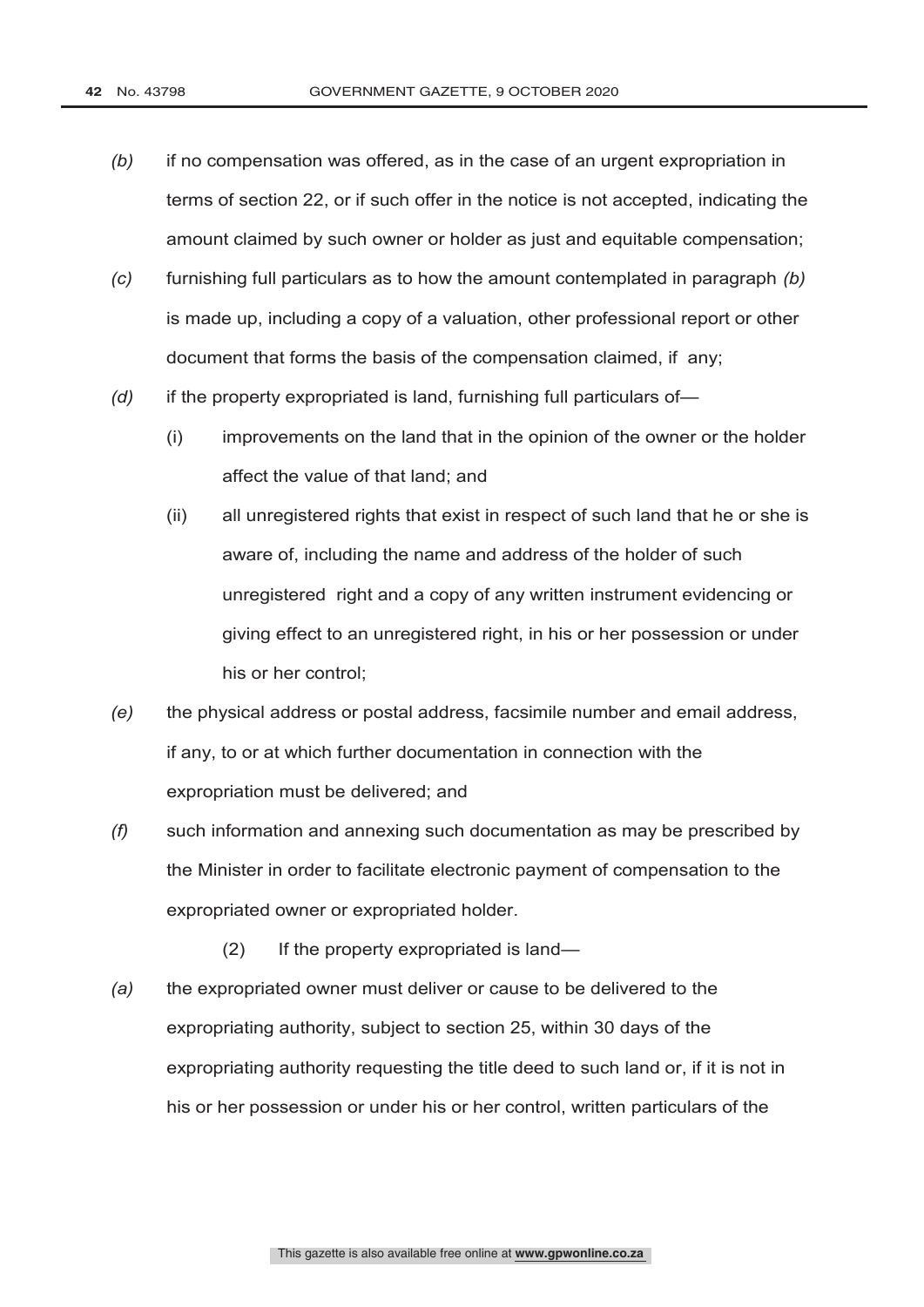name and address of the person in whose possession or under whose control the title deed is; and

*(b)* the person referred to in paragraph *(a)* in whose possession the title deed may be, must deliver or cause to be delivered the title deed in question to the expropriating authority within 20 days of the expropriating authority requesting it, subject to section 25.

# **Offers of compensation**

**15.** (1) If the expropriating authority does not accept the amount claimed by a claimant in terms of section 14(1), the expropriating authority must, within 20 days of delivery of the statement contemplated in that section, make an offer of just and equitable compensation to the claimant in writing, furnishing full particulars of how such amount is made up and calculated.

(2) The offer of compensation contemplated in subsection (1) must be accompanied by copies of reports detailing how the offer of compensation was determined if the amount is different from the amount offered by the expropriating authority in terms of section 8(3).

(3) The provisions of section 21 apply if—

- *(a)* an owner or holder of an unregistered right does not deliver a statement in terms of section 14(1); or
- *(b)* the claimant does not accept the offer of compensation contemplated in subsection (1), by written reply within 20 days, or within such additional time as may be permitted in terms of section 25.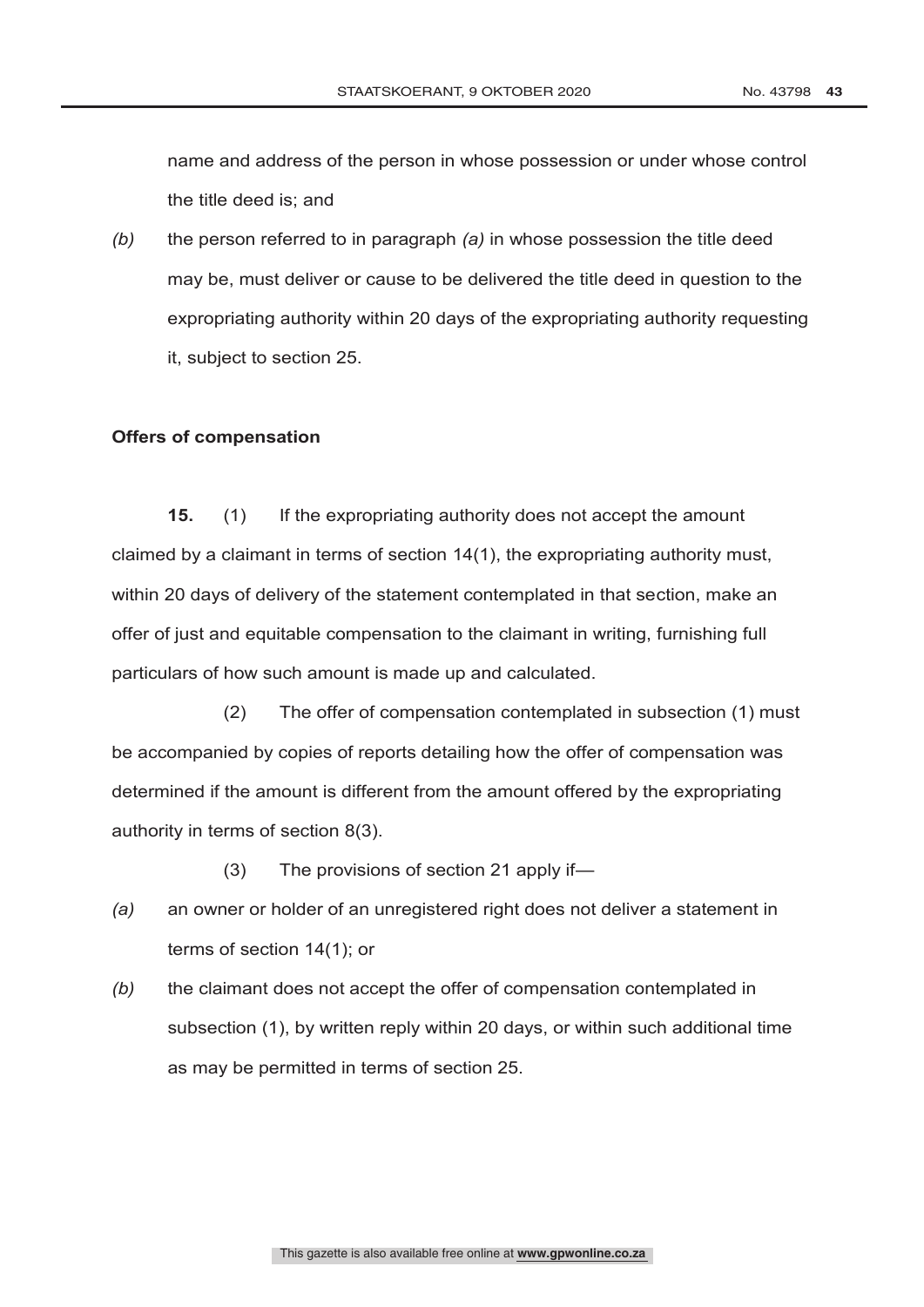#### **Requests for particulars and offers**

**16.** (1) The expropriating authority and the claimant may, from time to time in writing, deliver a request for reasonable particulars regarding the claimant's claim for just and equitable compensation or the offer of just and equitable compensation, as the case may be, and particulars so requested must be furnished within 20 days of such request.

(2) If the expropriating authority or the claimant fails to comply with a request in terms of subsection (1), the requesting party may, on notice, apply to a court for an order directing the defaulting party to comply with subsection (1) and the court may make such an order.

(3) A claim for just and equitable compensation and an offer of just and equitable compensation remain in force until—

- *(a)* such compensation claimed or offered is revised by the claimant or expropriating authority, as the case may be;
- *(b)* the amount of compensation has been agreed to by the expropriating authority and the claimant; or
- *(c)* the compensation has been decided or approved by a court.

# **Payment of amount offered as compensation**

**17.** (1) Subject to sections 18, 19 and 20, an expropriated owner or expropriated holder is entitled to payment of compensation by no later than the date on which the right to possession passes to the expropriating authority in terms of section 9(2) or (4).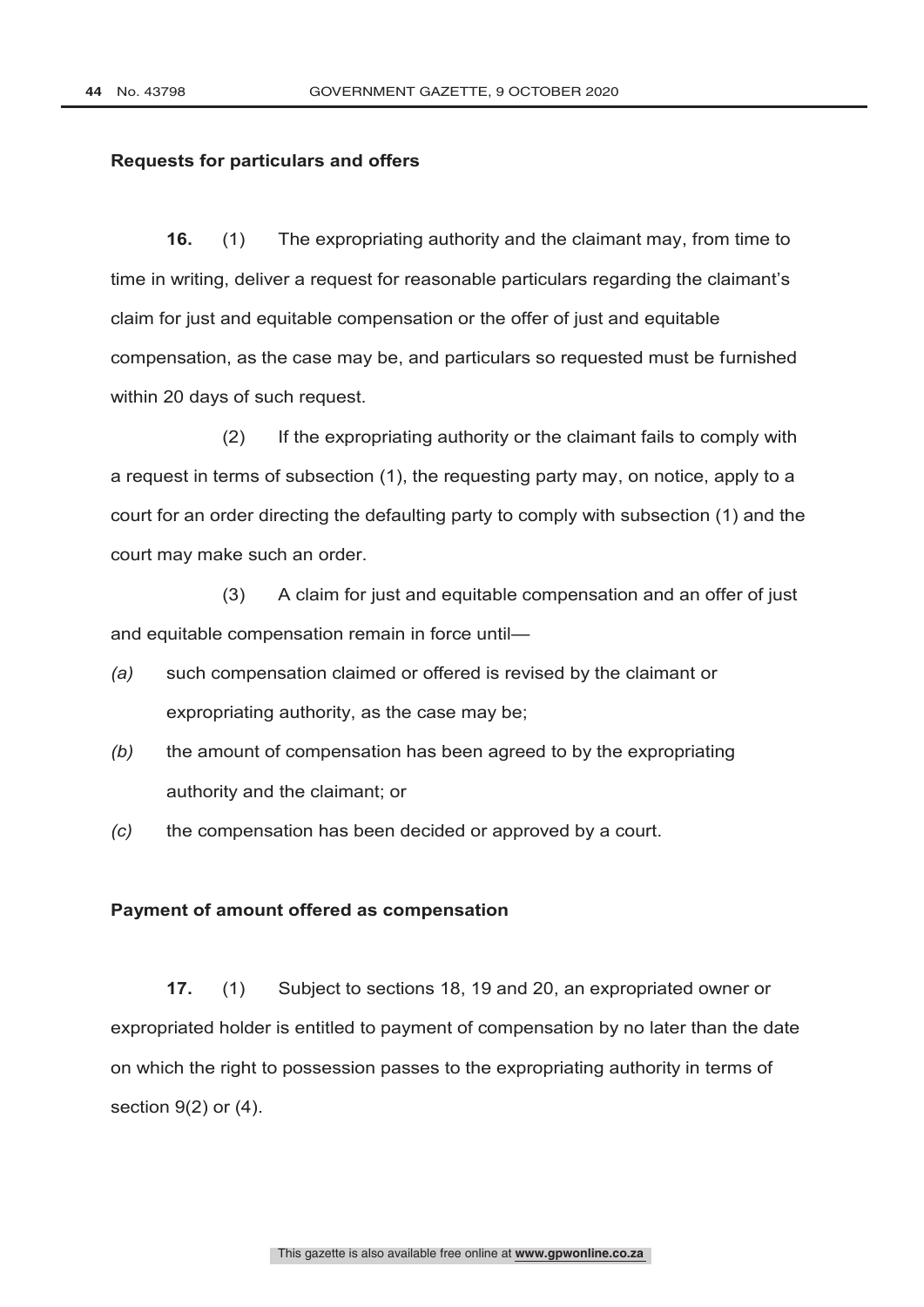(2) The payment, utilisation or deposit of any amount contemplated in sections 18, 19 and 20 does not preclude the determination of an amount by agreement or by a court: Provided that where the amount so determined is less than the amount paid, the difference must be refunded to the expropriating authority together with interest at the rate contemplated in section 13 from the date on which the amount was so paid, utilised or deposited.

(3) Any delay in payment of compensation to the expropriated owner or expropriated holder by virtue of subsection (2) or any other dispute arising will not prevent the passing of the right to possession to the expropriating authority in terms of section 9(2) or (4), unless a court orders otherwise.

(4) If the expropriating authority or expropriated owner or expropriated holder has proposed a later date than the date contemplated in subsection (1) for the payment of compensation, the party proposing later payment may, in the absence of agreement, apply to court for an order for payment on such later date, and the court may make an appropriate order, having regard to all relevant circumstances.

(5) If value-added tax is leviable by a claimant in terms of section 7(1)*(a)* of the Value-Added Tax Act, 1991 (Act No. 89 of 1991), by virtue of section 8(21) of that Act, payment of compensation must be made by the expropriating authority only upon receipt of a tax invoice as required in terms of section 20 of that Act from the claimant, together with confirmation of the tax compliance status of the claimant by the South African Revenue Service.

(6) The Minister may prescribe the information and documentation to be delivered by a person to whom compensation or interest is payable in terms of this Act, in order to facilitate electronic payment thereof.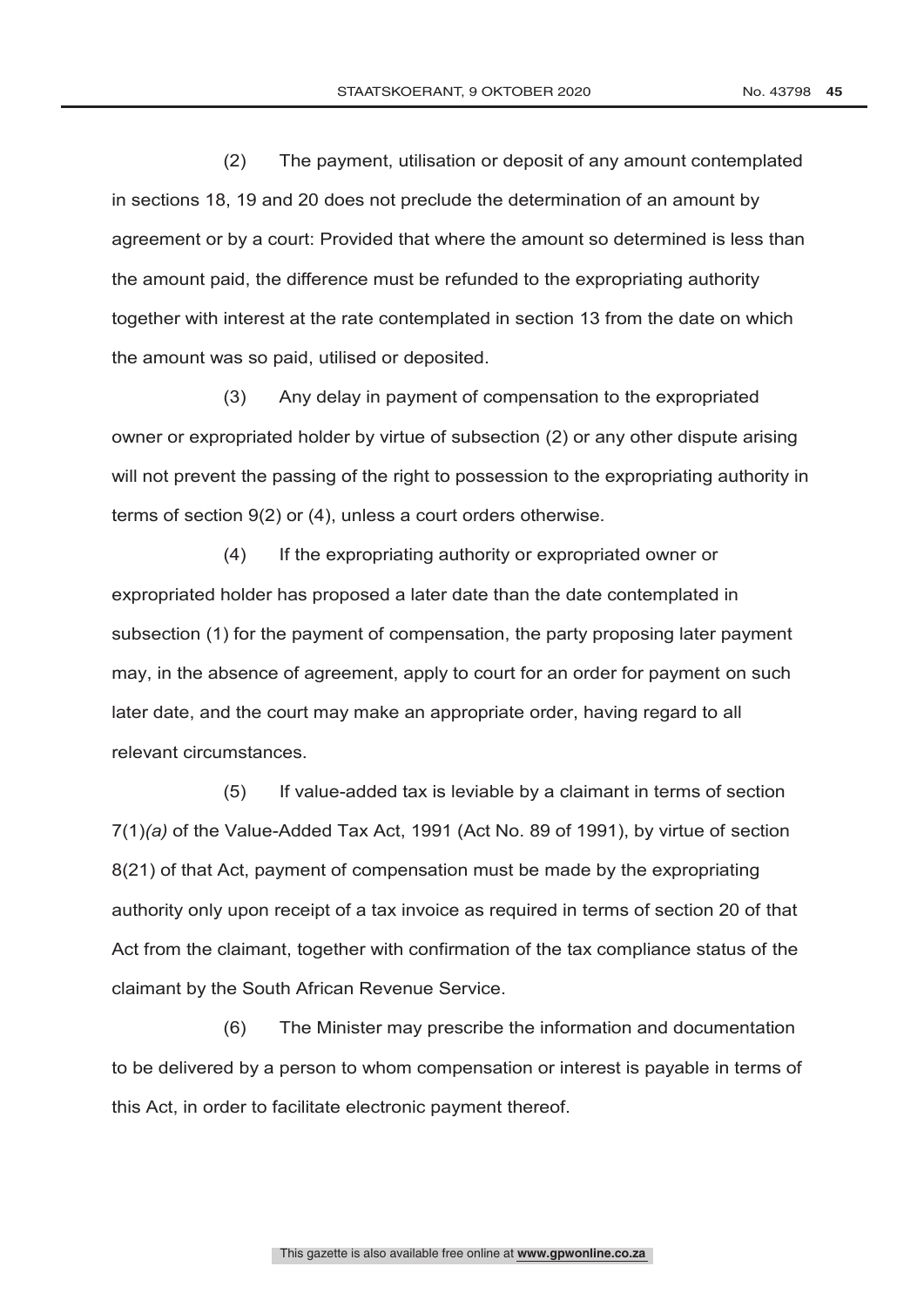#### **Property subject to mortgage or deed of sale**

**18.** (1) If property expropriated in terms of this Act was, immediately prior to the date of expropriation, encumbered by a registered mortgage or subject to a deed of sale, the expropriating authority may not pay out any portion of the compensation money except to such person and on such terms as may have been agreed upon between the expropriated owner or expropriated holder and the mortgagee or buyer concerned, as the case may be, after the claimant has notified the expropriating authority of the agreement.

(2) The expropriated owner or expropriated holder or the bond holder or buyer, as the case may be, must notify the expropriating authority by no later than 30 days from the date contemplated in section 9(2) or (4), of their agreement and its terms contemplated in subsection (1), failing which the expropriating authority may deposit the compensation money with the Master in terms of section 20(2).

(3) In the event of a dispute arising out of subsection (1), the expropriating authority may deposit the compensation money with the Master, and any of the disputing parties may apply to a court of competent jurisdiction for an order directing the Master to pay out the compensation money in such manner and on such terms as the court may determine.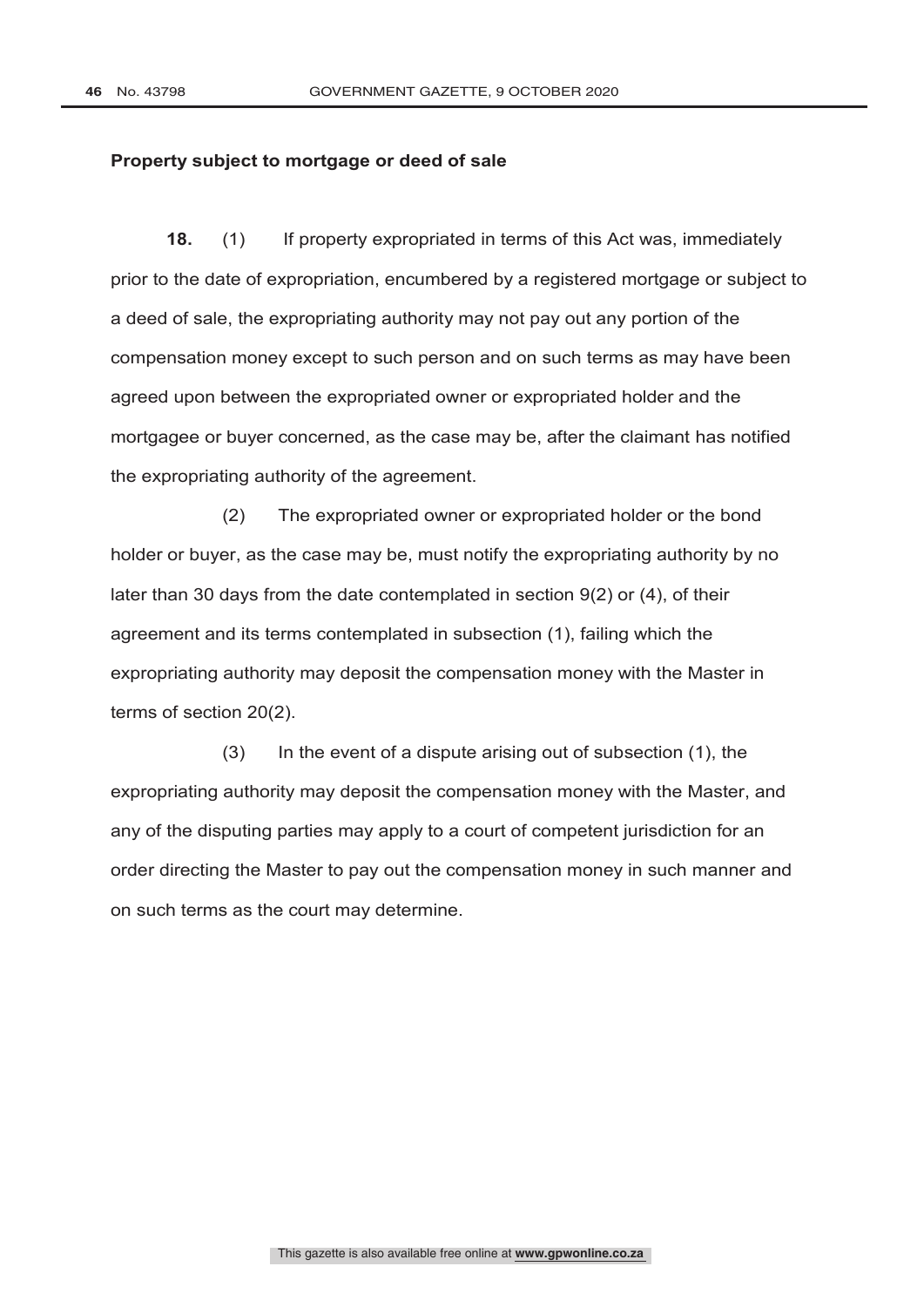STAATSKOERANT, 9 OKTOBER 2020 No. 43798 47

 $\overline{a}$ 

# **Payment of municipal property rates, taxes and other charges out of compensation money**

**19.** (1) For the purposes of this section, the charges referred to are municipal property rates, taxes or other charges that must be paid in order for ownership of land to be transferred by the registrar of deeds to the expropriating authority through registration in the deeds office.

(2) If land which has been expropriated is subject to the charges contemplated in subsection (1), the municipal manager must, within 30 days of receipt of a copy of the notice of expropriation in terms of section 8(2)*(c)*(i), inform the expropriating authority in writing of such charges, as at the date contemplated in section 9(2) or (4): Provided that if the expropriating authority is the municipal council of the municipality where the land is situated, the notice is not required.

(3) *(a)* The expropriating authority must, in writing, notify the expropriated owner or expropriated holder of any outstanding charges contemplated in subsection (1).

*(b)* If the expropriated owner or expropriated holder does not dispute the outstanding charges contemplated in paragraph *(a)*, within 20 days of the notification, the expropriating authority may utilise as much of the compensation money in question as is necessary for the payment, on behalf of the expropriated owner or expropriated holder, of any outstanding charges contemplated in subsection (1).

(4) If the municipal manager fails to inform the expropriating authority of the outstanding charges contemplated in subsection (1) within the period of 30 days as contemplated in subsection (2), the expropriating authority may pay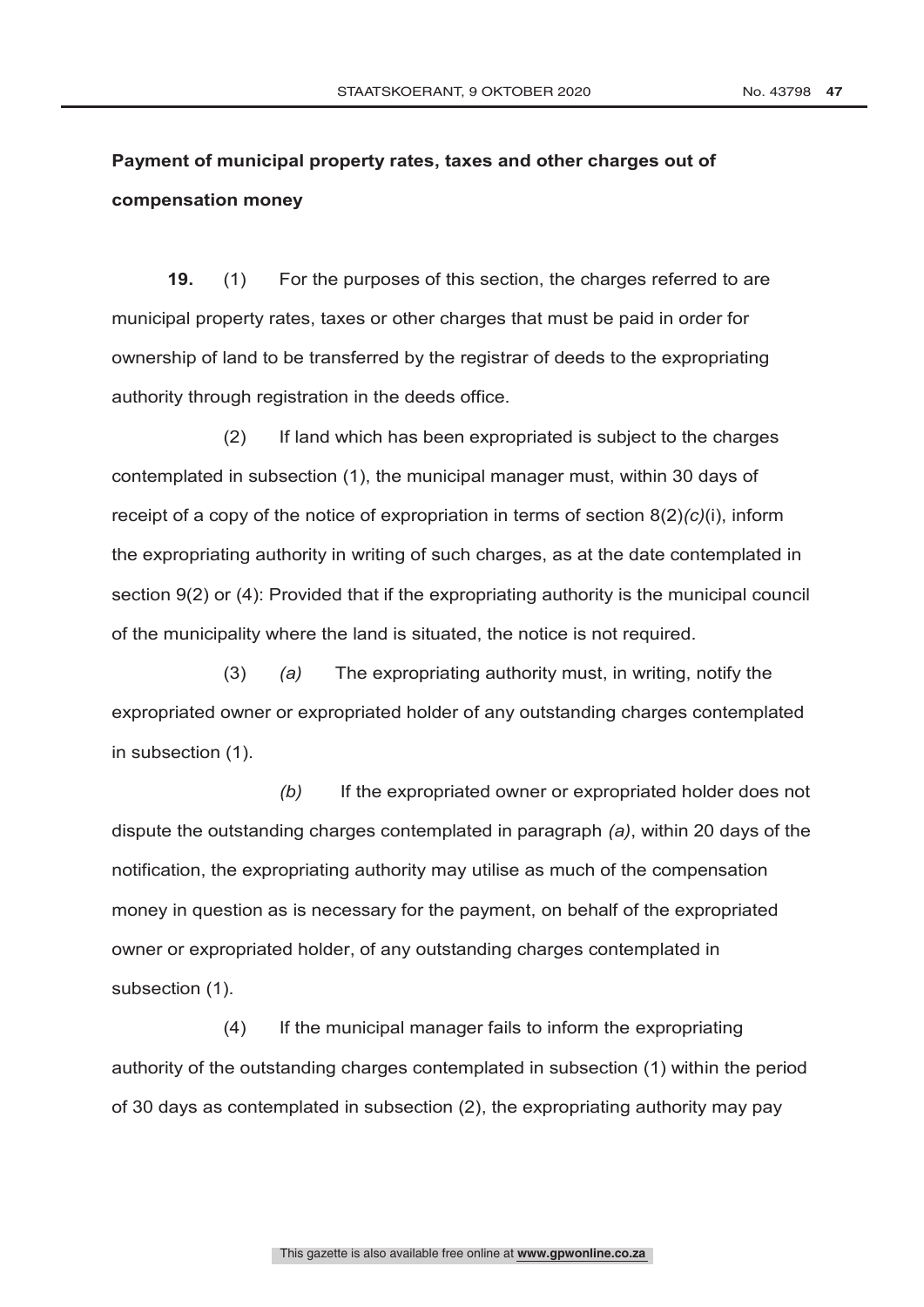the compensation to the expropriated owner or expropriated holder without regard to the outstanding municipal property rates or other charges, and in such an event and despite the provisions of any law to the contrary—

- *(a)* the Registrar of Deeds must register the transfer of the expropriated property;
- *(b)* the expropriating authority or the person on whose behalf the property was expropriated, as the case may be, is not liable to the municipality concerned before or after such registration for the outstanding municipal property rates or other charges; and
- *(c)* the expropriated owner or expropriated holder, as the case may be, continues to be liable to the municipality for the outstanding rates and charges calculated up to the date of possession, notwithstanding the registration of the expropriated property in the name of the expropriating authority or person on whose behalf the property was expropriated, as the case may be.

#### **Deposit of compensation money with Master**

**20.** (1) The expropriating authority must deposit the amount of compensation payable in terms of this Act with the Master after which the expropriating authority ceases to be liable in respect of that amount—

- *(a)* if a property expropriated under this Act was left in terms of a will or testament to an undetermined beneficiary or beneficiaries;
- *(b)* if compensation is payable in terms of this Act to a person whose address is not readily ascertainable or who, unless otherwise agreed, fails to supply the prescribed information and documentation for electronic payment within 20 days of being given written notice to do so; or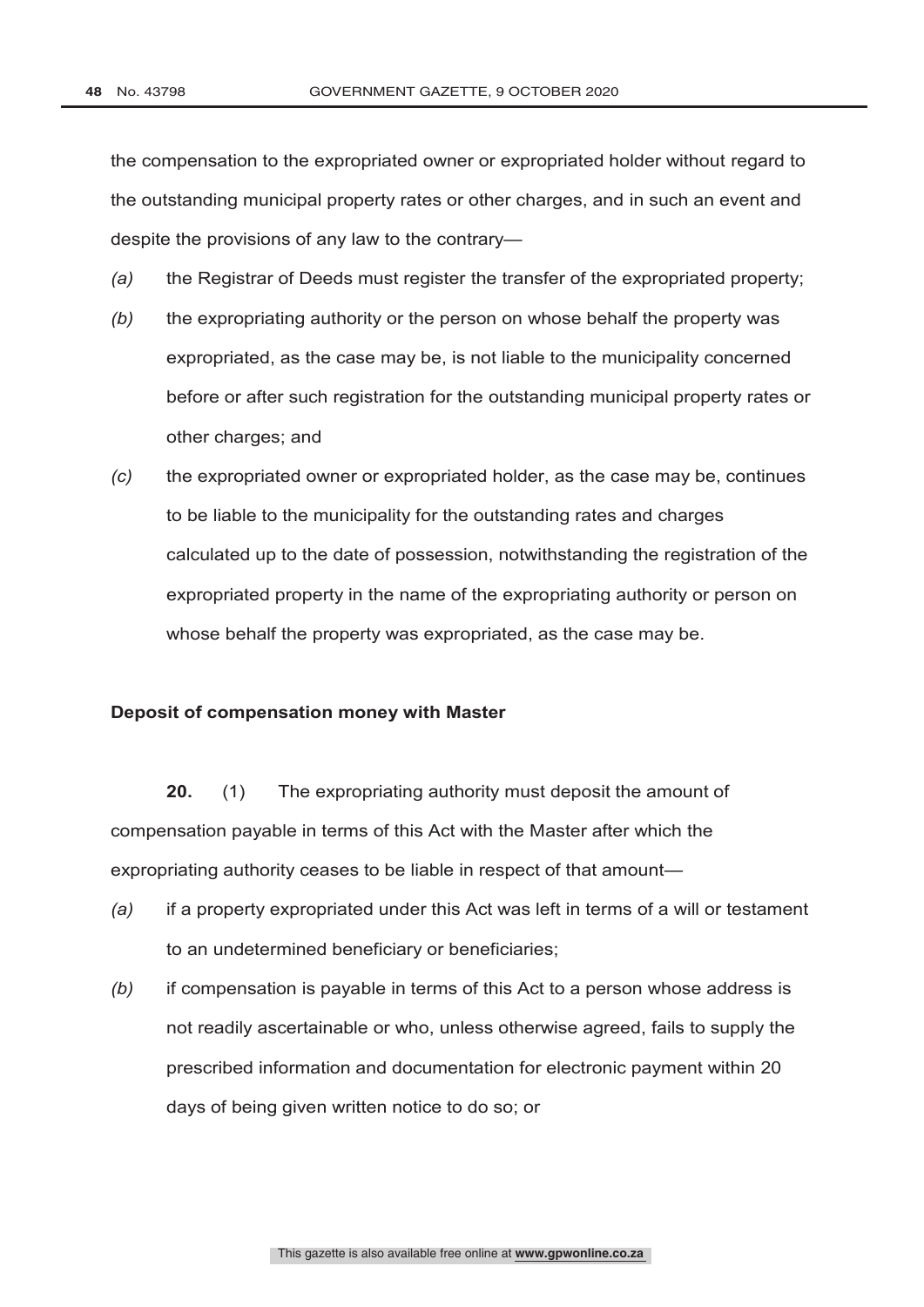*(c)* if compensation is payable and the expropriating authority, after reasonable endeavours, is unable to determine to whom it must be paid.

(2) In the event of a dispute or doubt as to the person who is entitled to receive compensation payable in terms of this Act, or in the event that an interdict prevents the expropriating authority from paying compensation to that person, the expropriating authority may deposit the amount of compensation with the Master.

(3) Any money received by the Master in terms of subsection (1) or (2) must be paid into the guardian's fund referred to in section 86 of the Administration of Estates Act, 1965 (Act No. 66 of 1965), for the benefit of the persons who are or may become entitled thereto and bear interest at the interest rate determined in terms of section 80(1)*(b)* of the Public Finance Management Act, 1999 (Act No. 1 of 1999).

(4) A court of competent jurisdiction may make an order which it may deem expedient in respect of money received by the Master in terms of subsection (1) or (2).

# **CHAPTER 6**

#### **MEDIATION AND DETERMINATION BY COURT**

#### **Mediation and determination by court**

**21.** (1) If the expropriating authority and expropriated owner or expropriated holder do not agree on the amount of compensation, they may attempt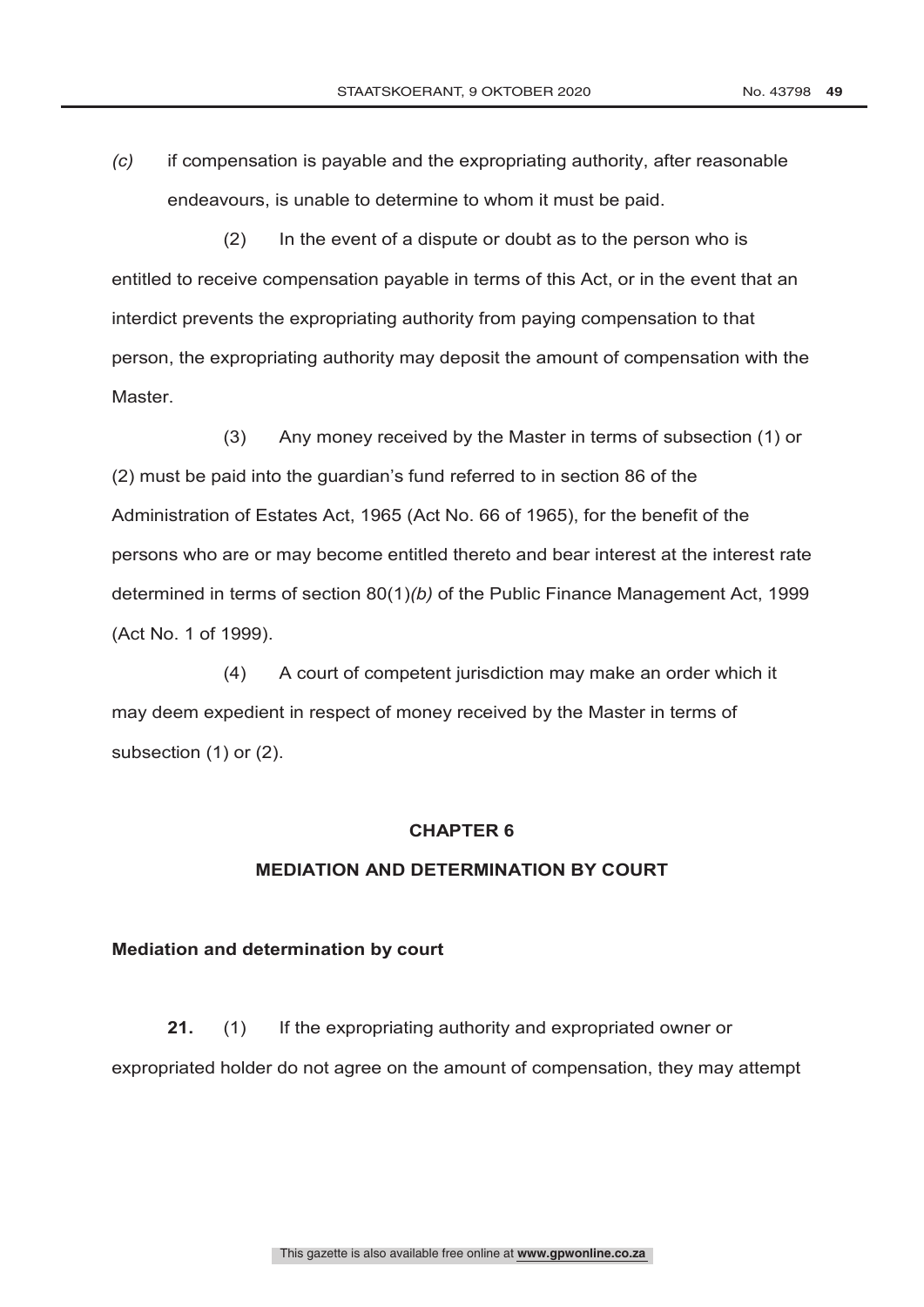to settle the dispute by mediation, which must be initiated and finalised without undue delay by either party.

(2) If the expropriating authority and disputing party do not settle the dispute by consensus or mediation, either party may, within 180 days of the date of the notice of expropriation, institute proceedings in a competent court for the court to decide or approve the amount of just and equitable compensation.

 (3) The disputing party may, instead of instituting such proceedings himself or herself, within 90 days of the date of the notice of expropriation request the expropriating authority, in writing, to institute such proceedings and the expropriating authority must institute such proceedings within 180 days of receiving such request.

 (4) A court may extend the time periods in subsections (2) and (3) on good cause shown and if the interests of justice so require.

 (5) The onus or burden of proof is not affected by whether it is the expropriating authority or the disputing party which institutes the proceedings referred to in this section.

(6) Subsection (2) does not preclude a person from approaching a court on any matter relating to the application of this Act.

(7) Where a court finds that a provision of this Act has not been complied with, it must make such order as it considers just and equitable, having regard to all relevant circumstances, including—

- *(a)* the nature and extent of the interest of the person who has challenged the conduct in question;
- *(b)* the materiality of the non-compliance;
- *(c)* the stage which has been reached in the expropriation process; and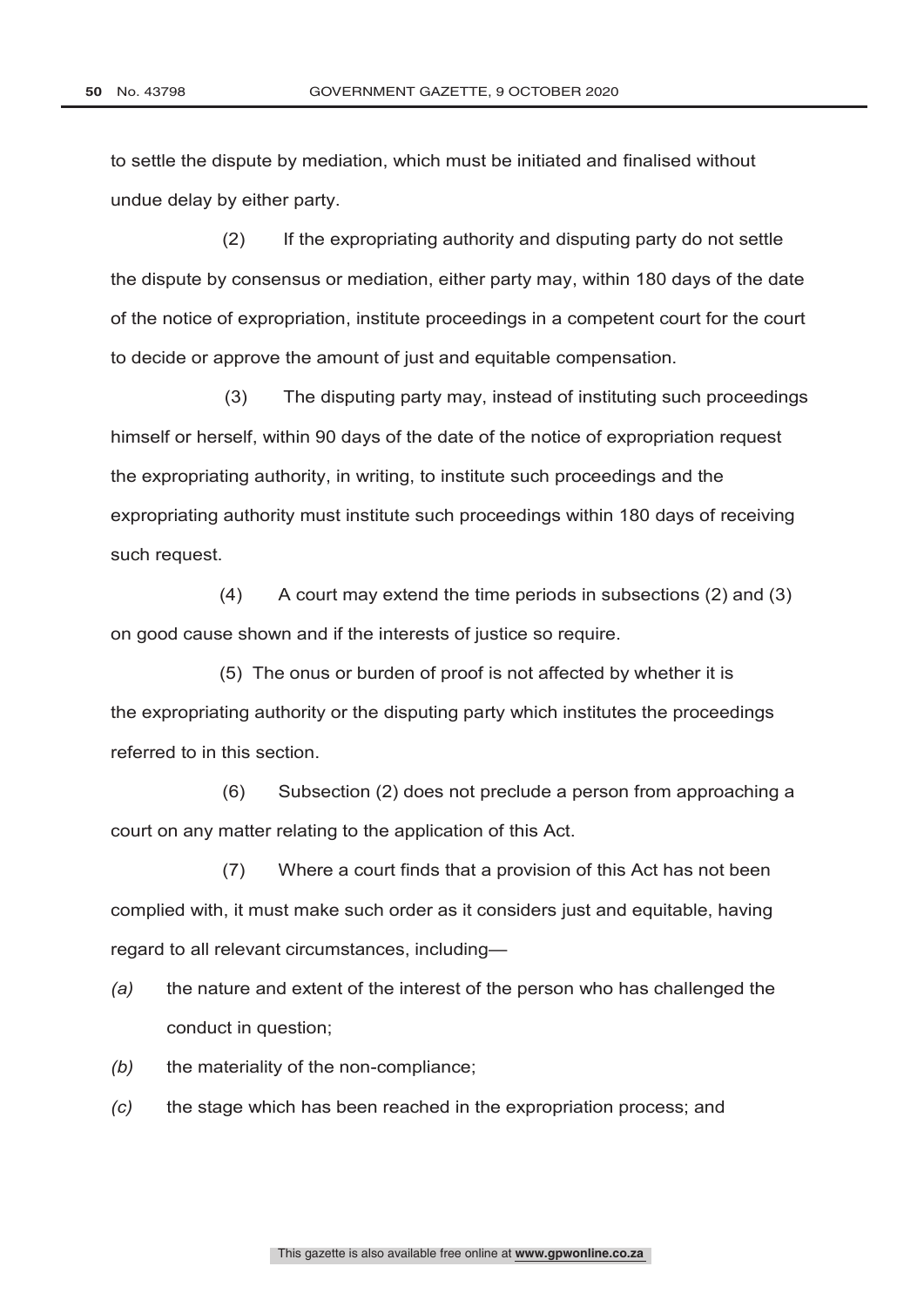*(d)* the interests of other persons which may be affected by the relief which is ordered.

(8) A dispute on the amount of compensation alone does not preclude the operation of section 9.

# **CHAPTER 7**

#### **URGENT EXPROPRIATION**

# **Urgent expropriation**

**22.** (1) An expropriating authority may, if a property is required on an urgent basis, take a right to use property temporarily for so long as it is urgently required for a period not exceeding 12 months.

(2) The power referred to in subsection (1) may only be exercised if suitable property held by the national, provincial or local government is not available under the following circumstances:

- *(a)* In the case of a disaster as defined in the Disaster Management Act, 2002 (Act No. 57 of 2002); or
- *(b)* where a court grants an order that an expropriating authority is entitled to use the provisions of this section due to—
	- (i) urgent and exceptional circumstances that justify action under subsection (1);
	- (ii) real and imminent danger to human life or substantial injury or damage to property; or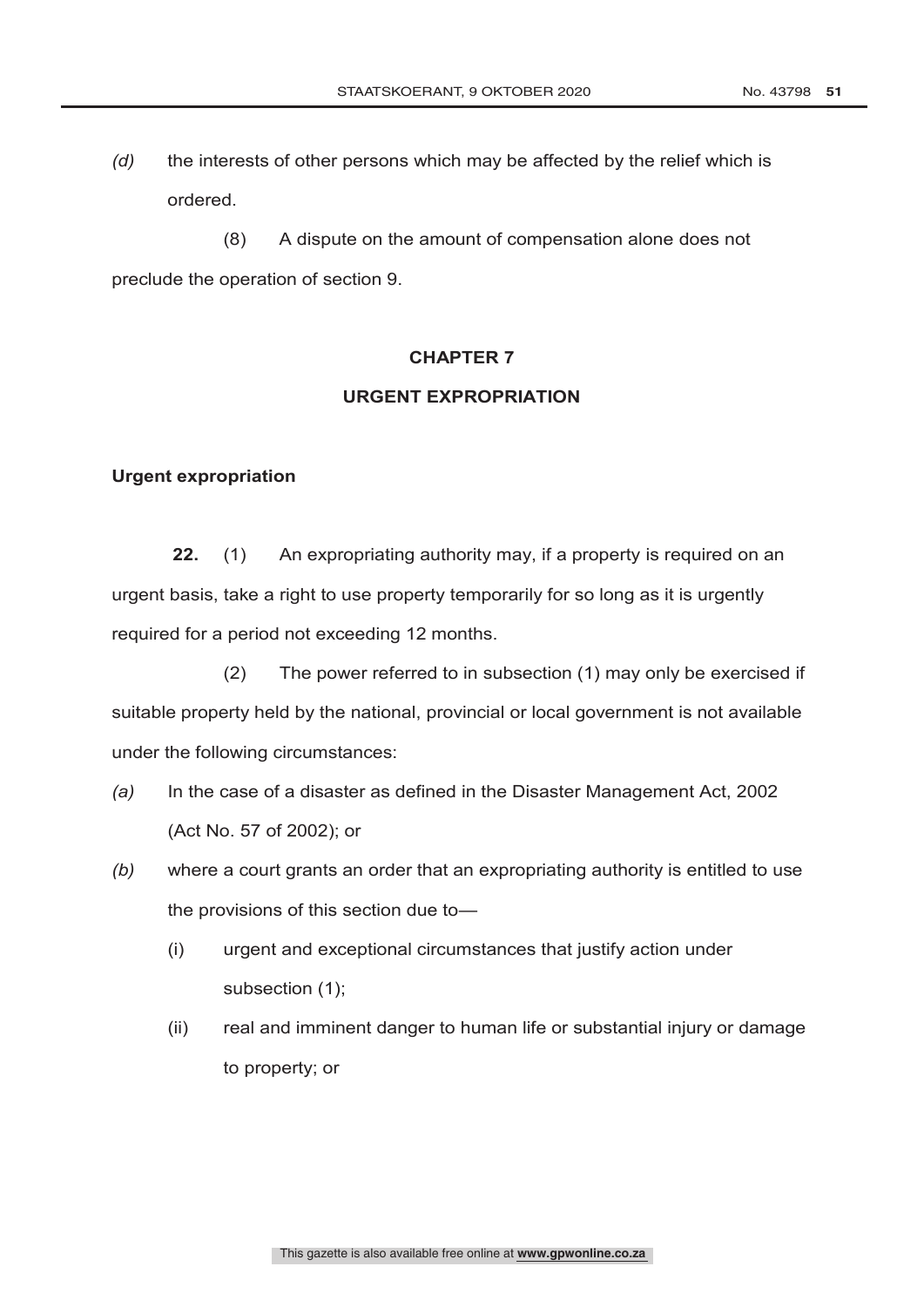(iii) any other ground which in the view of the court justifies action under subsection (1).

(3) Should an expropriating authority exercise the power referred to in subsection (1), the expropriating authority will be exempted from compliance with the provisions of sections 5(1), 6(1) and 7(1).

(4) The owner or the holder of an unregistered right whose right in property has been taken for temporary use in terms of this section is entitled to just and equitable compensation as calculated, determined and paid in terms of this Act.

(5) The expropriating authority must make a written offer of compensation to the expropriated owner or expropriated holder of an unregistered right within 30 days from the date on which the notice to use the property temporarily was given, and payment must be made within a reasonable time thereafter: Provided that in the event of any dispute, the provisions of section 21 apply.

(6) If the property taken for temporary use in terms of this section is damaged during the use of the property, the expropriating authority must repair such damage or compensate the owner or the holder of an unregistered right concerned for the damage.

(7) *(a)* If an expropriating authority wishes to extend the period of temporary usage beyond 12 months and the owner or the holder of an unregistered right whose right in property has been taken does not agree thereto, the expropriating authority may approach the court for an extension of the period.

*(b)* The court may, on sufficient cause shown by the expropriating authority, extend the period of temporary usage.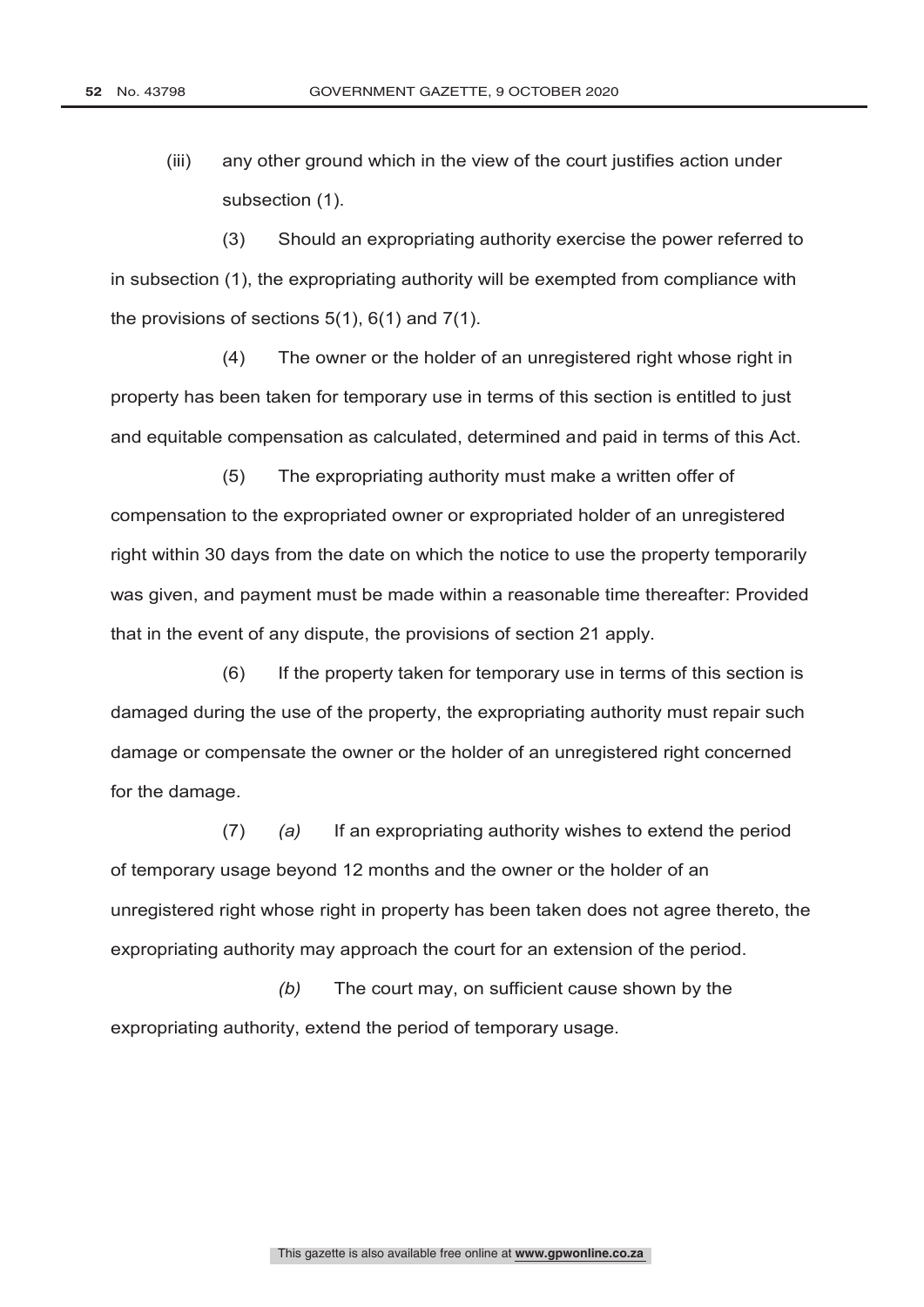*(c)* The period of extension may not exceed a period of 18 months from the date the property was taken for temporary use in terms of subsection (1).

(8) If the court refuses to grant an extension as applied for in terms of subsection (7), the expropriating authority must vacate the property on the expiry of the period of temporary use or on the date agreed to by the parties or determined by the court.

(9) An expropriating authority may at any time during the temporary use of the property, commence with the expropriation of the property and must comply with all relevant provisions of this Act.

#### **CHAPTER 8**

#### **WITHDRAWAL OF EXPROPRIATION**

#### **Withdrawal of expropriation**

**23.** (1) *(a)* Notwithstanding anything to the contrary contained in any law, the expropriating authority may withdraw any expropriation from a date mentioned in a notice of withdrawal, if the withdrawal of that expropriation is in the public interest, or the reason for which the property was expropriated is no longer applicable.

*(b)* The notice of withdrawal contemplated in paragraph *(a)* must be served on every person on whom the notice of expropriation in question was served.

(2) An expropriation may not be withdrawn—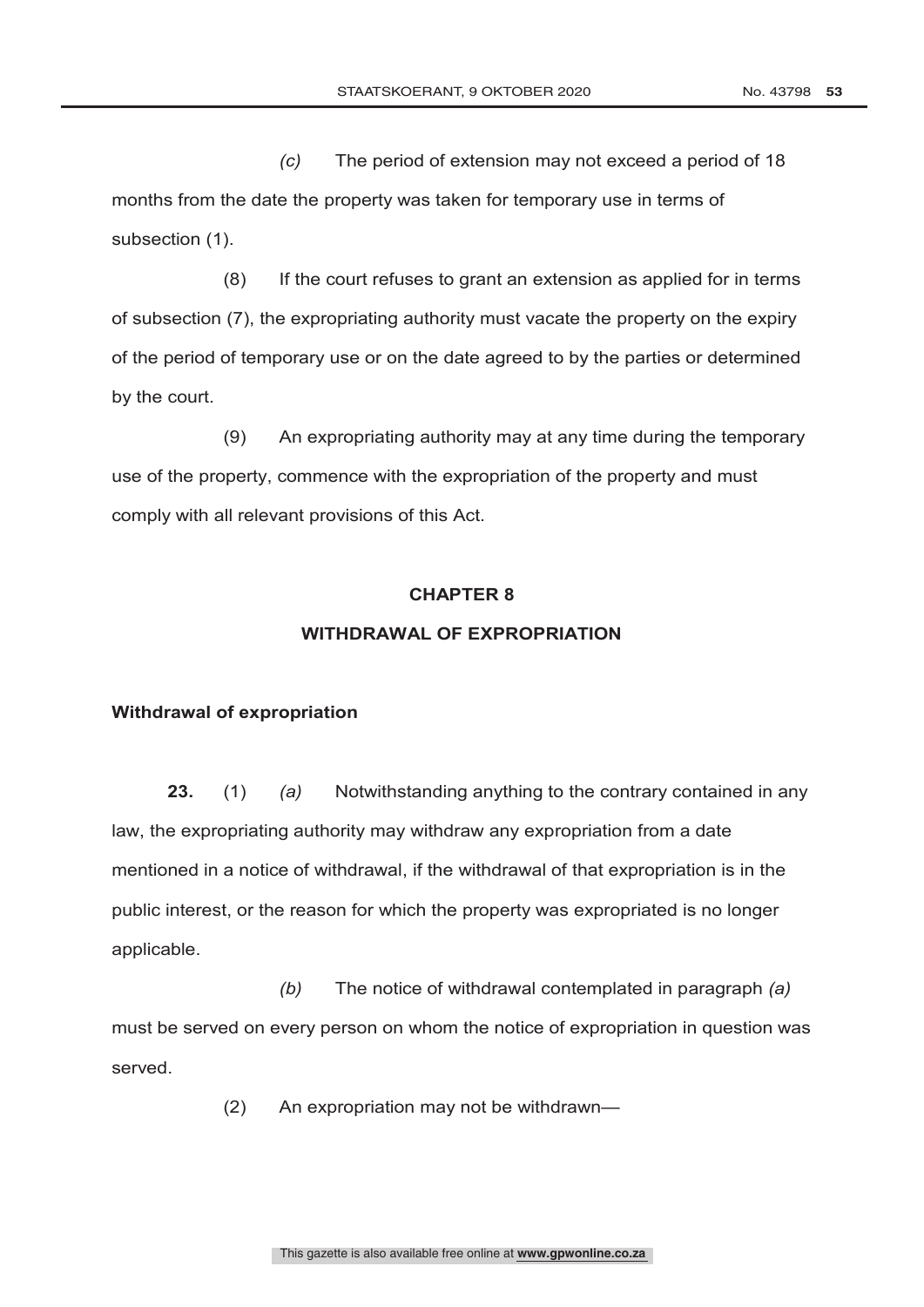- *(a)* after the expiration of three months from the date of expropriation, except with the written consent of the expropriated owner and all expropriated holders or, in the absence of a written consent, if a court, on application by the expropriating authority, authorises the withdrawal on the ground that it is in the public interest that the expropriation be withdrawn;
- *(b)* if, where the expropriated property is land, the property has already been registered in the name of the expropriating authority in consequence of the expropriation; or
- *(c)* if the expropriating authority has already paid compensation in connection with such expropriation, unless the agreement in writing of every person to whom the compensation has been paid is obtained.
	- (3) If an expropriation of property is withdrawn—
- *(a)* ownership of the property concerned again vests, from the date contemplated in subsection (1), in the owner from whom it was expropriated, and any mortgage or other rights discharged or expropriated in connection with or as a consequence of the expropriation are fully revived;
- *(b)* the Registrar of Deeds or the registrar of any other office at which such expropriated right was registered or recorded must, on receipt of a copy of the notice of withdrawal, cancel any endorsement made in connection with the expropriation in his or her registers and on the title deed in question; and
- *(c)* the expropriating authority is liable for all reasonable costs and damages incurred or suffered by a claimant as a result of such withdrawal.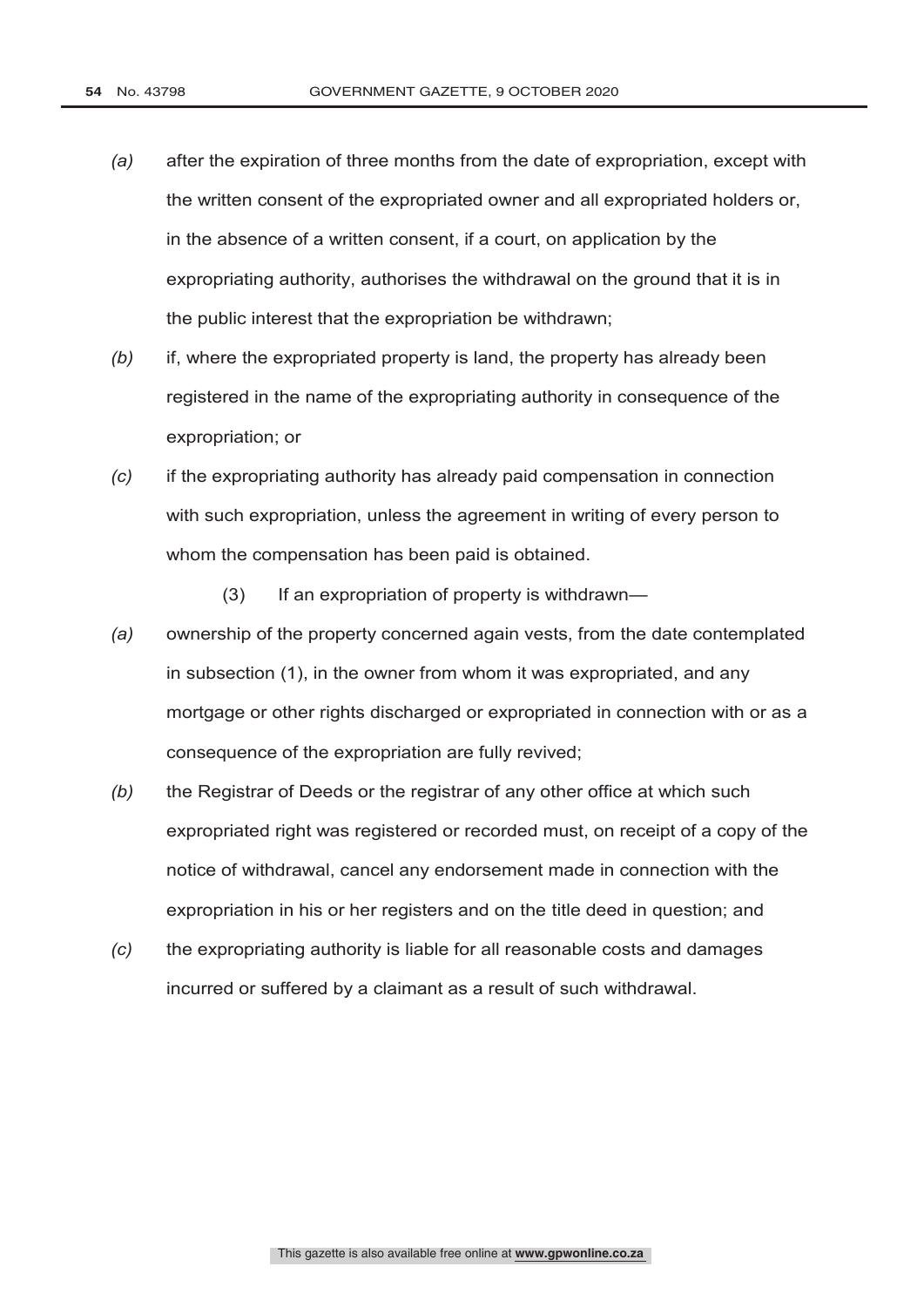#### **CHAPTER 9**

# **RELATED MATTERS**

# **Service and publication of documents and language used therein**

**24.** (1) Whenever a notice in terms of sections 7(1), 8(1),11(2), 19(3)*(a)* or a notice of withdrawal in terms of section 23(1)*(b)* is required to be served in terms of this Act, the original or a certified copy thereof must—

- *(a)* be delivered or tendered to the addressee personally at his or her residential address, place of work, place of business or at such address or place as the expropriating authority and the addressee may, in writing, agree upon;
- *(b)* be posted by pre-paid registered post to the postal address of the addressee;
- *(c)* be published in the manner contemplated in subsection (2)—
	- (i) if the whereabouts of the person concerned are unknown to the expropriating authority and is not readily ascertainable, after taking reasonable steps; or
	- (ii) in the case of *fidei commissaries* in respect of a property which is subject to a *fidei commissum* and it is not known to the expropriating authority who all the *fidei commissaries* are or will be; or
- *(d)* if none of the modes of service set out in paragraphs *(a)* to *(c)* is practicable under the circumstances, be served in accordance with such directions as the court, on application, may direct.

(2) Whenever publication of a notice in terms of section 7(1) or (7)*(b)*(iii), a notice of expropriation or other document is required by this Act, publication must take place—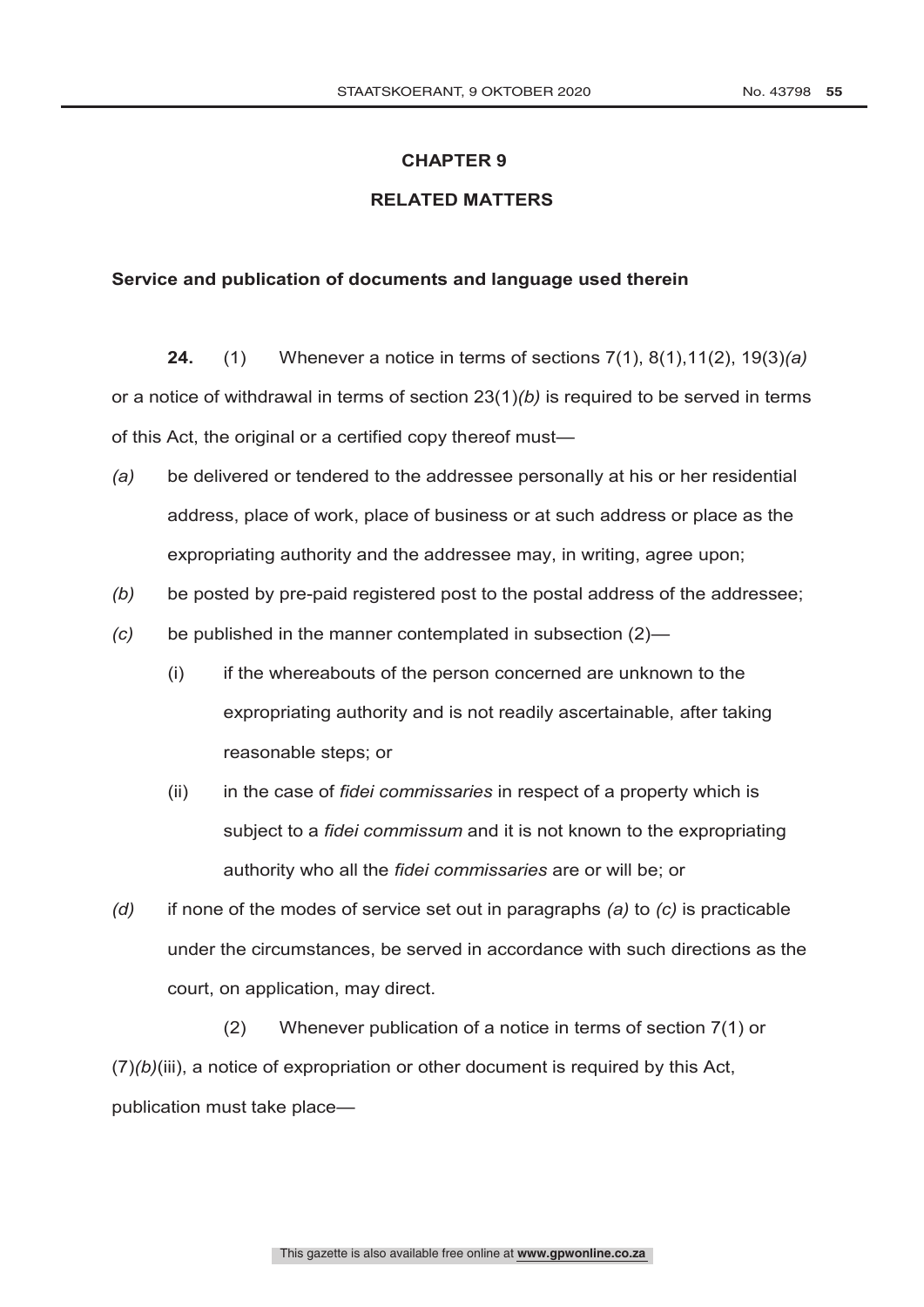- *(a)* by the publication of the notice or document in English and in any other official language commonly used in the area where the property is situated, once in the *Gazette* and, simultaneously therewith or not more than one week thereafter, once in two widely circulated and accessible newspapers of different languages circulating in the area in which the property is situated;
- *(b)* if the property is land, by the display of the notice in the languages referred to in paragraph *(a)*, on such land in a conspicuous place, from not later than the date of publication in the *Gazette* contemplated in paragraph *(a)*; and
- *(c)* if the expropriating authority deems it necessary in the circumstances, by the advertising in such languages as may be appropriate on television or radio, transmitting to the area where the property is situated in the languages commonly used in that area, the contents of the advertisement to adhere as closely as is practicable to the contents of the notice or document so advertised.

(3) Whenever a document must or may be delivered in terms of this Act, delivery must take place by delivering—

- *(a)* to the owner and holder of an unregistered right in a property known to the expropriating authority, at the address appointed in the notice in terms of section 7(1), the notice of expropriation, the notice in terms of section 11(2) or other document, as the case may be; and
- *(b)* to any owner, holder of an unregistered right, person who has lodged an objection or submission contemplated in section 7(2)*(g)*, expropriated owner and expropriated holder, at the address or facsimile number appointed by such person in terms of this Act, or in the absence thereof—
	- (i) at an address supplied in respect of such person in terms of this Act;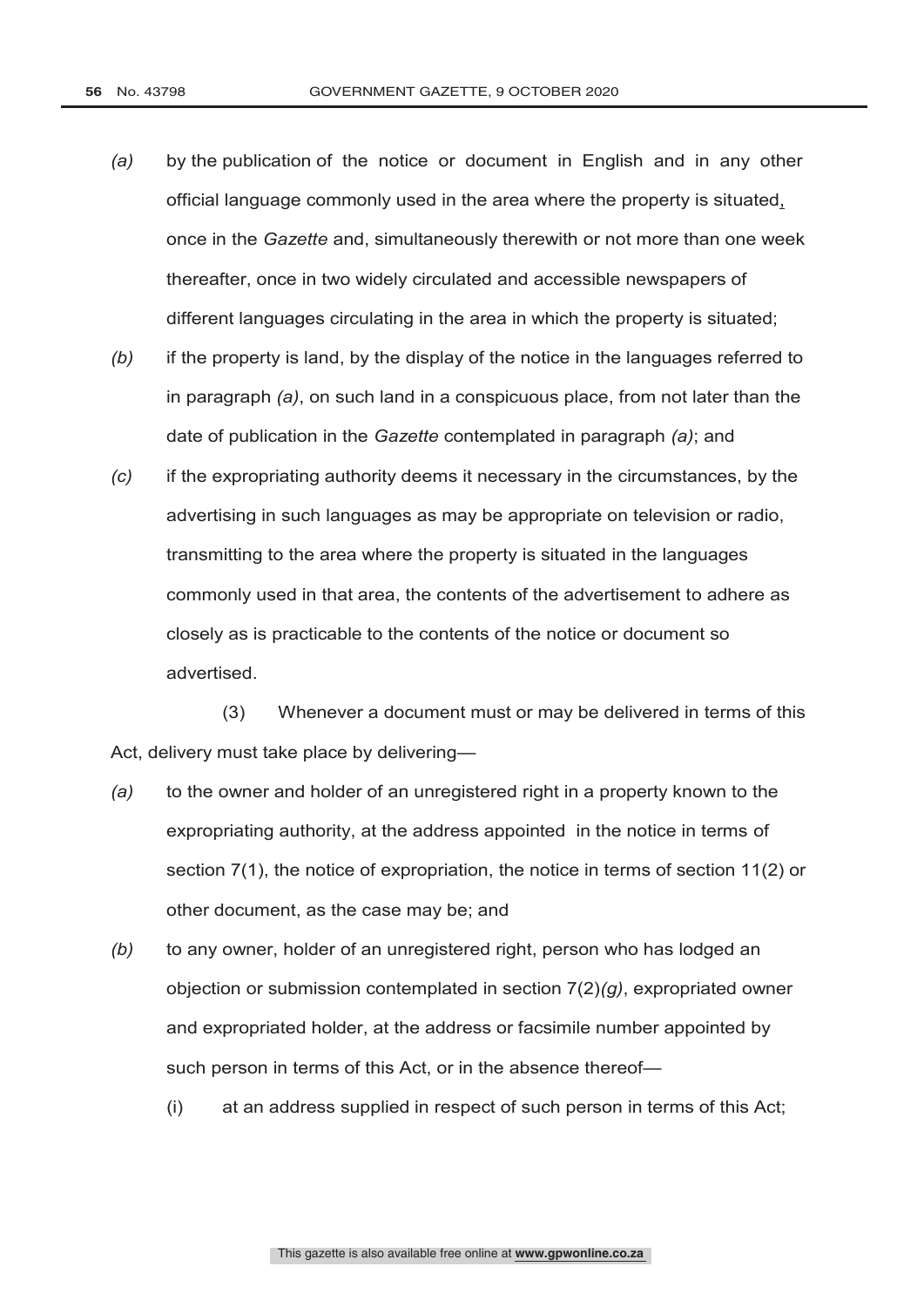- (ii) at the residential or postal address of such person, if known to the expropriating authority; or
- (iii) if no address of such person is known to or readily ascertainable by the expropriating authority, by publication in the manner contemplated in subsection (2)*(a)*.

(4) The delivery contemplated in subsection (3) must take place at the address in question either by—

- *(a)* hand;
- *(b)* facsimile transmission: Provided that a confirmatory copy of the document is sent by ordinary mail or by any other suitable method within one day of such transmission; or
- *(c)* registered post.

(5) All documents must be in English and if an addressee has prior to a communication expressed in writing a preference for another official language, also in that preferred official language.

(6) Every addressee who has received a written communication from the expropriating authority is entitled to request, in writing, a translation of that communication into the official language indicated in the request.

# **Extension of time**

**25.** Wherever a period is mentioned within which something must be done in terms of this Act, the expropriating authority may, on written request and good cause shown by the relevant owner or relevant holder of a right in property or other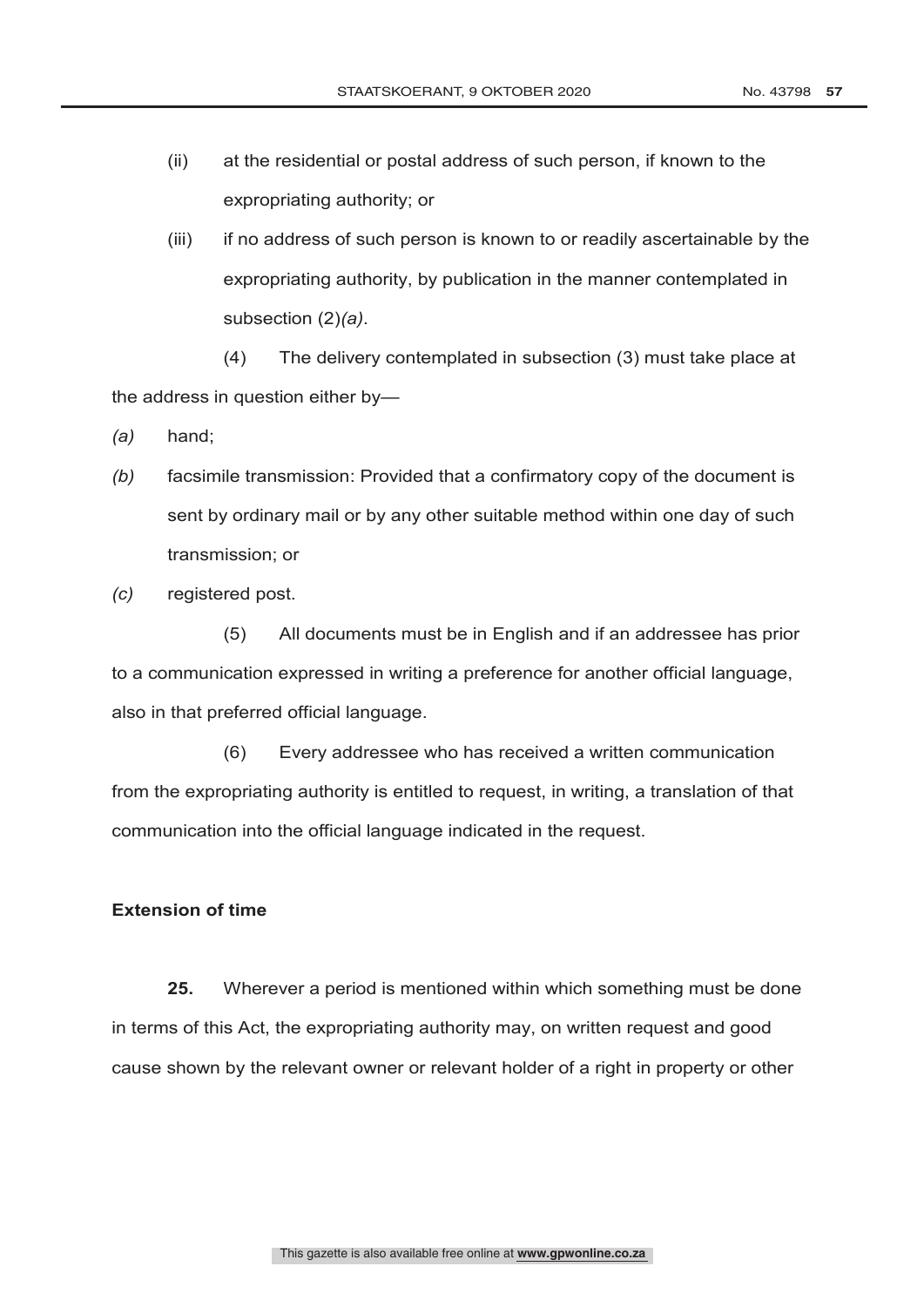interested or affected person, as the case may be, from time to time extend that period for a further period or periods as may be reasonable in the circumstances.

# **Expropriation register**

**26.** (1) The Director-General must ensure that a register of all expropriations that are intended, effected and withdrawn, and of decisions not to proceed with a contemplated expropriation by all expropriating authorities, is opened, maintained and accessible to the public.

(2) All expropriating authorities must deliver to the Department a copy of any notice of an intended expropriation, expropriation and withdrawal of expropriation, and of any decision not to proceed with an intended expropriation, within 20 days of the service or delivery of such notices.

# **Civil offences and fines**

**27.** (1) A person commits a breach of this Act if that person fails to—

- *(a)* comply with a directive by the expropriating authority in terms of section 7(2)*(h)*(i);
- *(b)* deliver to the expropriating authority a statement contemplated in section 7(4)*(c)*(i), (ii) or (iii); or
- *(c)* provide the information contemplated in section 8(4)*(e)*.

(2) A civil court may impose a fine up to a maximum prescribed amount, in favour of the National Revenue Fund, on a person referred to in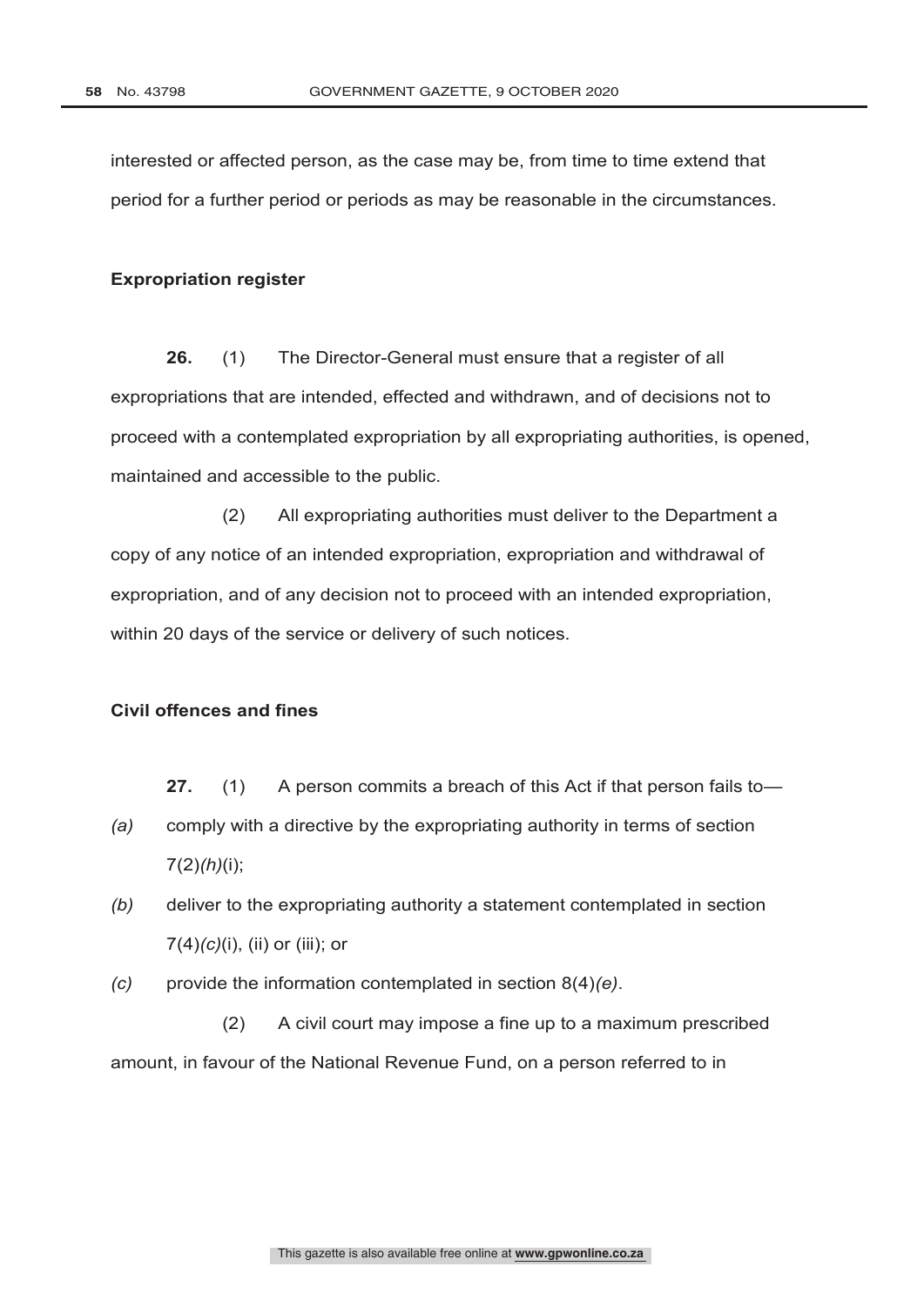(4) A breach referred to in subsection (1) is not a criminal offence.

(3) The rules of the relevant court apply to the application referred

(5) A person who wilfully furnishes false or misleading information in any written instrument which he or she by virtue of this Act delivers or causes to be delivered to an expropriating authority, is guilty of an offence and liable on conviction to be punished as if he or she had been convicted of fraud.

# **Regulations**

the affected person.

to in subsection (2).

**28.** (1) The Minister may, by notice in the *Gazette*, make regulations regarding—

*(a)* any matter that may or must be prescribed in terms of this Act;

*(b)* any ancillary or incidental administrative or procedural matter that may be necessary for the proper implementation or administration of this Act;

*(c)* any notice or document required in terms of this Act; and

*(d)* any maximum fine imposed by a competent court in terms of this Act.

(2) *(a)* The Minister must, before making any regulations contemplated in subsection (1), publish the draft regulations for public comment.

*(b)* The period for submitting comments must be at least 20 days from the date of publication of the draft regulations.

subsection (1), upon application by the expropriating authority brought on notice to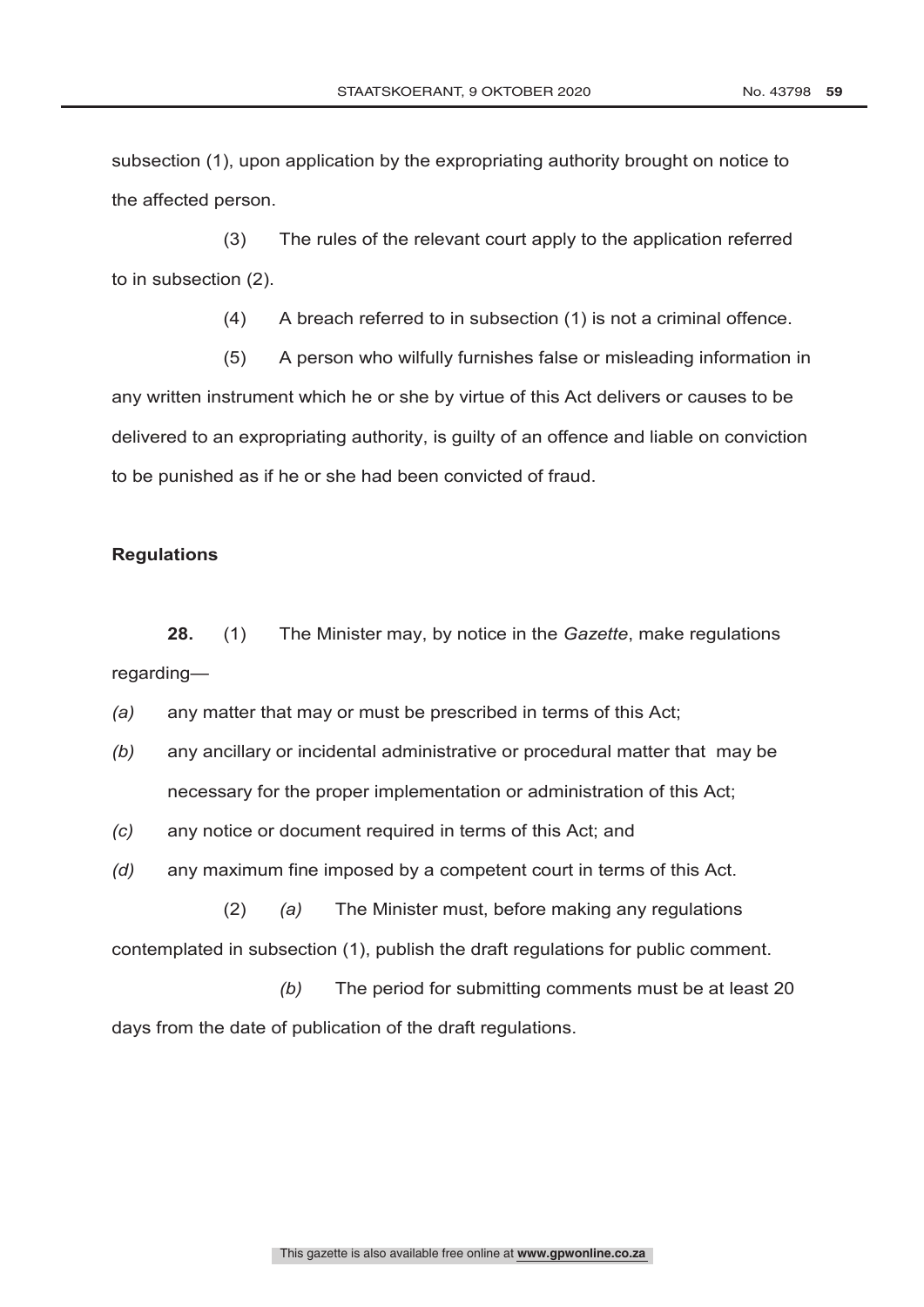# **Regulations, legal documents and steps valid under certain circumstances**

**29.** (1) A regulation or notice, or an authorisation, document, made or issued in terms of this Act—

- *(a)* but which does not comply with any procedural requirement of this Act, is nevertheless valid if the non-compliance is not material and does not prejudice any person; and
- *(b)* may be amended or replaced without following a procedural requirement of this Act if—
	- (i) the purpose is to correct an error; and
	- (ii) the correction does not change the rights and duties of any person materially.
		- (2) The failure to take any steps in terms of this Act as a

prerequisite for any decision or action does not invalidate the decision or action if the failure—

- *(a)* is not material;
- *(b)* does not prejudice any person; and
- *(c)* is not procedurally unfair.

#### **Interpretation of other laws dealing with expropriation**

**30.** (1) Subject to section 2, any law dealing with expropriation of property that was in force immediately before the date on which this Act came into operation, must be interpreted in a manner consistent with this Act, and for that purpose any reference in any such law to—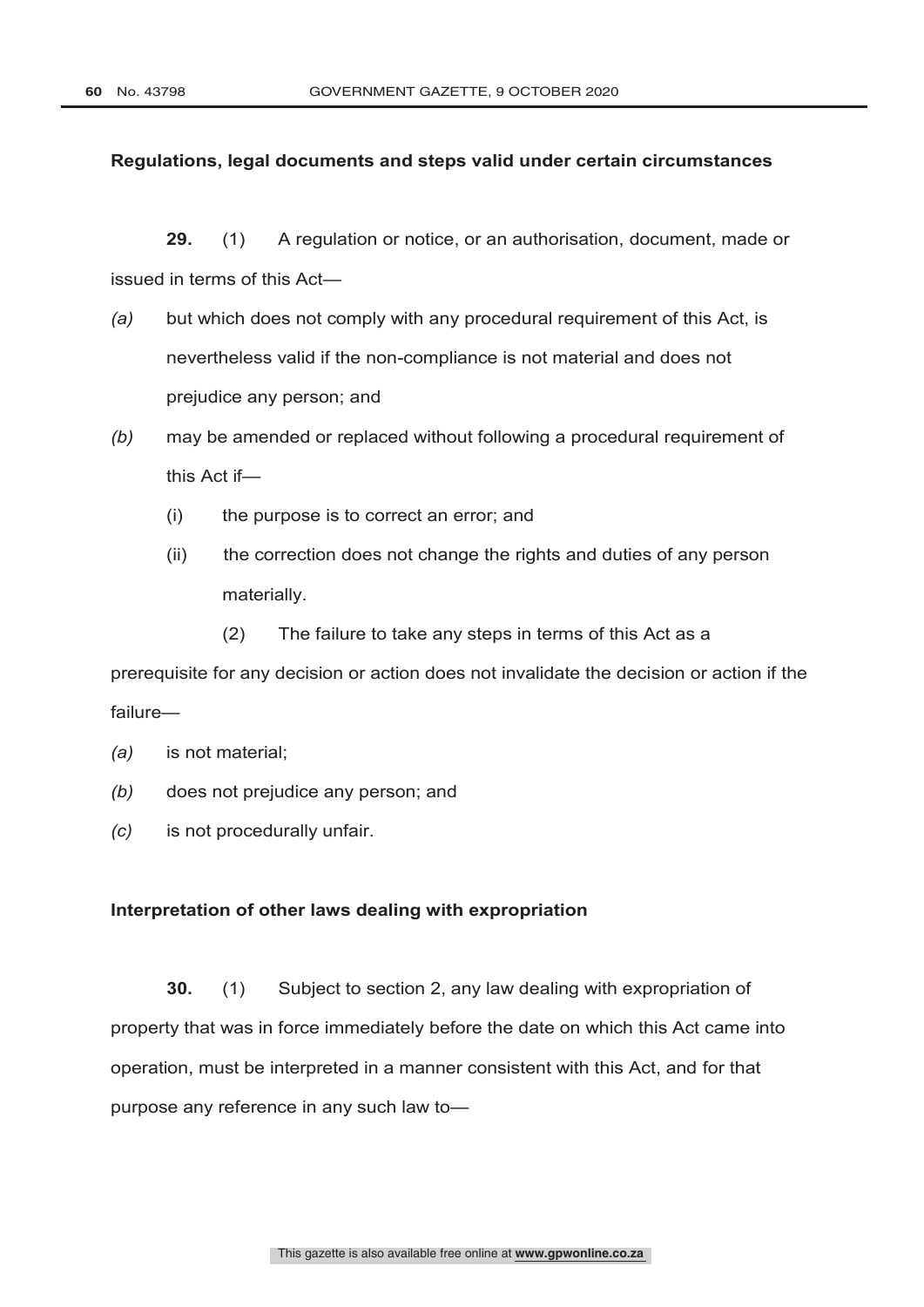- *(a)* a functionary authorised to expropriate property, must be construed as a reference to an expropriating authority; and
- *(b)* compensation as provided for in sections 12 and 13 of the Expropriation Act, 1975 (Act No. 63 of 1975), must be construed as a reference to compensation contemplated in the provisions of section 25(3) of the Constitution and the provisions of this Act.

(2) In the event of a conflict between this Act and any other law contemplated in subsection (1) in relation to matters dealt with in this Act, this Act prevails.

# **Repeal**

**31.** The Expropriation Act, 1975 (Act No. 63 of 1975), is hereby repealed.

#### **Transitional arrangements and savings**

**32.** (1) This Act does not apply to any expropriation initiated through delivery of a notice of expropriation prior to the date of commencement of this Act or to any consequences of any expropriation initiated prior to the date of commencement of this Act.

(2) Any proceedings for the determination of compensation in consequence of an expropriation contemplated in paragraph *(a)* must be instituted, or if already instituted must be concluded, as if this Act had not been passed: Provided that the parties concerned may agree to the application of this Act to such expropriation or proceedings in which case the relevant provisions of this Act apply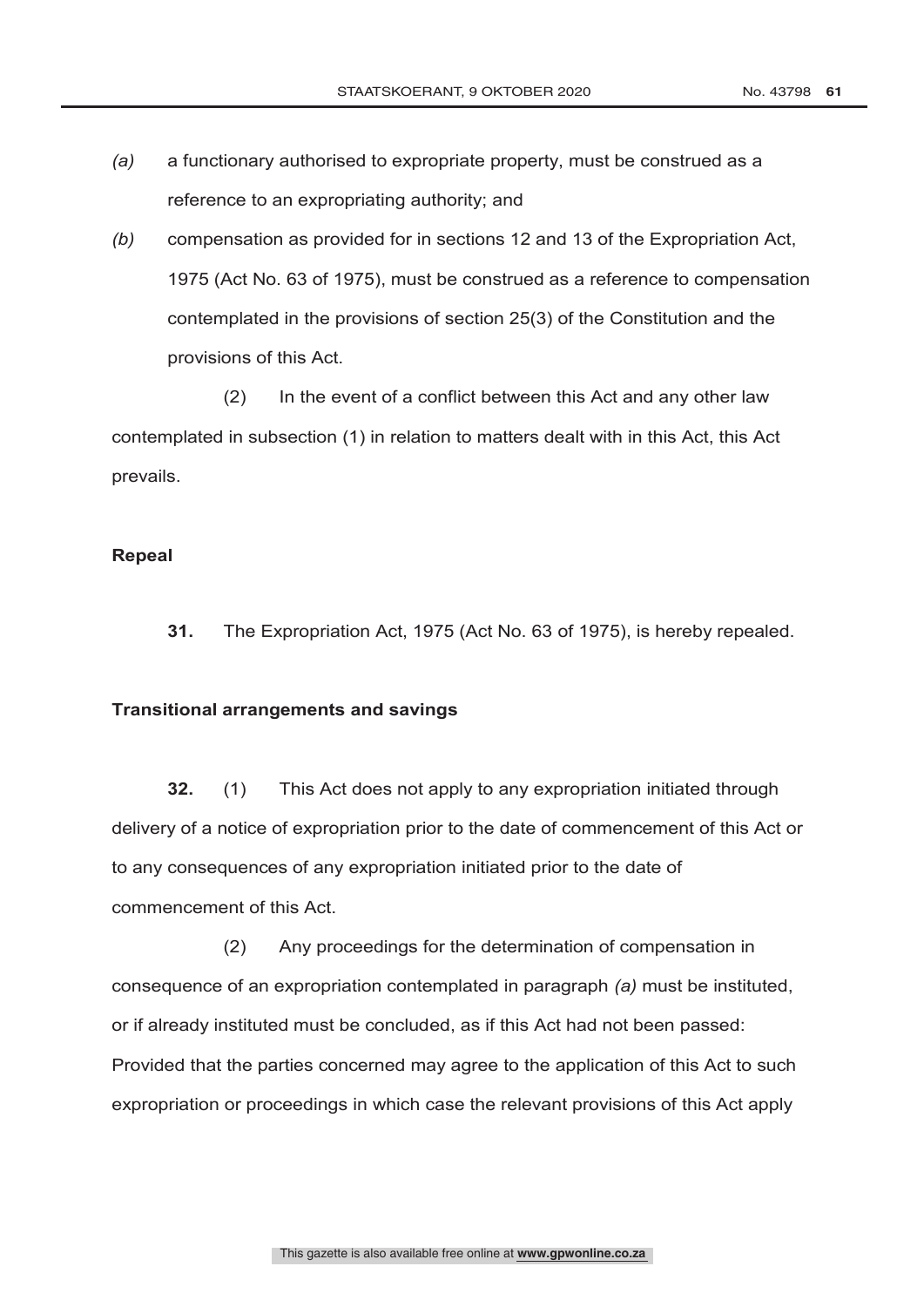to the extent agreed upon between the parties as if it were an expropriation or proceedings for the determination of compensation in terms of this Act.

# **Short title and commencement**

**33.** (1) This Act is called the Expropriation Act, 2020, and comes into operation on a date determined by President by proclamation in the *Gazette*.

(2) Different dates may be determined in respect of different provisions of this Act.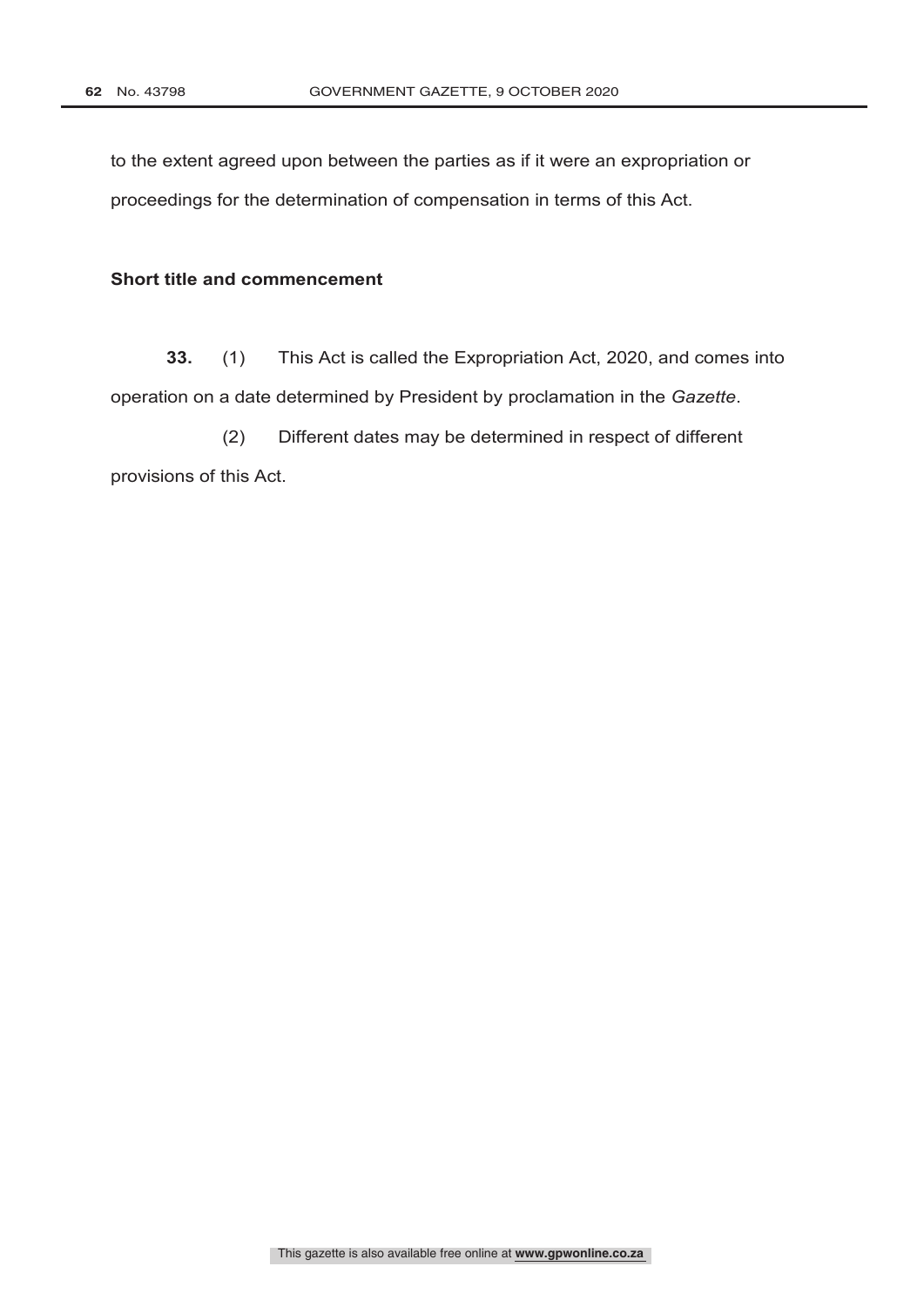#### 109020lt

# **MEMORANDUM ON THE OBJECTS OF THE EXPROPRIATION BILL, 2020**

# **1. Background**

1.1 The Constitution of the Republic of South Africa, 1996 ("Constitution"), recognises expropriation as an essential mechanism for the State to acquire another's property for a public purpose or in the public interest, subject to just and equitable compensation being paid.

1.2 The Expropriation Act, 1975 (Act No. 63 of 1975) ("Expropriation Act"), predates the expropriation mechanism provided for in section 25(2) of the Constitution. The Constitution is the supreme law of the Republic, legislation or conduct inconsistent with it is invalid, and the obligations it imposes must be fulfilled. The peremptory terms of section 2 of the Constitution strengthens the case for the redrafting of the Expropriation Act to ensure consistency with the spirit and provisions of the Constitution. The provisions of the Constitution alluded to are: The right to equality (section 9), property rights (section 25), access to information (section 32), and lawful, reasonable and procedurally fair administrative action (section 33).

1.3 Given the array of authorities within all spheres of government which have the power to expropriate property through various pieces of legislation, there is a need to ensure uniformity in the way organs of state undertake expropriation. The Expropriation Bill ("Bill") seeks to ensure consistency with the Constitution and uniformity of procedure of all expropriations without interfering with the powers of expropriating authorities.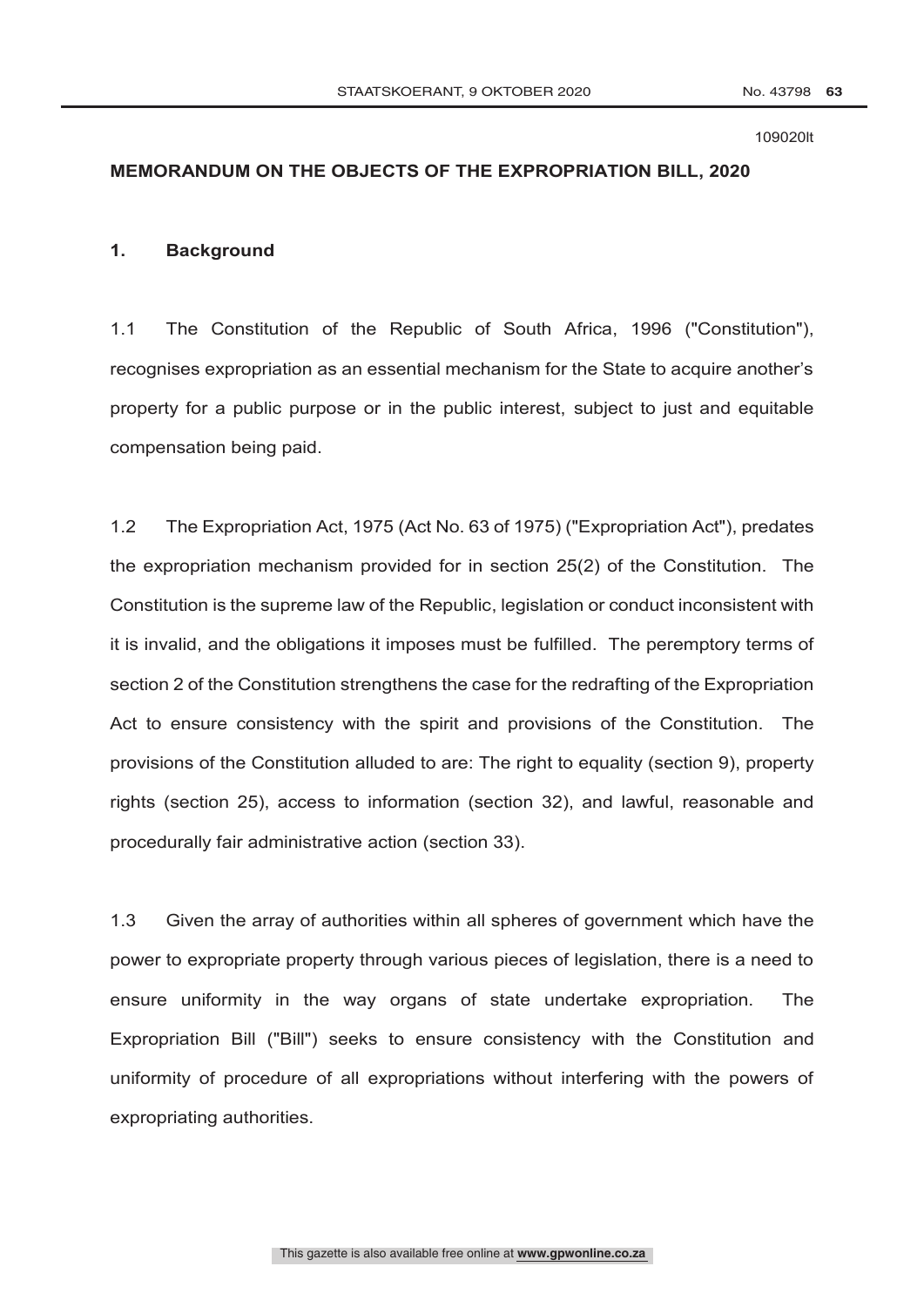# **2. Objects of the Bill**

The Bill seeks to repeal the Expropriation Act and to provide a common framework in line with the Constitution to guide the processes and procedures for expropriation of property by organs of state and to provide for instances where expropriation with nil compensation may be just and equitable.

# **3. Summary of Bill**

# **3.1 Chapter 1: Definitions and application of Act**

3.1.1 Clauses 1 and 2 contain definitions and deal with the application of the proposed legislation, determining that an expropriating authority may not expropriate property arbitrarily or for a purpose other than a public purpose or in the public interest. The expropriating authority is obliged to enter into negotiations with the owner of property required for such purposes and attempt to reach an agreement on the acquisition of the property before resorting to expropriation, except in circumstances where the right to use property temporarily is taken on an urgent basis (clause 22). An expropriating authority may not expropriate the property of a state-owned corporation or state-owned entity without the concurrence of the executive authority responsible for that corporation or entity. The Bill proposes that no property may be expropriated unless the prescribed procedures have been followed.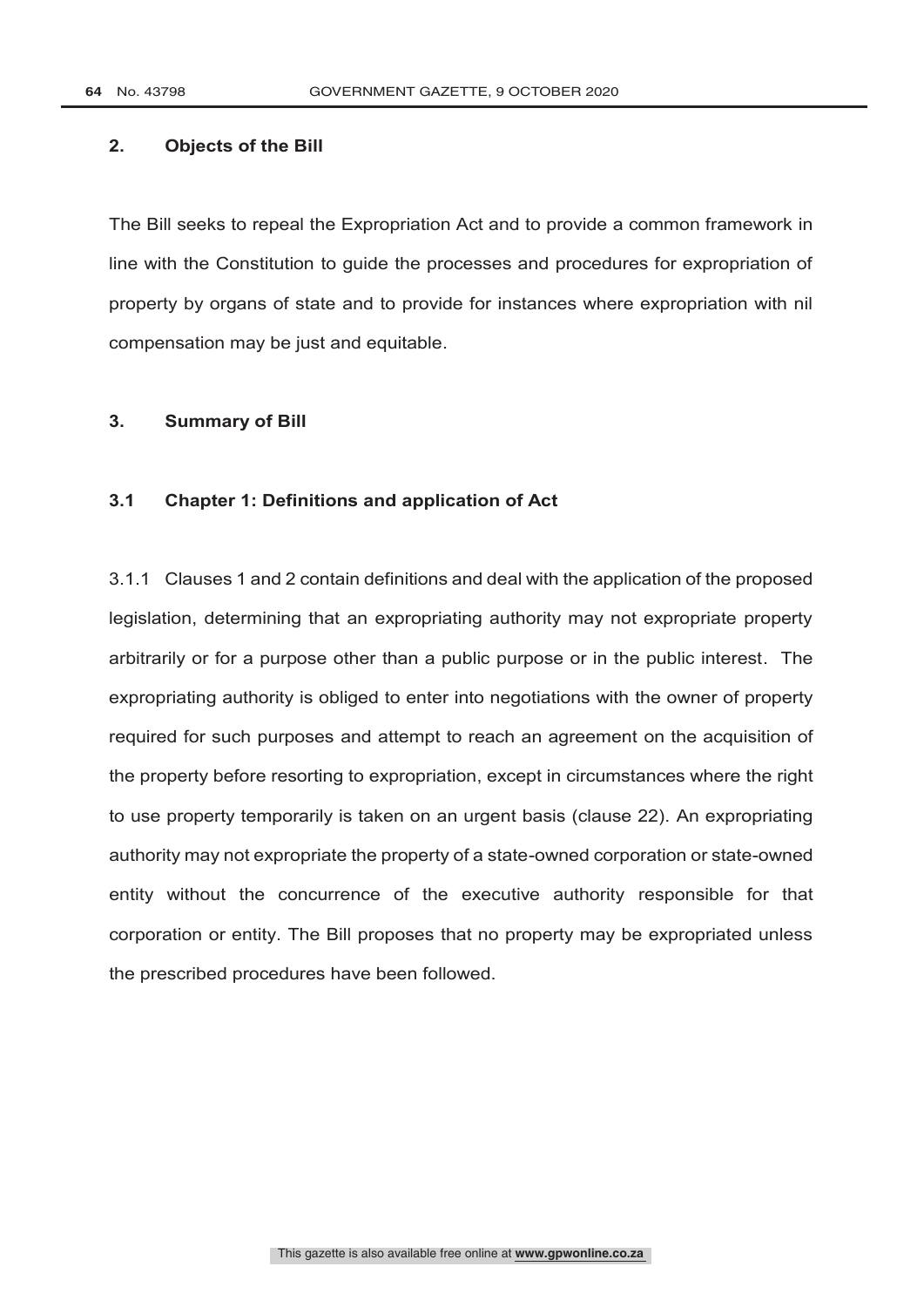# **3.2 Chapter 2: Powers of Minister of Public Works and Infrastructure to expropriate**

3.2.1 Clauses 3 and 4 grant a general power to expropriate to the Minister of Public Works and Infrastructure ("Minister"). The Minister is empowered to expropriate property for purposes connected with the execution of his or her mandate, which includes the provision and management of the accommodation, land and infrastructure needs of organs of state. The Minister may delegate or assign his or her powers and duties contained in the Bill to an official of the Department of Public Works and Infrastructure ("Department"), except for the power to—

- (a) expropriate;
- (b) expropriate urgently on a temporary basis;
- (c) withdraw an expropriation; or
- (d) make regulations.

#### **3.3 Chapter 3: Investigation and valuation of property**

3.3.1 Clauses 5 and 6 deal with the pre-expropriation phase and detail various procedures to be followed by an expropriating authority prior to an expropriation. These procedures are used to ascertain the suitability of the property for the purpose for which it is required and to gather information on the existence of registered and unregistered rights in such property and the impact of such rights on the intended use thereof. It is also proposed in the Bill that the expropriating authority may authorise persons to enter the property with a view to surveying and valuating the property, amongst other things. Provision is also made for a person to claim compensation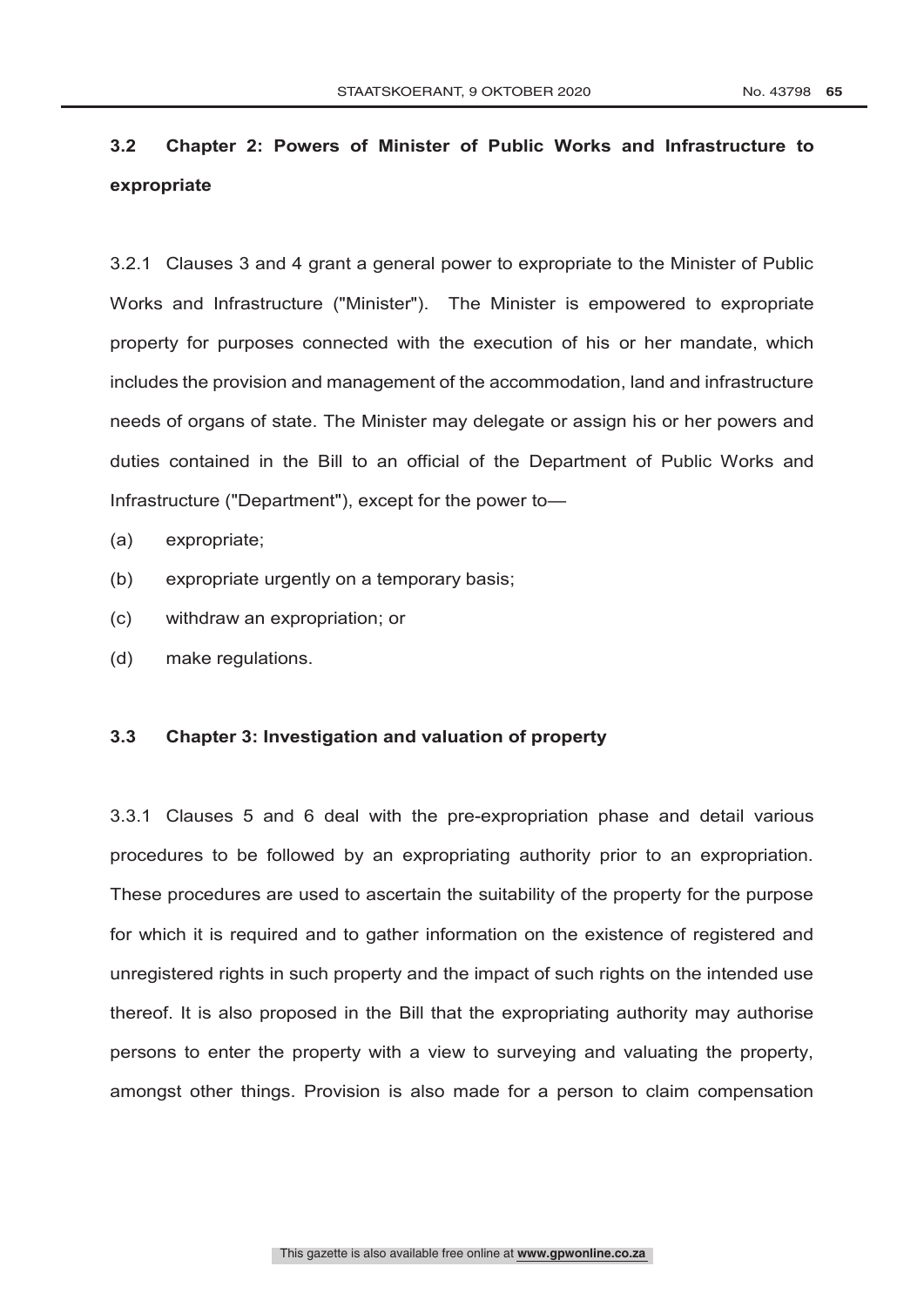should the property concerned be damaged as a consequence of the evaluation of the property.

3.3.2 In gathering the information, the expropriating authority is obliged to consult with other organs of state that may be affected by the expropriation. The Departments responsible for rural development and land reform, for mineral resources and for water affairs and sanitation and the relevant municipality must be consulted to ascertain the impact of the proposed expropriation on the rights administered by those Departments and in the case of municipalities, to ascertain the effect which an expropriation will have on spatial development and engineering services.

# **3.4 Chapter 4: Intention to expropriate and expropriation of property**

3.4.1 Clauses 7 to 11 deal with the post-investigation phase. At this stage of an expropriation, the expropriating authority would have gathered all information, consulted with all parties affected by the expropriation and decided to expropriate. The expropriating authority must serve all the affected parties known to him or her with the notice of intention to expropriate. This notice will amongst other things include the description of the property, the purpose for which the property will be expropriated, the reason for the expropriation and a directive to the owner and holders of rights to furnish particulars of holders of unregistered rights known to them. The notice must also call upon the owner or a holder of a right to provide a written statement stipulating the amount claimed as just and equitable compensation. However, failure to stipulate the amount claimed by him or her will not affect the owner's rights contained in clause 7(4). Rights must be expropriated individually and separate notices must be given to separate right holders. All affected parties are given the opportunity to submit written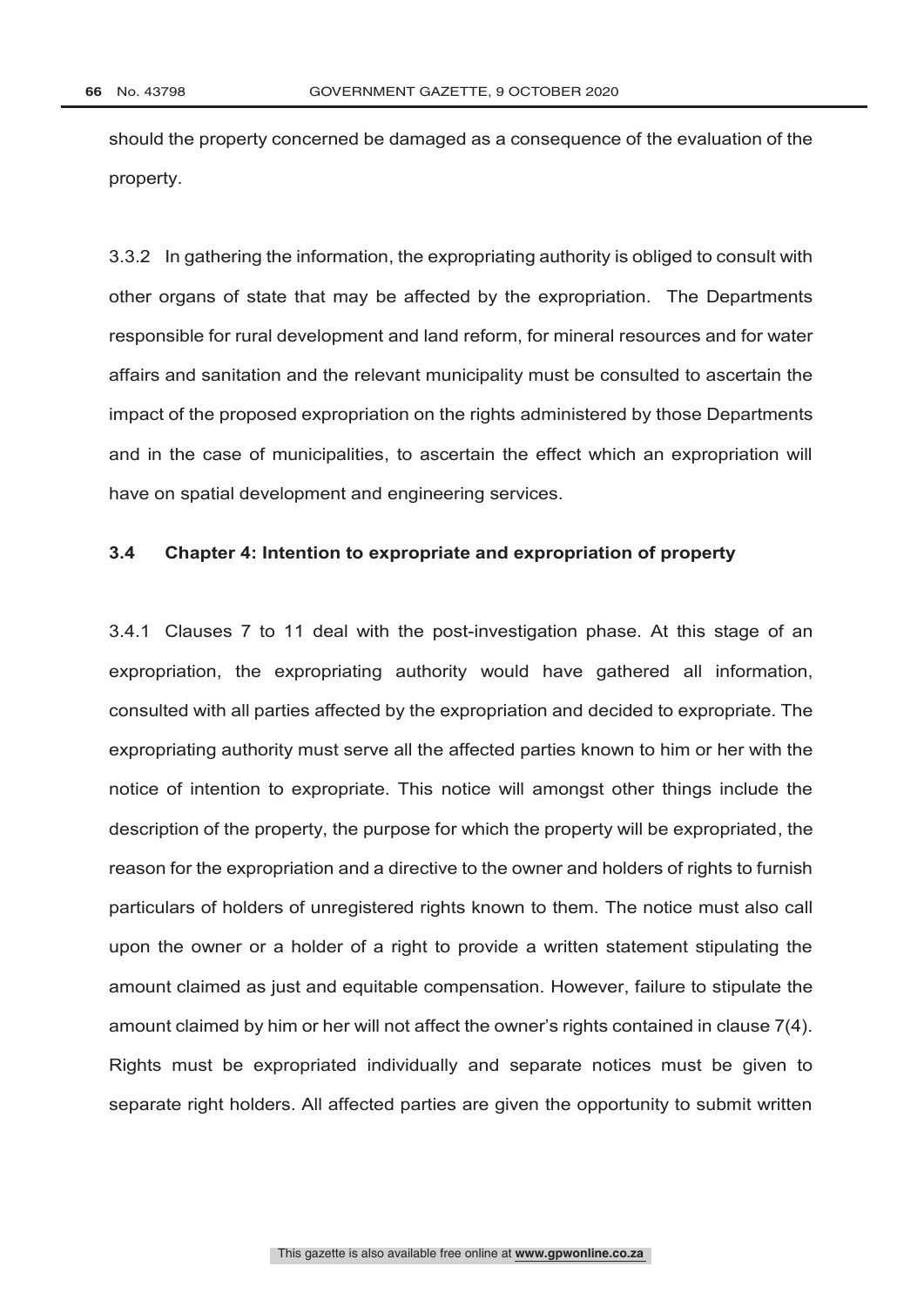objections within a stipulated period. The expropriating authority must consider all objections and submissions timeously before proceeding with an expropriation. If no agreement on the amount of compensation payable can be reached between the expropriating authority and the owner or holder of a right within a specified period, the expropriating authority must take the decision whether or not to expropriate. Provision is made for further negotiation on compensation with the owner or holder of a right.

3.4.2 Clause 8 deals with the notice of expropriation. If the expropriating authority decides to expropriate a property, the expropriating authority must cause a notice of expropriation to be served on the relevant owner and holder of an unregistered right and on all affected parties of whom the expropriating authority is aware. Extensive provision is made regarding the contents of the notice of expropriation. It must, amongst others, contain a full description of the property, a description of the purpose for which the property is expropriated, the reason for the expropriation, the date of expropriation and the amount of compensation offered or agreed to. The notice must furthermore be accompanied by documents setting out the date of payment of the compensation, indicating the property by way of a survey diagram or sketch plan, an explanation of what the offer of compensation comprises of, as well as the further documentation required in terms of clause 8(4). An expropriating authority is further obliged to inform the owner of the right to approach a competent court including conditions applicable to that right.

3.4.3 Clause 9 states the effect expropriation will have on the property concerned, which includes that ownership of the property vests in the expropriating authority and that all unregistered rights in the property are expropriated, subject to certain exceptions. Furthermore, the expropriating authority, or the person on whose behalf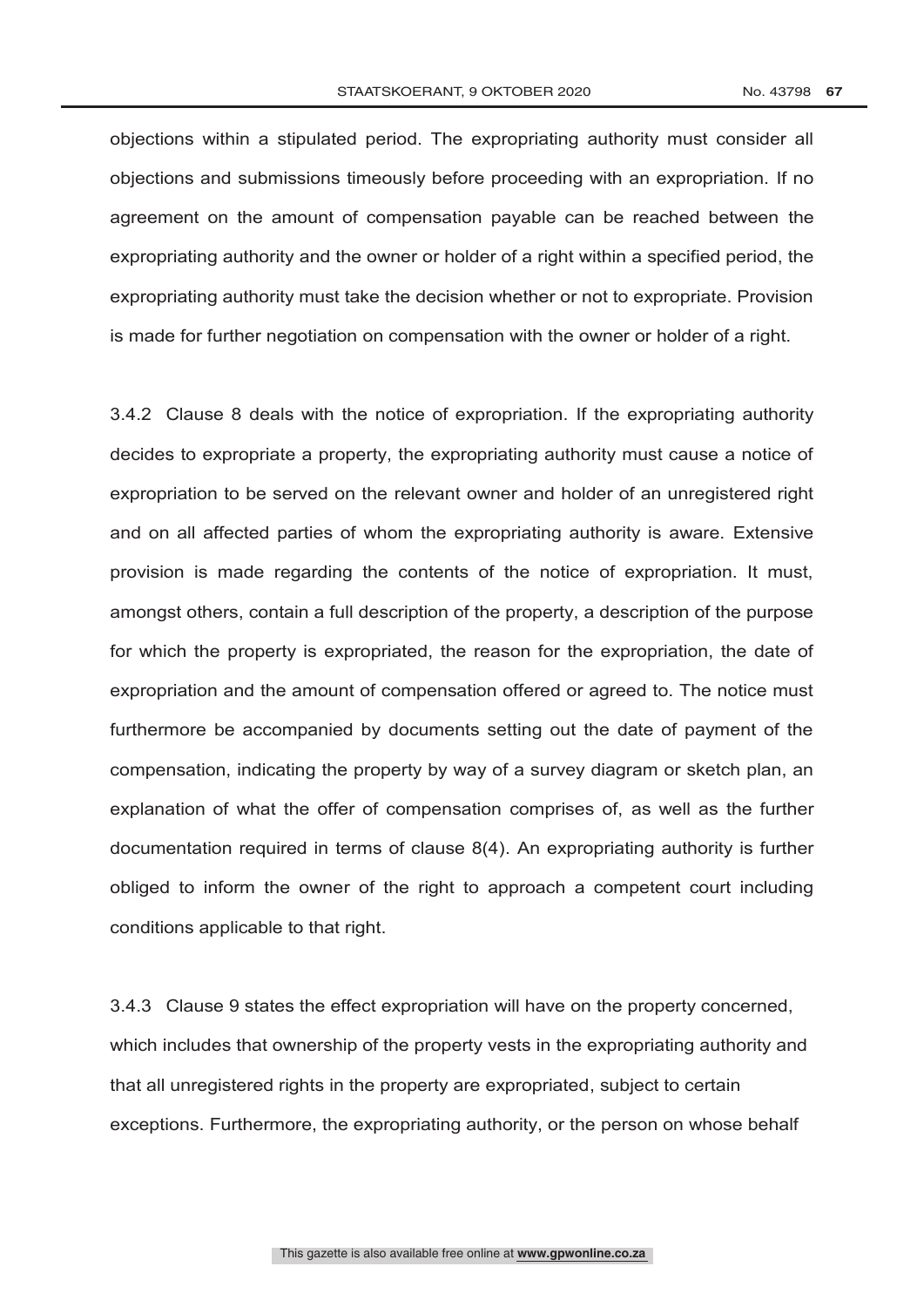the property was expropriated, must take possession of the expropriated property on the date stated in terms of clause 8(3)*(f)* or such other date as may be agreed upon with the expropriated owner or expropriated holder. Until the date of possession, the expropriated owner or expropriated holder who is still in possession of the property must take care and maintain the property. The expropriated owner or expropriated holder must be compensated for costs necessarily incurred for the maintenance of the property.

3.4.4 Clause 10 deals with claims made in respect of unregistered rights in property, which property has already been expropriated. Provision is made for the submission of evidence to the expropriating authority and for the duties of the expropriating authority in this regard. A further obligation is imposed on the expropriated owner to compensate a person who held an unregistered right if that person was not given notice of the expropriation and the owner ought to have reasonably identified that person. The expropriated owner affected by this situation is entitled to be given a reasonable opportunity to make representations to the expropriating authority. In terms of clause 11, an expropriated holder of an unregistered right in property that has been expropriated is entitled to compensation, subject to certain provisions.

#### **3.5 Chapter 5: Compensation for expropriation**

3.5.1 Clauses 12 to 20 deal with the determination and payment of compensation to persons whose property or rights are expropriated. Section 25(3) of the Constitution determines that the amount of compensation and the time and manner of payment must be just and equitable, reflecting an equitable balance between the public interest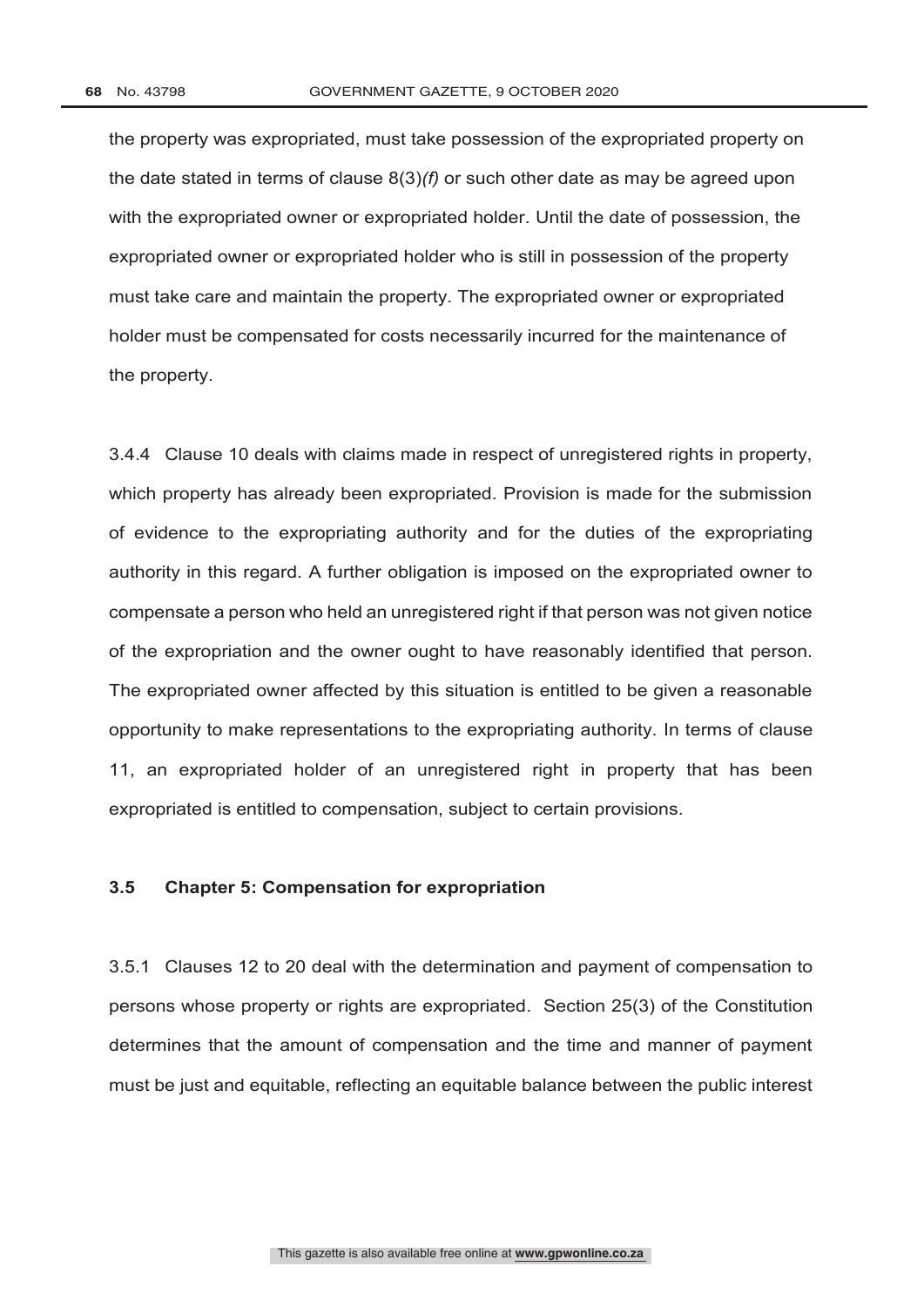and the interests of those affected, having regard to all relevant circumstances, including—

- (a) the current use of the property;
- (b) the history of the acquisition and use of the property;
- (c) the market value of the property;
- (d) the extent of direct state investment and subsidy in the acquisition and beneficial capital improvement of the property; and
- (e) the purpose of the expropriation.

3.5.2 Provision is made in clause 12 for factors which must not be taken into account when the amount of compensation is determined. These are—

- (a) the fact that the property has been taken without the consent of the expropriated owner or expropriated holder;
- (b) the special suitability or usefulness of the property for the purpose for which it is required by the expropriating authority, if it is unlikely that the property would have been purchased for that purpose in the open market;
- (c) any enhancement in the value of the property, if such enhancement is a consequence of the use of the property in a manner which is unlawful;
- (d) improvements made on the property after the date on which the notice of expropriation was served upon the expropriated owner and expropriated holder; except where the improvements were agreed on or were undertaken in pursuance of obligations entered into before the date of expropriation;
- (e) anything done with the object of obtaining compensation therefor; and
- (f) any enhancement or depreciation, before or after the date of service of the notice of expropriation, in the value of the property in question, which can be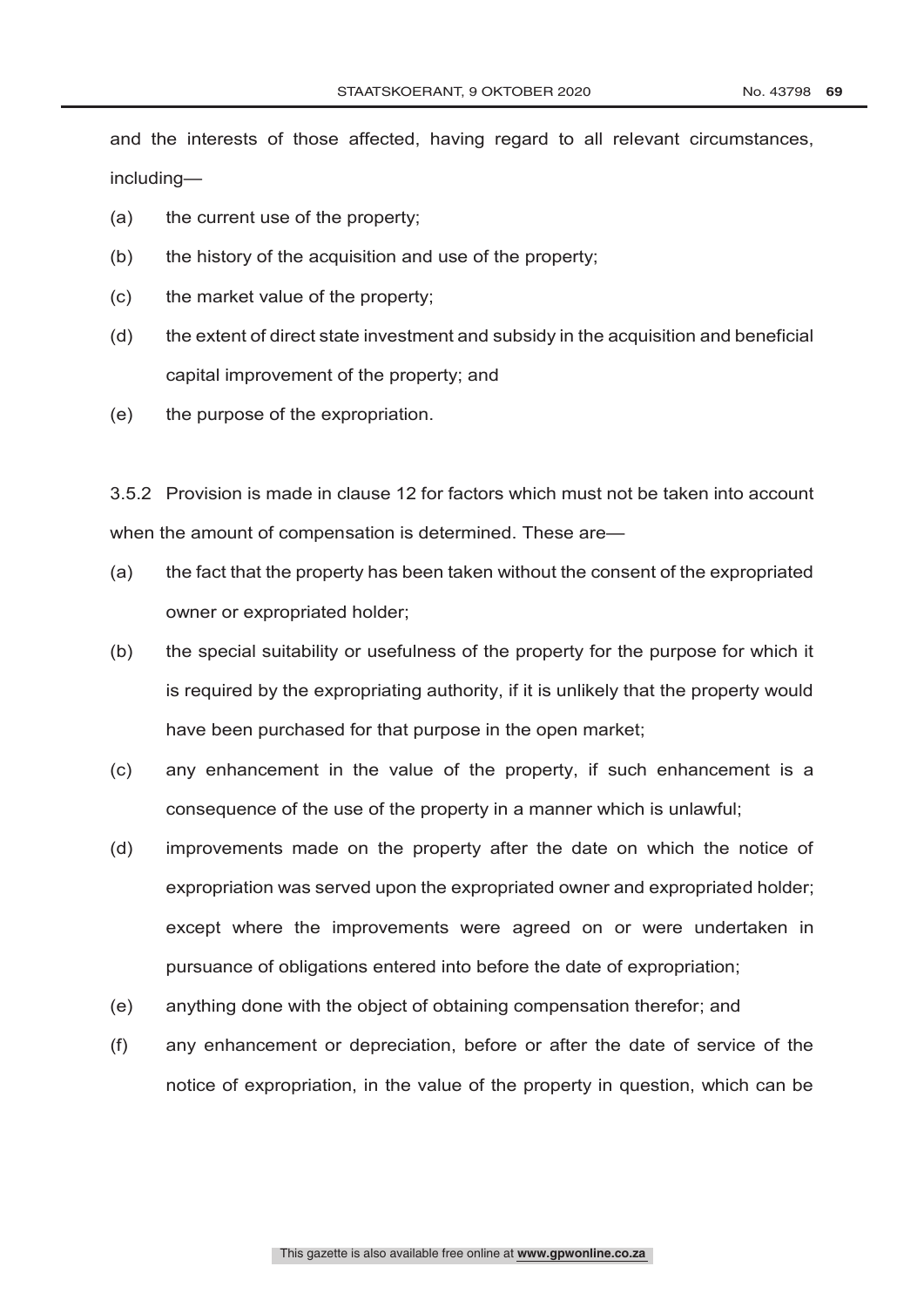directly attributed to the purpose in connection with which the property was expropriated.

3.5.3 Clause 12 further provides for situations wherein it may be just and equitable and in the public interest to pay nil compensation for land earmarked for expropriation. These instances include the following:

- (a) where the land is not being used and the owner's main purpose is not to develop the land or use it to generate income, but to benefit from appreciation of its market value;
- (b) where an organ of state holds land that it is not using for its core functions and is not reasonably likely to need the land for its future activities in that regard, and the organ of state acquired the land for no consideration;
- (c) notwithstanding registration of ownership in terms of the Deeds Registries Act, 1937 (Act No. 47 of 1937), where an owner has abandoned land by failing to exercise control over it;
- (d) where the market value of the land is equivalent to, or less than, the present value of direct state investment or subsidy in the acquisition and beneficial capital improvement of the land; and
- (e) when the nature or condition of the property poses a health, safety or physical risk to persons or other property.
- 3.5.4 When a court or arbitrator determines the amount of compensation in terms of section 23 of the Land Reform (Labour Tenants) Act, 1996 (Act No. 3 of 1996), it may be just and equitable for no compensation to be paid having regard to all circumstances.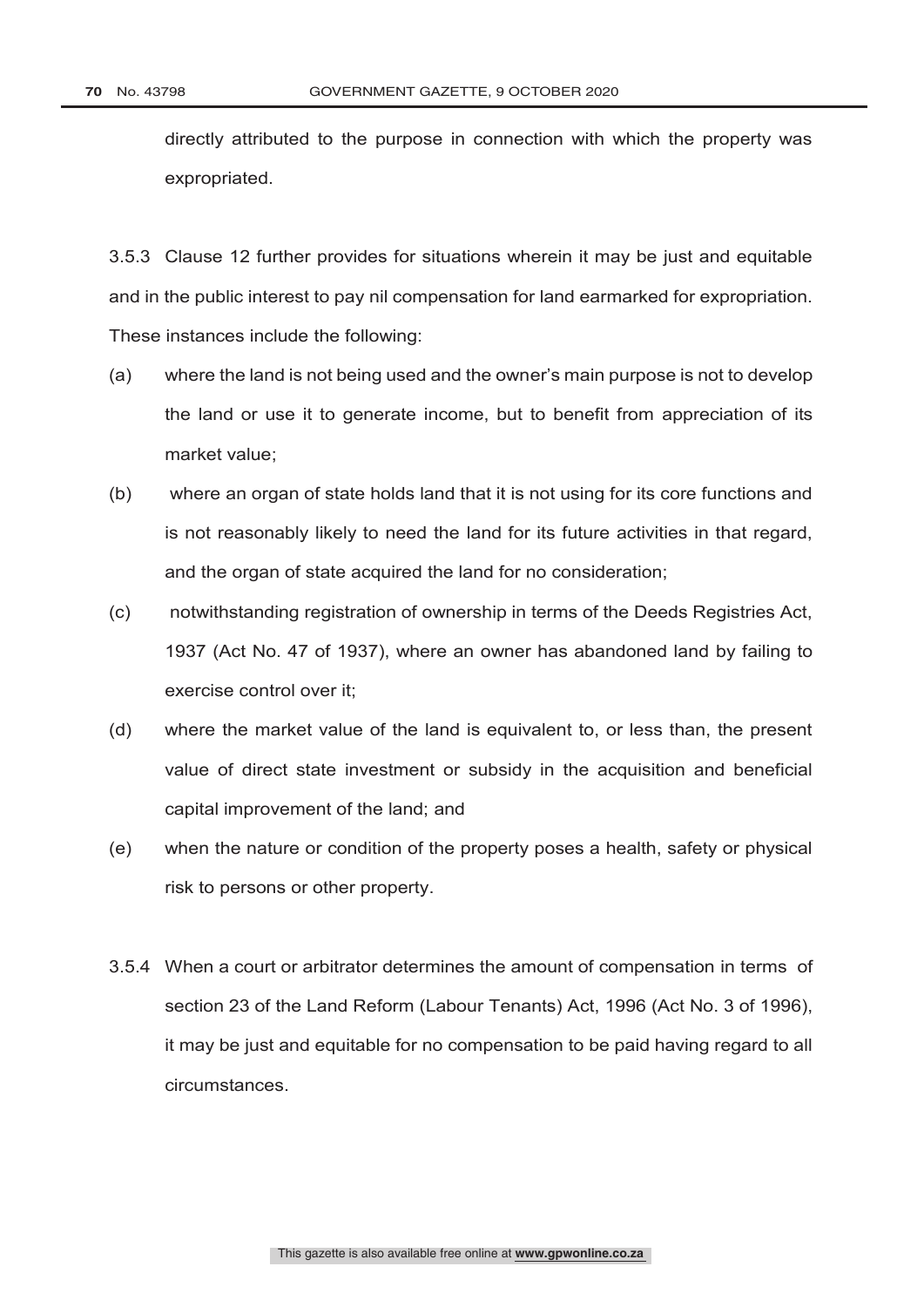3.5.5 Clause 13 makes provision for the payment of interest on any outstanding amount of compensation once the expropriating authority has taken possession.

3.5.6 Clause 14 deals with certain obligations of an owner or holder of an unregistered right who receives a notice of expropriation in terms of clause 8(1). The owner must within 20 days of receiving the notice indicate whether he or she agrees to or rejects the amount of compensation payable. If the offer is rejected, the owner or holder must indicate the amount he or she claims as just and equitable compensation. Provision is made for particulars which the owner or holder must furnish. Provision is also made for the expropriating authority to extend the period of 20 days in terms of clause 25.

3.5.7 Clause 15 provides that if the expropriating authority rejects the amount claimed by a claimant, the executing authority must within 20 days of delivery of the statement containing the amount claimed, make an offer of just and equitable compensation and furnish full particulars of how the amount is made up and calculated.

3.5.8 Clause 16 provides for certain particulars the expropriating authority or claimant may request regarding the particulars of claims and offers.

3.5.9 Clause 17 deals with the manner in which the payment of the amount offered as compensation must be made.

3.5.10 Clause 18 deals with instances where expropriated property is subject to a mortgage or a deed of sale and provision is made as to whom payment of the amount of compensation must be paid.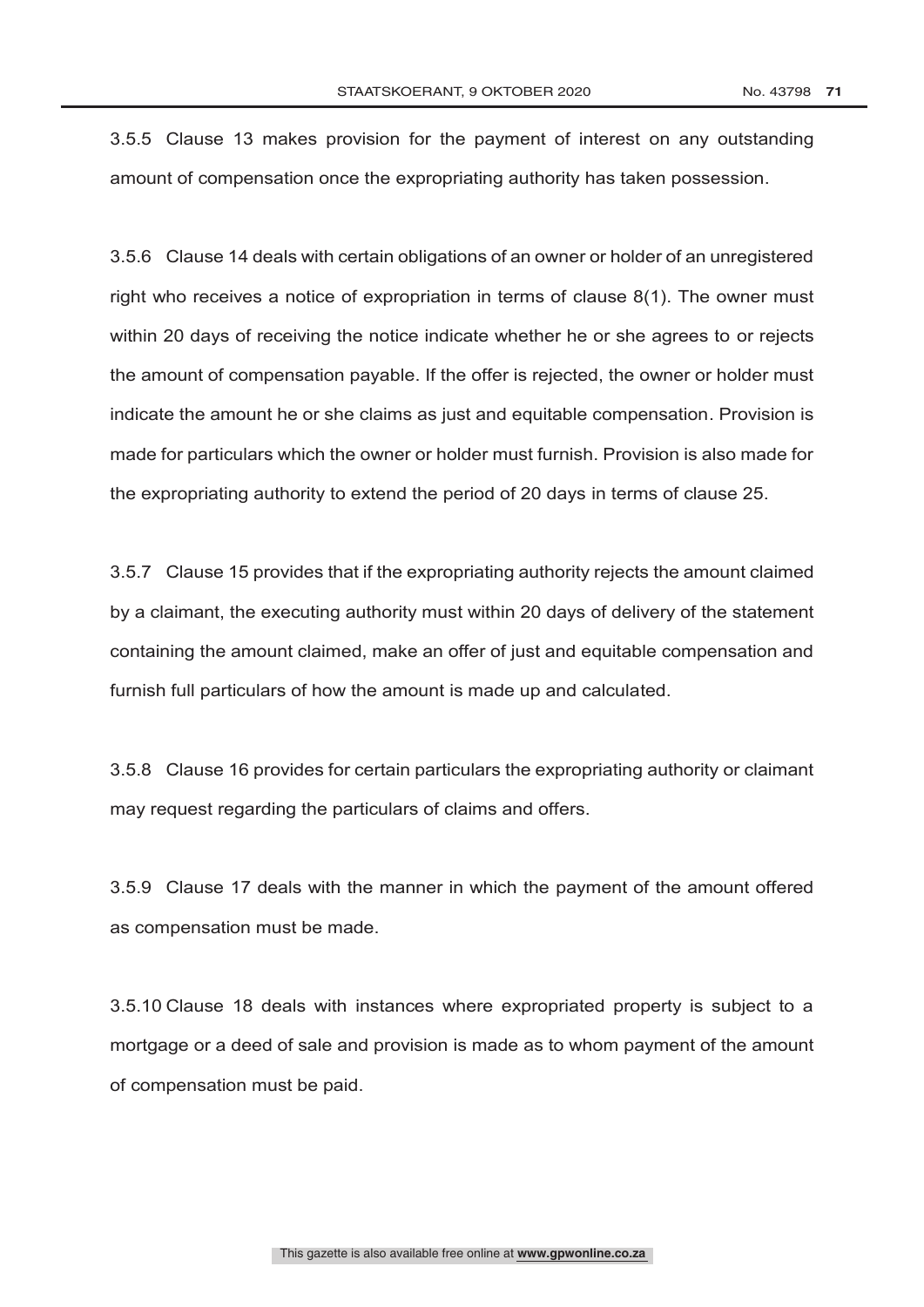3.5.11 Provision is made in clause 19 for the payment, from the compensation money, of property rates and other charges relating to the property concerned by the expropriating authority. Should a municipal manager fail to inform the expropriating authority of outstanding municipal property rates or other charges, the expropriating authority may pay the compensation to the expropriated owner or expropriated holder without regard to outstanding municipal property rates or other charges.

3.5.12 Clause 20 makes provision for instances where the amount of compensation may be deposited with the Master of the High Court.

# **3.6 Chapter 6: Mediation and determination by court**

3.6.1 Clause 21 provides that in the absence of agreement on compensation, either party may institute legal proceedings in a competent court within a stipulated period. The disputing party has the option to request the expropriating authority, in writing, to institute legal proceedings. Both the request by the disputing party and the institution of the proceedings by the expropriating authority must take place within a stipulated time period.

#### **3.7 Chapter 7: Urgent expropriation**

3.7.1 Clause 22 deals with urgent expropriations. In the case of a disaster or if a court so orders, an expropriating authority may exercise a right to use property temporarily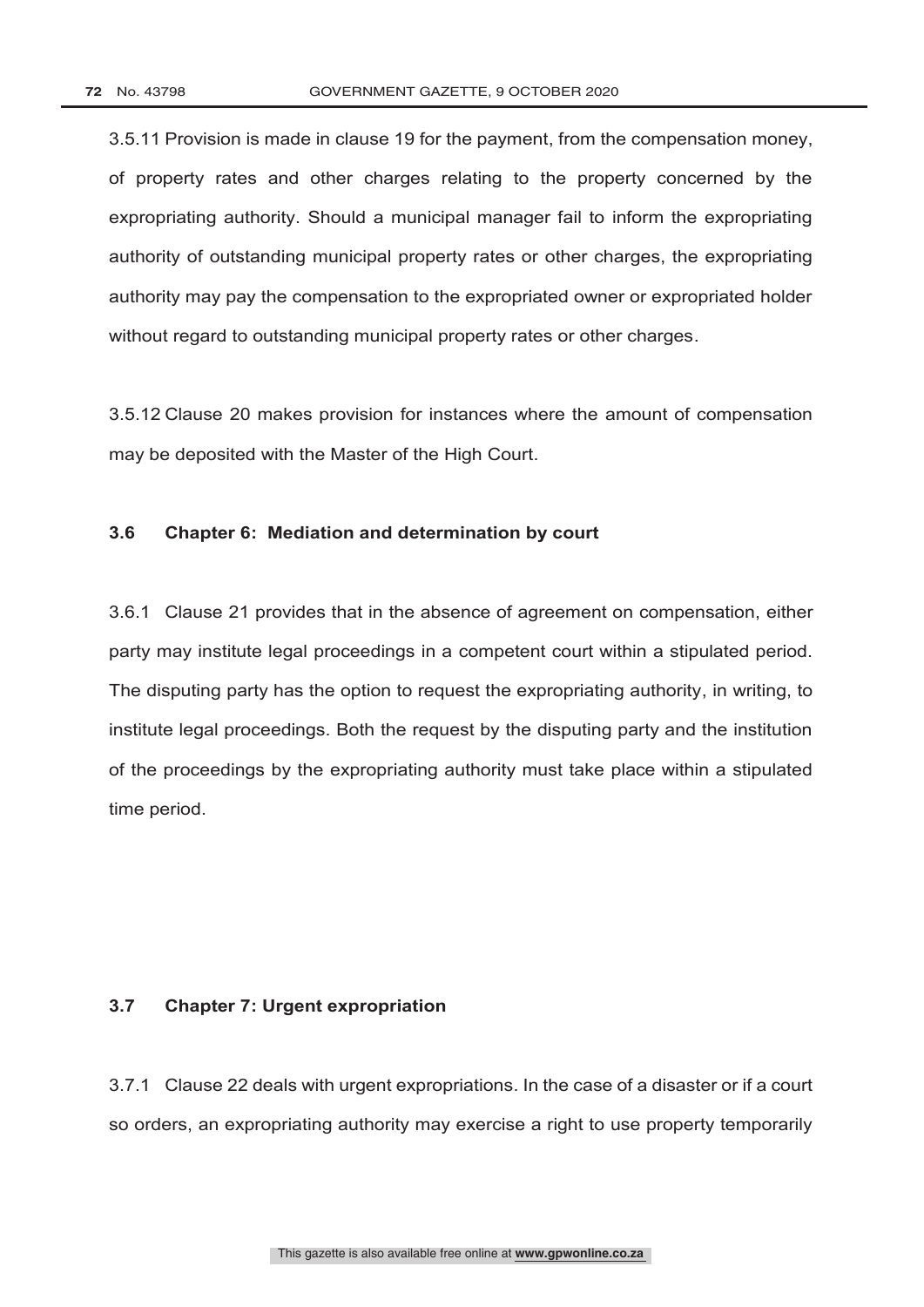for a period not exceeding 12 months. The expropriating authority is exempted from certain provisions of the envisaged Act should it exercise the right to take property temporarily on an urgent basis. The expropriating authority must within 30 days of the notice to use the property temporarily make a written offer of compensation to the owner or holder. Provision is made for compensation in the case of damage to the property concerned and for the extension of the period of 12 months by order of court.

### **3.8 Chapter 8: Withdrawal of Expropriation**

3.8.1 Clause 23 authorises an expropriating authority to withdraw an expropriation if the withdrawal is in the public interest or the reason for which the property was expropriated is no longer applicable. Under certain specified instances, an expropriating authority may not withdraw the expropriation. Provision is also made for the effect a withdrawal of an expropriation has on ownership of the property. Provision is made that the expropriating authority will be liable for all reasonable costs and damages incurred or suffered by the claimant as a result of the withdrawal.

## **3.9 Chapter 9: Related matters**

- 3.9.1 Clauses 24 to 32 deal with—
- (a) service and publication of documents;
- (b) extension of time allowed for certain actions;
- (c) a register of all expropriations;
- (d) offences and other related matters;
- (e) the power of the Minister to make regulations;
- (f) validity of regulations, legal documents and steps under certain circumstances;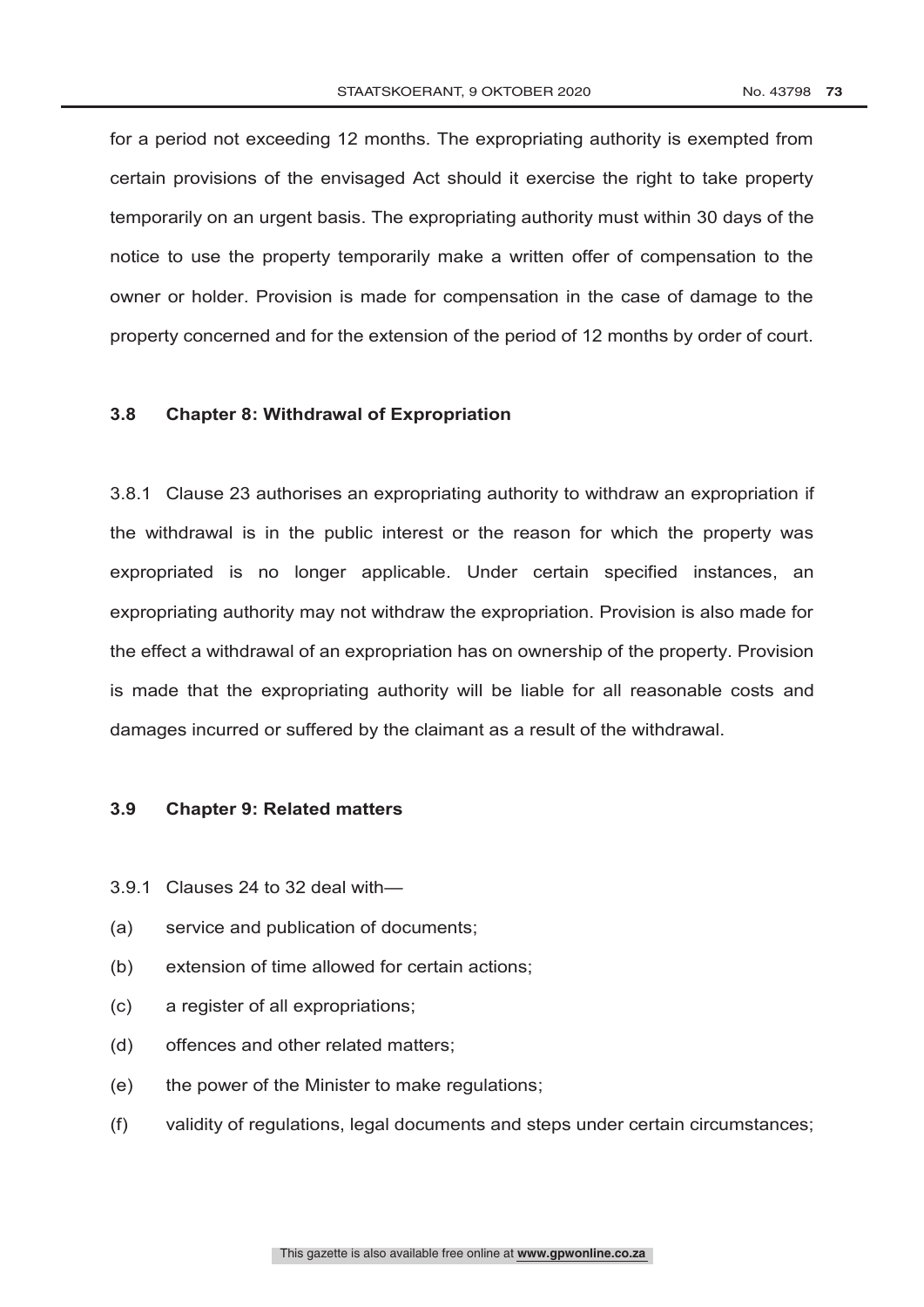- (g) impact on existing legislation;
- (h) repeal of the Expropriation Act;
- (i) transitional arrangements and savings; and
- (j) the short title and commencement of the envisaged Expropriation Act, 2020.

3.9.2 Provision is made for the service of documents and the publication of expropriation notices and related documentation which includes the use of radio and television under specific circumstances.

3.9.3 The Department will be required to establish and maintain a register of all expropriations, which register must be accessible to the public. All expropriating authorities will be obliged to provide the Department with copies of all notices of—

- (a) contemplated expropriations;
- (b) decisions not to proceed with contemplated expropriations;
- (c) expropriations; and
- (d) withdrawal of expropriations.
- 3.9.4 Chapter 9 also deals with offences relating to—

(a) failure to provide information or documentation as prescribed in the Bill; and

(b) wilful furnishing of false or misleading information.

3.9.5 As far as existing laws dealing with expropriation are concerned, clause 30 proposes that those laws continue to apply to the extent that they are consistent with the provisions of the envisaged Act. In the event of a conflict between the envisaged Act and such existing laws, the envisaged Act will prevail.

3.9.6 The Bill seeks to repeal the Expropriation Act.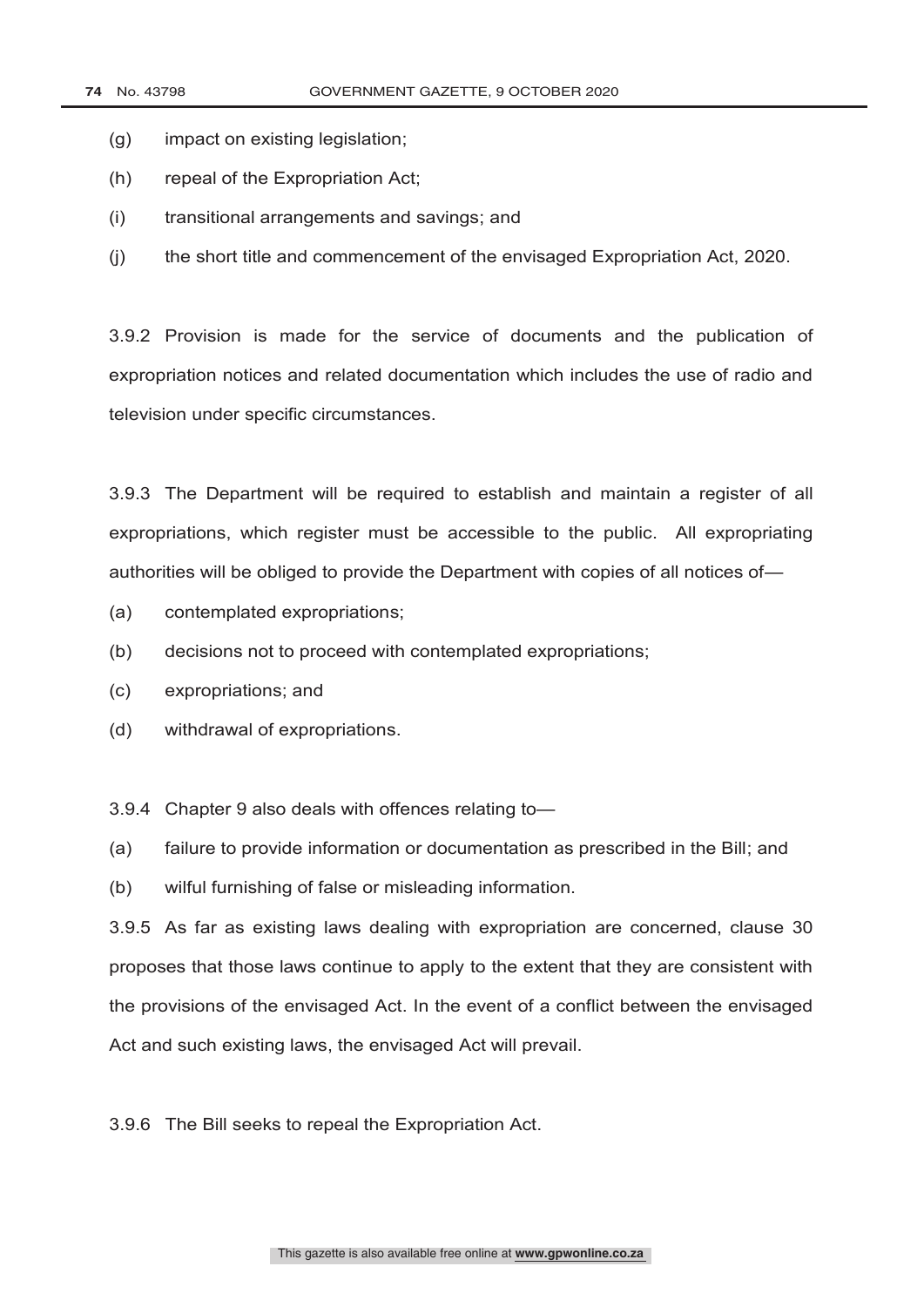3.9.7 Finally, provision is made for certain transitional arrangements and savings. The envisaged Act will not apply to expropriations initiated prior to the commencement of the Act. Proceedings instituted before the commencement of the envisaged Act for compensation resulting from expropriation must be concluded as if the envisaged Act had not been passed. However, the parties may agree that the provisions of the envisaged Act will apply.

## **4. Bodies consulted**

In the development of the Bill, the Department sought advice from various prominent legal practitioners on specific constitutional and practical matters relating to expropriation. The Bill was initially published in the *Gazetted* for comment on 21 December 2018. Wide-ranging submissions were received from organised agriculture; commerce and industry; the financial sector; the legal fraternity; the property industry; professional associations; public entities; government departments and members of the public.

## **5. Implications for provinces**

The Bill does not seek to interfere with the powers of expropriation conferred by specific legislation but prescribes uniform procedures to be followed by all expropriating authorities when exercising their powers.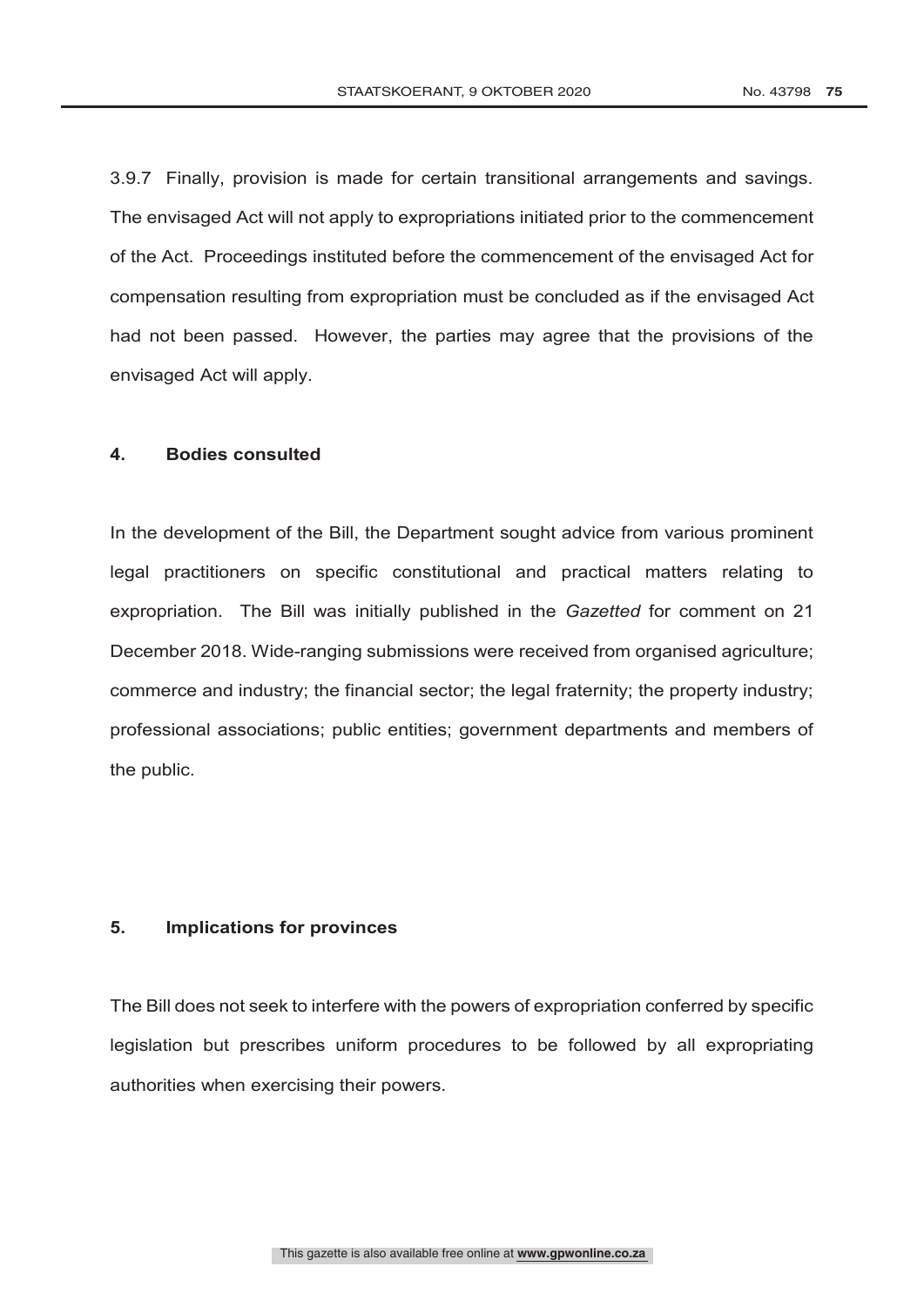### **6. Financial implications for State**

6.1 Section 25(2) and (3) of the Constitution obligates the State to pay persons affected by expropriation compensation that is just and equitable, reflecting an equitable balance between the public interest and the interests of those affected, having regard to all relevant circumstances.

6.2 The implementation of the uniform procedures for expropriation should not have a significant impact on the staff structures of expropriating authorities.

6.3 Implementation of the envisaged Act will have financial implications for the Department in that it will—

- (a) establish capacity to provide guidance on the uniform procedures to all expropriating authorities; and
- (b) be responsible for the development and maintenance of the expropriation register, which will require the development of a database accessible to the public and dedicated personnel.

# **7. Parliamentary procedure**

7.1 Sections 74 to 77 of the Constitution contain the procedures that have to be followed in respect of different types of Bills introduced in Parliament. It is important to determine which section applies – colloquially referred to as the tagging of the Bill in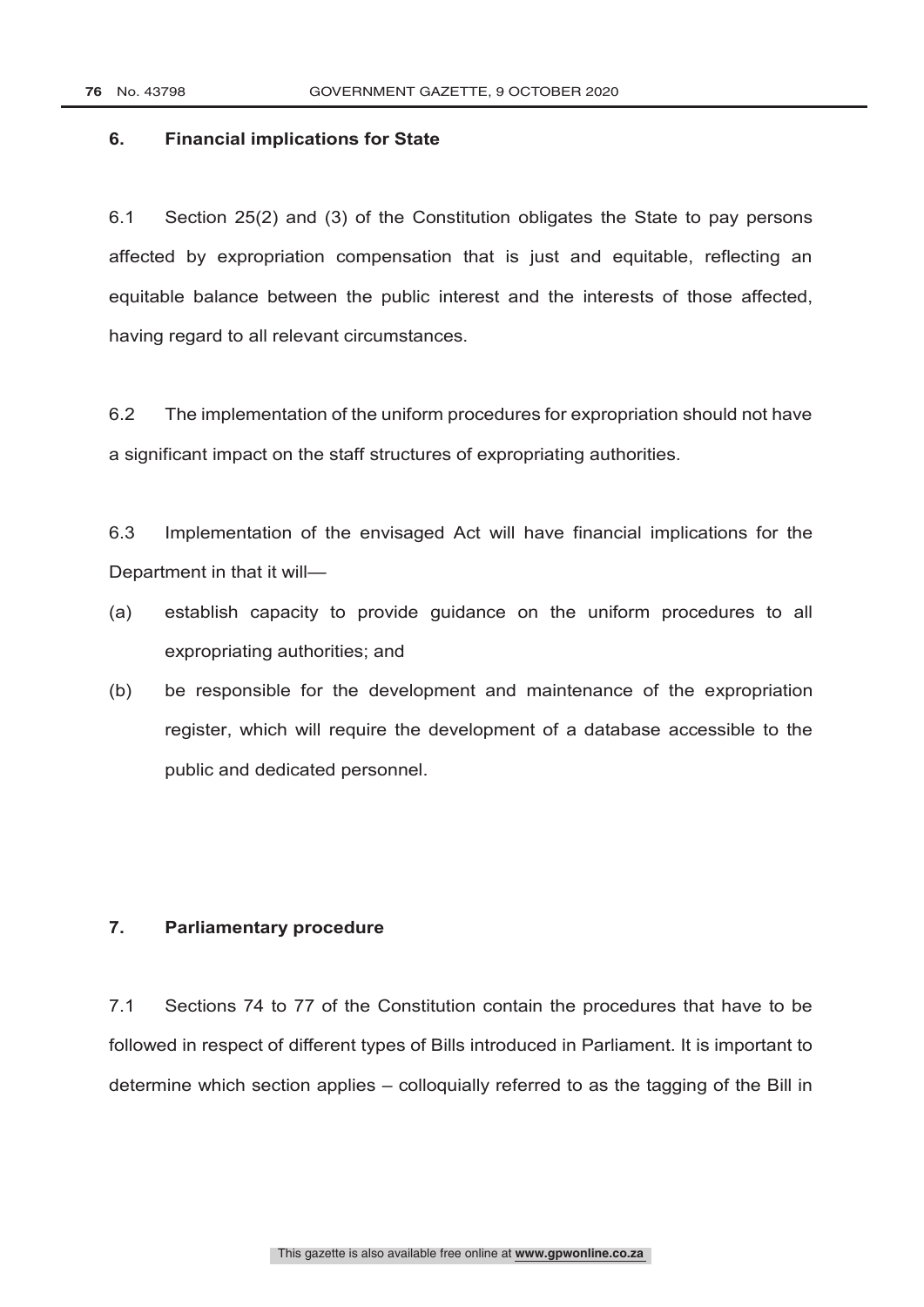order to ensure that the Bill is passed in a constitutionally sound manner. Sections 74 to 77 deal with the following:

- section 74: Bills amending the Constitution;
- section 75: Ordinary Bills not affecting provinces;
- section 76: Ordinary Bills affecting provinces; and
- section 77: Money Bills.

7.2 The State Law Advisers have considered the provisions of the Bill and are of the view that sections 74, 75 and 77 do not apply in respect of the Bill, and that the Bill must be dealt with in accordance with the procedure prescribed by section 76(3) of the Constitution since the Bill in substantial measure falls within several of the areas of concurrent national and provincial legislative competence listed in Schedule 4 to the Constitution. 1

7.3 This view is based on the application of the *Tongoane* judgment2 of the Constitutional Court and the views held therein regarding the tagging of Bills.

7.4 In the *Tongoane* judgment the Constitutional Court stated that what matters for the purposes of tagging is not the substance or the true purpose and effect of the Bill,

 $\overline{a}$ <sup>1</sup> The areas identified are: Administration of indigenous forests; Agriculture; Airports other than international and national airports; Consumer protection; Disaster management; Education at all levels, excluding tertiary education ; Environment; Health services; Housing; Industrial promotion; Nature conservation, excluding national parks, national botanical gardens and marine resources; Police to the extent that the provisions of Chapter 11 of the Constitution confer upon the provincial legislatures legislative competence; Population development; Provincial public enterprises in respect of the functional areas in this Schedule and Schedule 5; Public transport; Public works only in respect of the needs of provincial government departments in the discharge of their responsibilities to administer functions specifically assigned to them in terms of the Constitution or any other law; Regional planning and development; Road traffic regulation; Soil conservation; Urban and rural development; Welfare services.

<sup>&</sup>lt;sup>2</sup> Tongoane and Others v Minister of Agriculture and Land Affairs and Others 2010 (6) SA 214 (CC) (2010 (8) BCLR 741; [2010] ZACC 10): Par 58.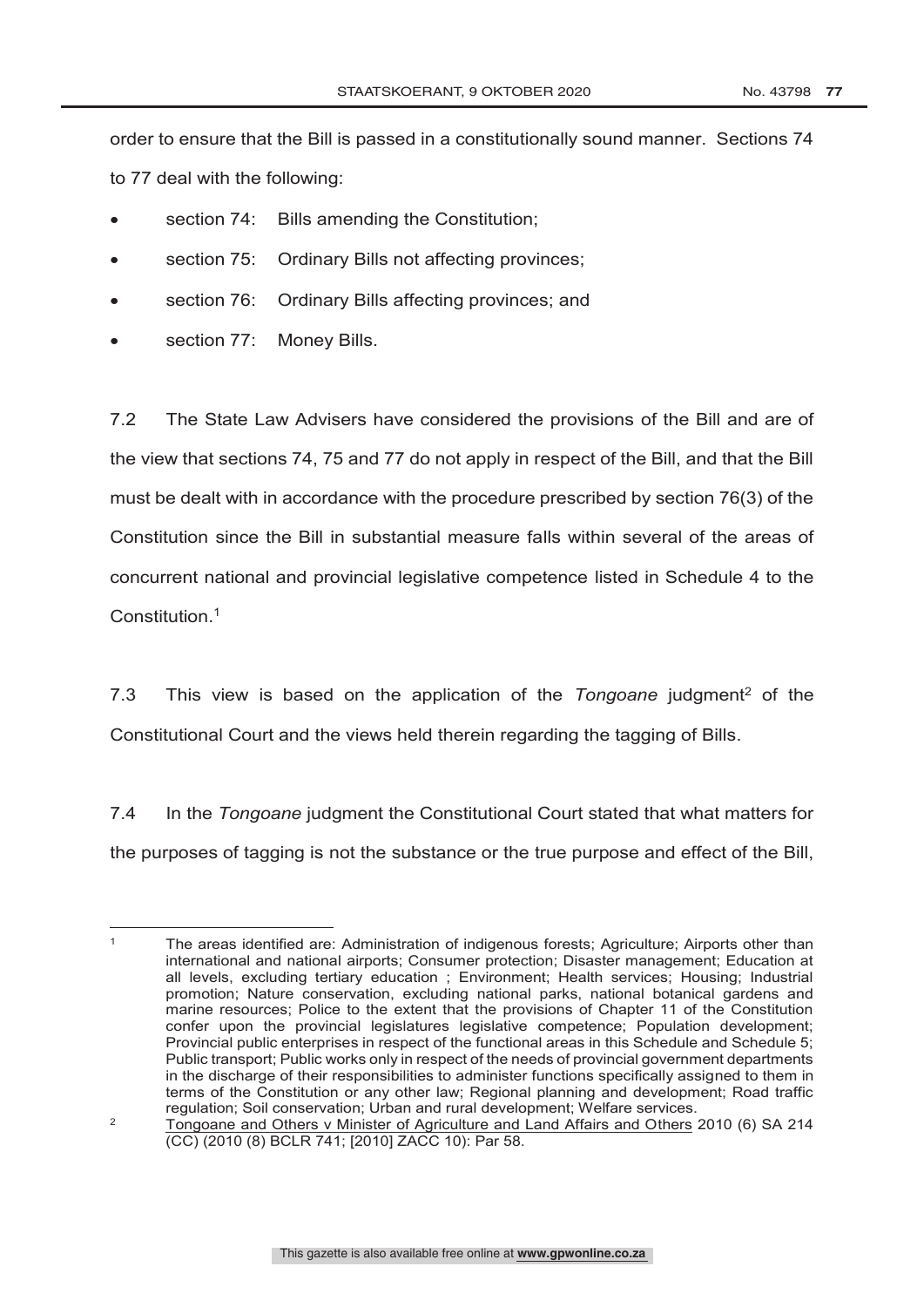but rather, whether the provisions of the Bill in substantial measure fall within a functional area listed in Schedule 4. The Court furthermore stated that the tagging test focuses on all the provisions of the Bill in order to determine the extent to which those provisions substantially affect functional areas listed in Schedule 4, and not whether or not any of the provisions are incidental to the Bill's substance.<sup>3</sup> The Court furthermore stated that the process of tagging of a Bill "…is concerned with the question of how the Bill should be considered by the provinces and in the NCOP, and how a Bill must be considered by the provincial legislatures depends on whether it affects the provinces. The more it affects the interests, concerns and capacities of the provinces, the more say the provinces should have on its content.".<sup>4</sup>

7.5 Since the Bill seeks to serve as a uniform legislative measure which would in future be applied by any expropriating authority to expropriate land in a constitutional manner and since the Bill seeks to repeal the Expropriation Act, the envisaged Act would find application in the performance of functions relating to the majority of areas of concurrent national and provincial legislative competence listed in Schedule 4 to the Constitution.

7.6 The State Law Advisers are therefore of the view that, since the Bill in substantial measure falls within functional areas listed in Schedule 4, it must be dealt with in accordance with the procedure prescribed by section 76(3) of the Constitution.

7.7 The State Law Advisers are furthermore of the opinion that it is necessary to refer the Bill to the National House of Traditional Leaders in terms of section 18(1)*(a)*

 $\overline{a}$ 

<sup>3</sup> *Tongoane* at par. 59.

<sup>4</sup> *Tongoane* at par. 60.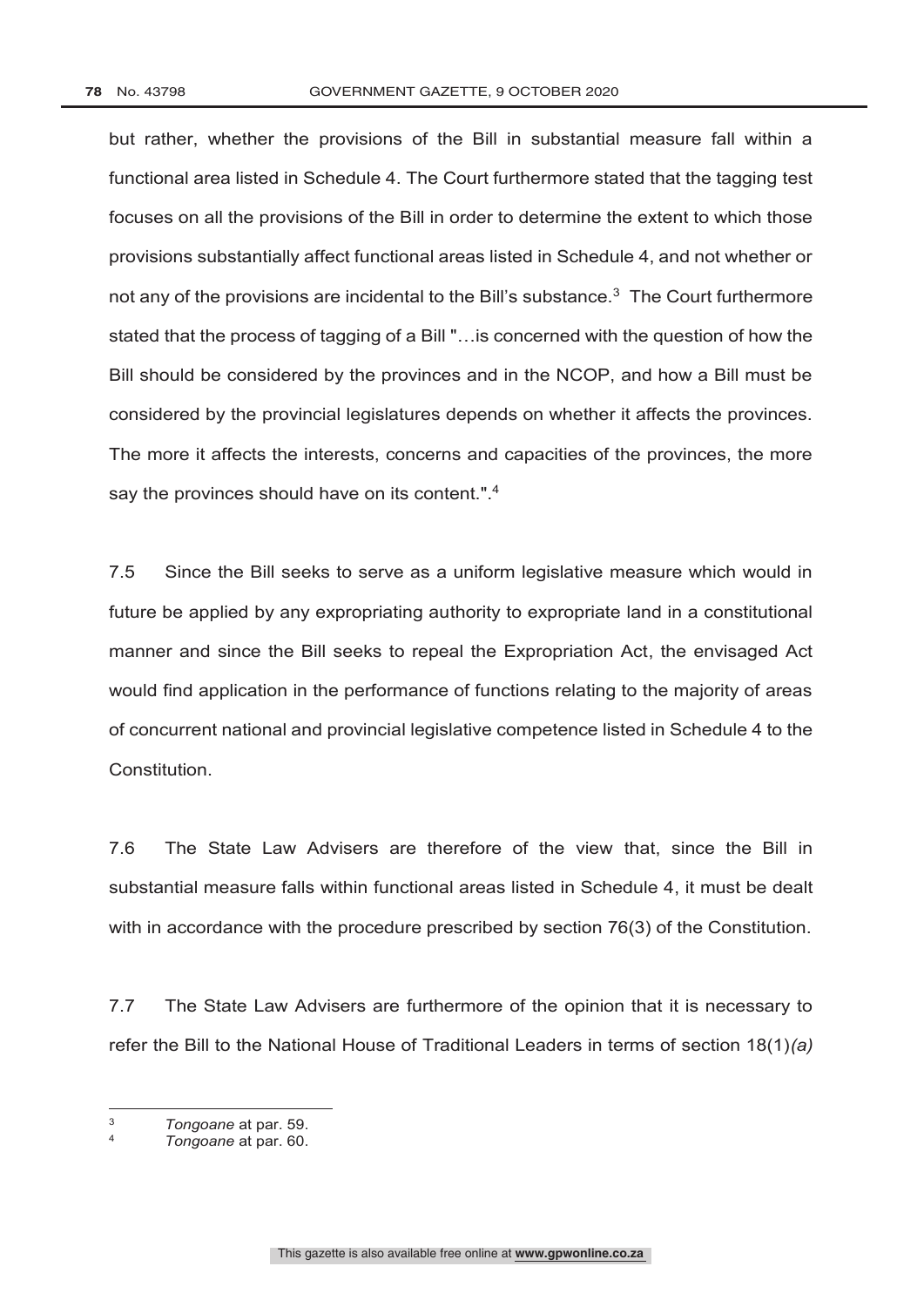of the Traditional Leadership and Governance Framework Act, 2003 (Act No. 41 of 2003), since it may impact on the customs of traditional communities.